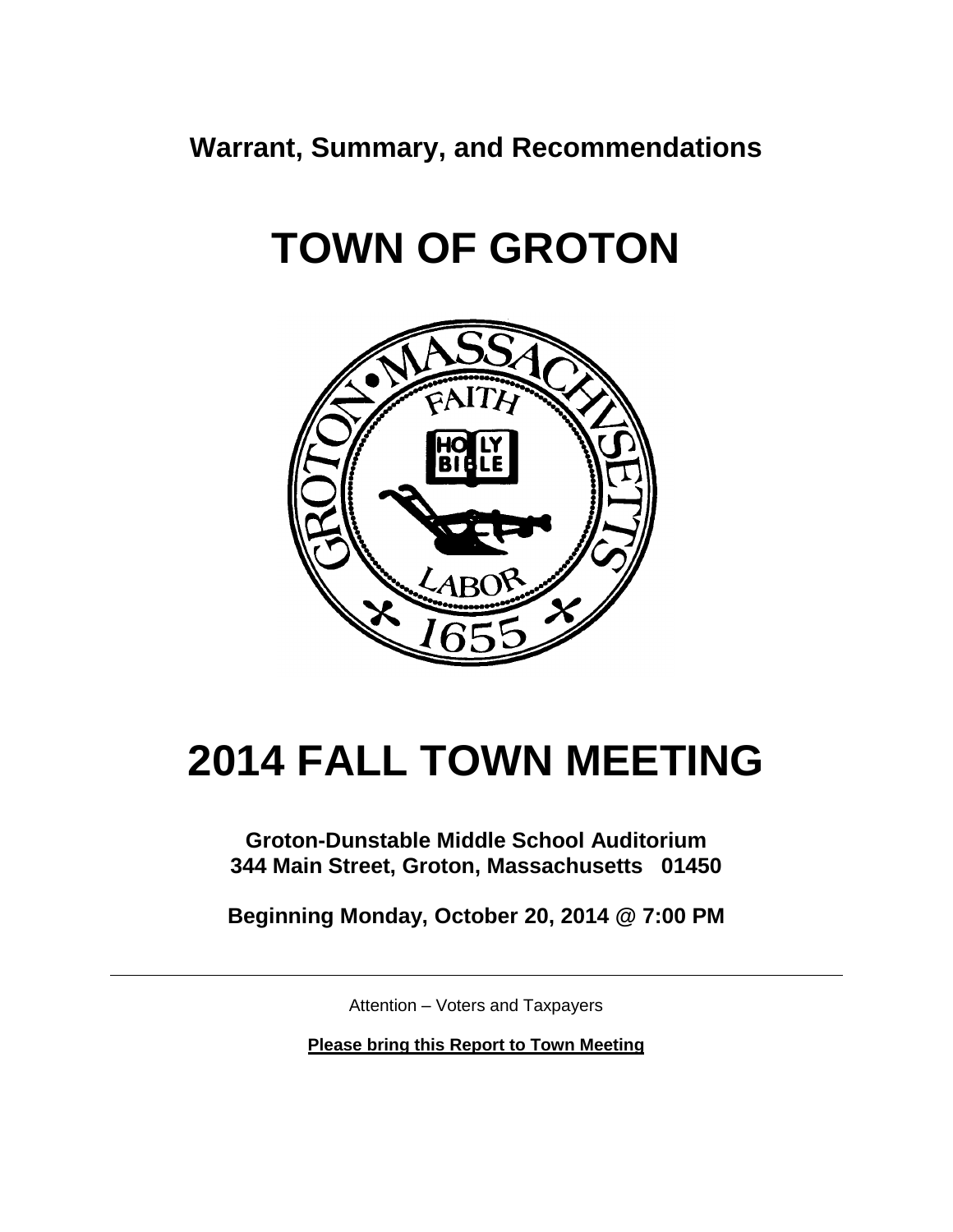

## **Town Meeting Access for Voters with Disabilities**

**Parking** – Universally accessible parking spaces are available in the parking lot in front of the Groton Dunstable Middle School South. There is a ramp providing access from the parking lot to the front door of the Middle School.

**Wheelchair Accessible & Companion Seating** – Wheelchair spaces, seating for people with mobility issues and companion seats are available in the center aisle on both sides of the auditorium.

**Sign Language** – A Sign Language Interpreter will be provided for the hearing impaired, upon request, at least one week prior to the meeting.

**Speaking at Town Meeting** – There will be volunteers available to bring hand-held microphones to voters who have mobility issues or cannot stand in line and wait at the microphones.

**Restrooms** – Accessible restrooms are available near the entrance to the auditorium.

**Transportation to Town Meeting** - The Council on Aging van will be available to Groton residents attending Town Meetings at no charge. All riders will be at the meeting prior to the start. However, the van will depart the school at 10 PM regardless of the status of the meeting. The van is wheelchair accessible. Your reservation can be made by calling the Senior Center at 978-448-1170. Seats will be filled on a first come, first serve basis.

**Questions or concerns** - If you or a member of your household has questions or would like to request a sign language interpreter, please contact ADA Coordinator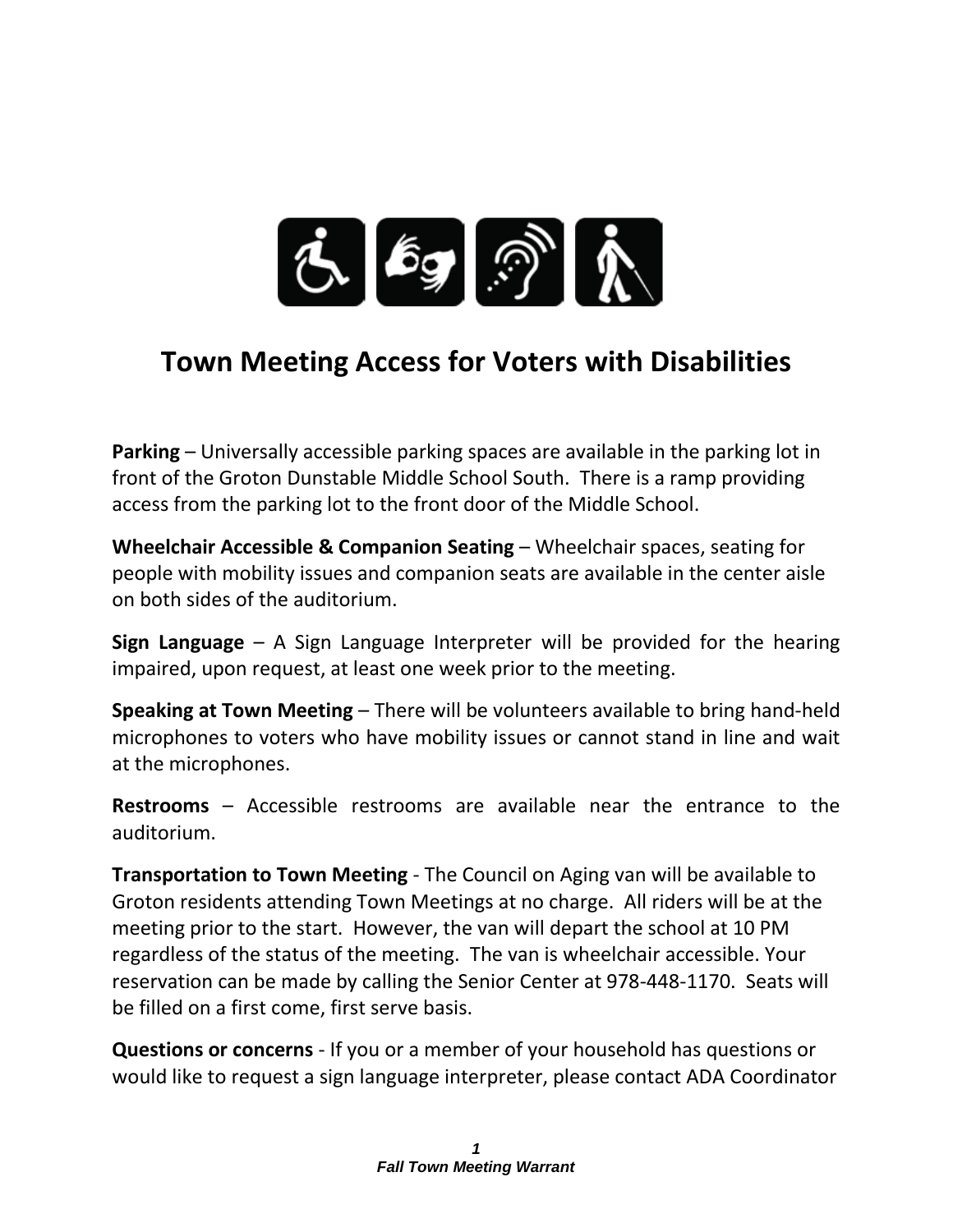Michelle Collette at Town Hall at 978 448-1105 at least one week before the Town Meeting.

#### **FALL TOWN MEETING WARRANT OCTOBER 20, 2014**

Middlesex, ss. Commonwealth of Massachusetts To any Constable in the Town of Groton

Greetings:

In the name of the Commonwealth of Massachusetts, you are hereby required to notify and warn said inhabitants of the Town of Groton qualified to vote on Town affairs to assemble in the Groton-Dunstable Middle School Auditorium in said Town on Monday, the twentieth day of October, 2014 at Seven O'clock in the evening, to consider the following:

#### *ARTICLE 1: PRIOR YEAR BILLS*

To see if the Town will vote to transfer from available funds a sum or sums of money for the payment of unpaid bills from prior fiscal years, or to take any other action relative thereto.

#### *BOARD OF SELECTMEN*

**Board of Selectmen:** *Recommended Unanimously* **Finance Committee:** *Recommended Unanimously*

**Summary:** *Town Meeting approval is required to pay bills from a prior fiscal year. A list of unpaid bills will be provided at Town Meeting.* \_\_\_\_\_\_\_\_\_\_\_\_\_\_\_\_\_\_\_\_\_\_\_\_\_

#### *ARTICLE 2: AMEND THE FISCAL YEAR 2015 TOWN OPERATING BUDGET*

To see if the Town will vote to amend the Fiscal Year 2015 Operating Budget as adopted under Article 5 of the April 28, 2014 Spring Town Meeting, and vote to raise and appropriate and/or transfer from available funds a sum or sums of money as may be necessary to defray the expenses of the Town for Fiscal Year 2015, or to take any other action relative thereto.

#### *FINANCE COMMITTEE BOARD OF SELECTMEN TOWN MANAGER*

**Board of Selectmen:** *See Town Manager's Report in Back of Warrant for Recommendations* **Finance Committee:** *See Town Manager's Report in Back of Warrant for Recommendations*

**Summary:** *The Fiscal Year 2015 Town Operating Budget was approved at the 2014 Spring Town Meeting in April, 2014. Any changes to this Budget would have to be made prior to*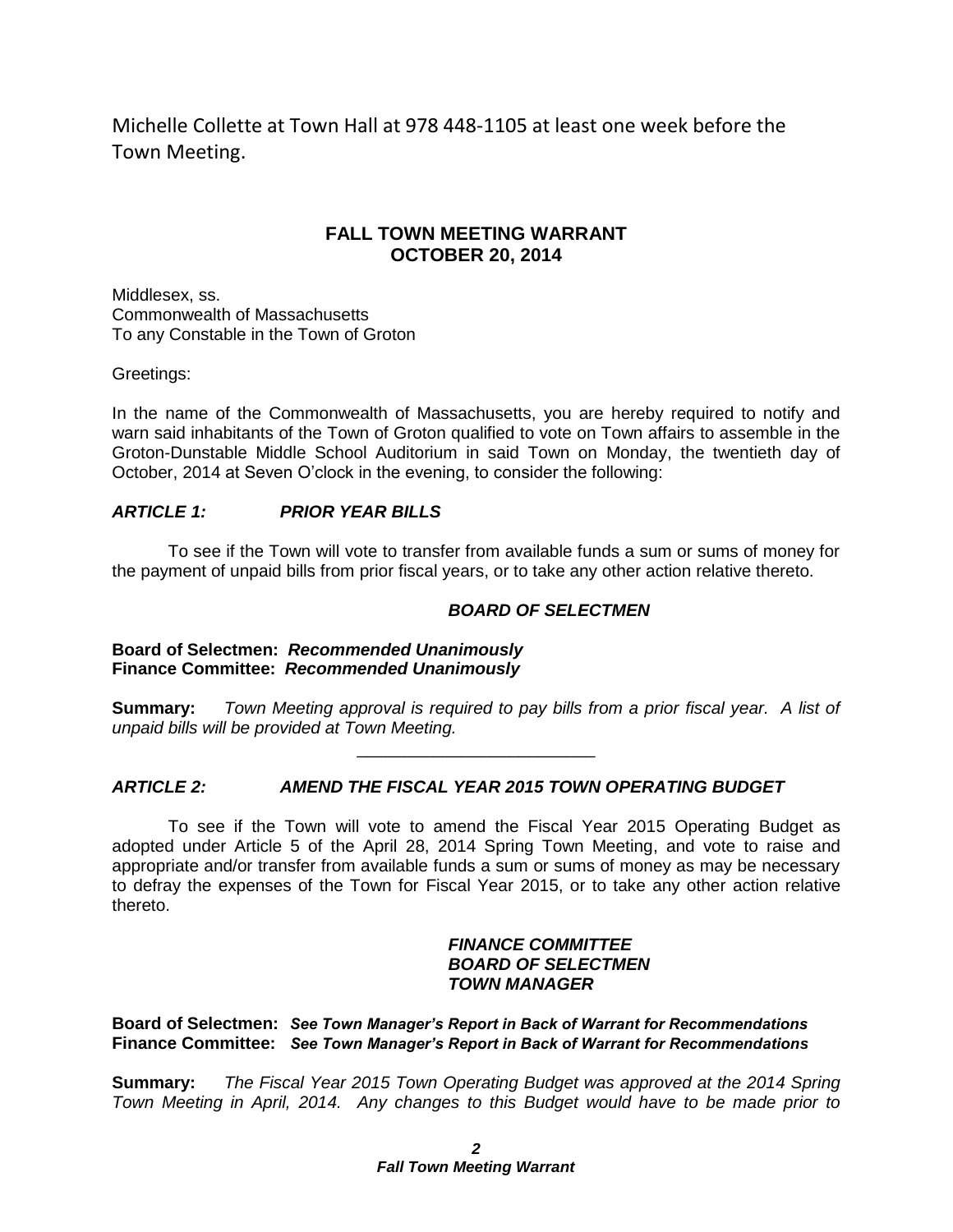*setting the tax rate. The purpose of this article is to make any necessary changes to balance the FY 2015 Operating Budget. Please see the Town Manager's Report contained in the back of this Warrant for an explanation outlining the proposed changes.*

\_\_\_\_\_\_\_\_\_\_\_\_\_\_\_\_\_\_\_\_\_\_\_\_\_

#### *ARTICLE 3: TRANSFER MONEY INTO THE CAPITAL STABILIZATION FUND*

To see if the Town will vote to raise and appropriate and/or transfer from available funds a sum or sums of money to be added to the sum already on deposit in the Capital Stabilization Fund, or to take any other action relative thereto.

#### *BOARD OF SELECTMEN*

#### **Board of Selectmen:** *Recommended Unanimously* **Finance Committee:** *Recommended Unanimously*

**Summary:** *The Fund has a balance of \$167,891. The financial management goal is to achieve and maintain a balance in the Capital Stabilization Fund equal to 1.5% of the total annual budget. Any balance beyond the 1.5% level should be added to the Capital Stabilization Fund in conjunction with the Capital Plan to reduce overall borrowing and associated costs. The target amount for the Capital Stabilization Fund will be provided at Town Meeting.*

\_\_\_\_\_\_\_\_\_\_\_\_\_\_\_\_\_\_\_\_\_\_\_\_\_

#### *ARTICLE 4: TRANSFER MONEY INTO THE STABILIZATION FUND*

To see if the Town will vote to raise and appropriate and/or transfer from available funds a sum or sums of money to be added to the sum already on deposit in the Stabilization Fund, or to take any other action relative thereto.

#### *BOARD OF SELECTMEN*

#### **Board of Selectmen:** *Recommended Unanimously* **Finance Committee:** *Recommended Unanimously*

**Summary:** *The balance in this fund is \$1.46 million. The financial management goal is to achieve and maintain a balance in the Stabilization Fund equal to 5% of the total annual budget. The target amount for the Stabilization Fund will be provided at Town Meeting.*

\_\_\_\_\_\_\_\_\_\_\_\_\_\_\_\_\_\_\_\_\_\_\_\_\_

#### *ARTICLE 5: OFFSET THE TAX RATE*

To see if the Town will vote to transfer a sum of money from the General Excess and Deficiency Fund (Free Cash) or from other available funds for the purpose of affecting the tax rate for the period beginning July 1, 2014, or to take any other action relative thereto.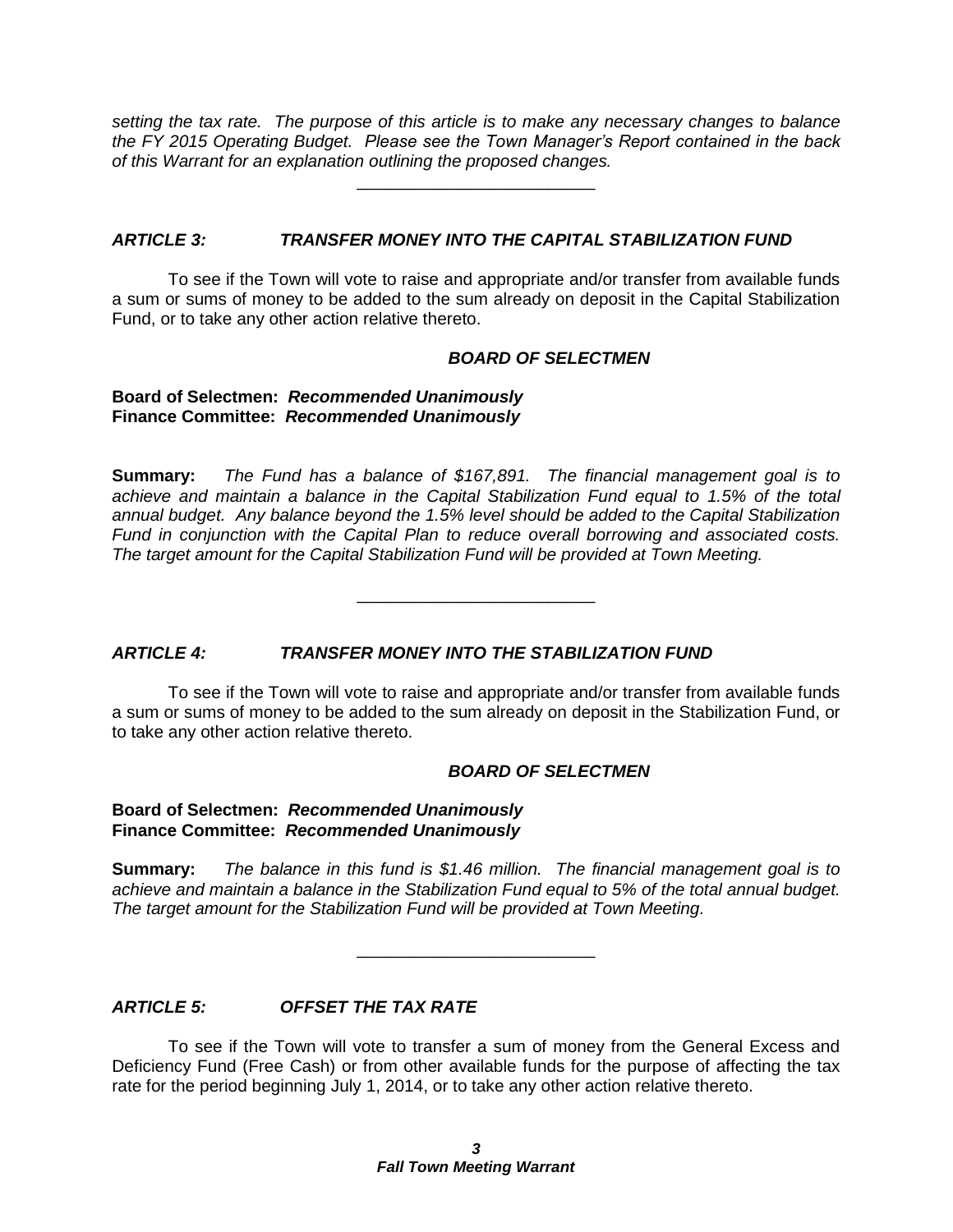#### *BOARD OF SELECTMEN*

#### **Board of Selectmen:** *Recommended – 4 In Favor, 1 At Town Meeting (Petropoulos)* **Finance Committee:** *Recommended Unanimously*

**Summary:** *The intent of this article is to use a portion of Free Cash or General Stabilization Fund monies as a funding source for the FY 2015 Budget in order to lower the amount of money required to be raised from taxes or to balance a deficit budget. The amount of Free Cash and General Stabilization Fund monies available for appropriation will be provided at Town Meeting.*

\_\_\_\_\_\_\_\_\_\_\_\_\_\_\_\_\_\_\_\_\_\_\_\_\_

#### *ARTICLE 6: ACCEPT LOCAL OPTION MEALS TAX*

To see if the Town will vote to accept the provisions of Massachusetts General Laws, Chapter 64L, §2, which would authorize the Town to impose a local sales tax on the sale of restaurant meals originating within the Town of Groton, or to take any other action relative thereto.

#### *BOARD OF SELECTMEN*

#### **Board of Selectmen:** *Recommended – 4 In Favor, 1 Abstain (Schulman)* **Finance Committee:** *Recommended – 5 In Favor, 1 Against (Green)*

**Summary:** *Acceptance of this State statute would allow the Town to impose an excise of 0.75% on the sales of restaurant meals originating within the Town of Groton. The Department of Revenue would collect the local meals excise at the time it collects the state tax on the sale. The local excise applies to all meals subject to the state sales tax. Under the statute, the Town cannot vary the rate or the meals subject to this excise. It is estimated that this excise will generate over \$100,000 annually for the Town of Groton.*

\_\_\_\_\_\_\_\_\_\_\_\_\_\_\_\_\_\_\_\_\_\_\_\_\_

#### *ARTICLE 7: CENTRAL MASSACHUSETTS MOSQUITO CONTROL PROJECT*

To see if the Town will vote to become a member of the Central Massachusetts Mosquito Control Project for a minimum of three (3) years, pursuant to Massachusetts General Laws Chapter 252, Section 5A, Chapter 583 of the Acts of 1973 and any other enabling authority, or take any other action relative thereto.

#### *BOARD OF HEALTH*

#### **Board of Selectmen:** *Not Recommended - 3 Against, 1 In Favor (Degen), 1 ATM (Schulman)* **Finance Committee:** *Recommended – 4 In Favor, 2 Against (Robertson, Bacon)*

**Summary:** *The Central Massachusetts Mosquito Control Project (CMMCP) is a mosquito control project established by legislative act, Chapter 583 of the Acts of 1973. It operates under an assessment procedure and provides a year-round program of mosquito control in 39 cities and towns in both Middlesex and Worcester counties. Services offered include larval and adult mosquito surveillance, larval and adult mosquito control, public education, ditch cleaning and maintenance and research/control efficacy. The program is tailored to meet the specific needs of the member cities and towns, and residents can opt out of any part of the program. Spraying is*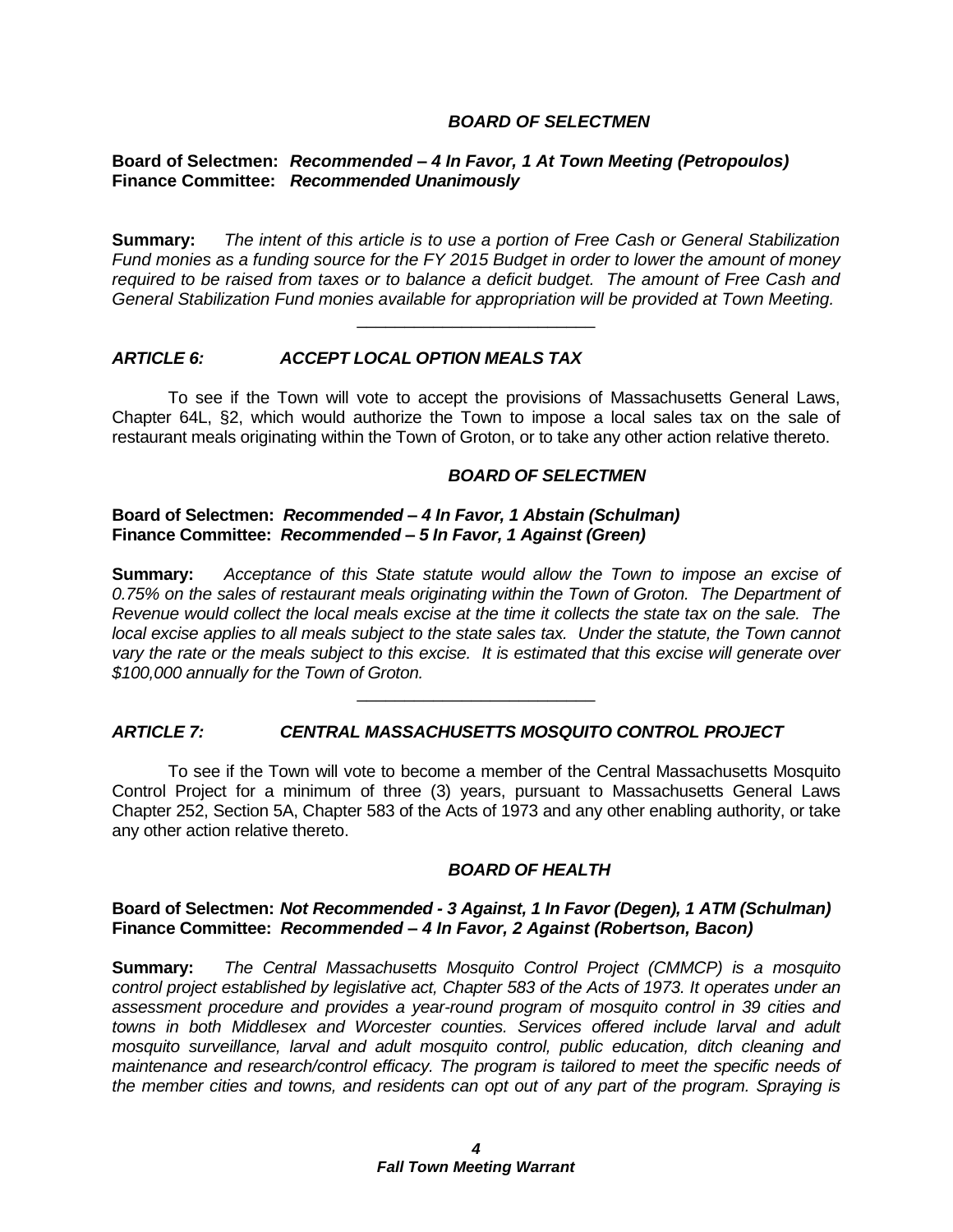*done at residents' request. It is anticipated that the Town will be assessed an annual fee of \$73,000 on our Cherry Sheet for a minimum of three (3) years for a total of \$219,000.* 

\_\_\_\_\_\_\_\_\_\_\_\_\_\_\_\_\_\_\_\_\_\_\_\_\_

#### *ARTICLE 8: POLICE DEPARTMENT DATA CONVERSION*

To see if the Town will vote to raise and appropriate, transfer from available funds and/or borrow a sum or sums of money, to be expended by the Town Manager, to pay for the data conversion and migration of police records for the Groton Police Department, and for all costs associated and related thereto, or to take any other action relative thereto.

#### *BOARD OF SELECTMEN*

#### **Board of Selectmen:** *Recommended – 4 In Favor, 1 At Town Meeting (Eliot)* **Finance Committee:** *Recommended Unanimously*

**Summary:** *The Police Department currently maintains records extending back to the 1990s on three different servers. Searches for data must take place on three separate systems, lengthening the time searches take and increasing the chance that something is missed. Maintaining these servers is costly, and finding parts to replace failed components is becoming increasingly difficult. Last Spring, the oldest system suffered a hardware failure that resulted in the system being down for two months, with a cost to fix exceeding \$3,000. Many surrounding police departments simply gave up a decade or more of data when their similar-aged servers died or malfunctioned. This one-time expense will take data from two older systems and migrate it to the current system. It should take about three weeks to migrate the data, at which time the older systems can be removed from the network.*

#### *ARTICLE 9: PUBLIC SAFETY BUILDING IMPROVEMENTS – RENAME BUILDING*

\_\_\_\_\_\_\_\_\_\_\_\_\_\_\_\_\_\_\_\_\_\_\_\_\_

To see if the Town will vote to raise and appropriate, transfer from available funds and/or borrow a sum or sums of money, to be expended by the Town Manager, to make improvements and necessary repairs to the current Public Safety Building on Pleasant Street, including all costs associated and related thereto, and to rename said building from the Public Safety Building to the Groton Police Department, or to take any other action relative thereto.

#### *BOARD OF SELECTMEN*

#### **Board of Selectmen:** *Recommended Unanimously* **Finance Committee:** *Recommended Unanimously*

**Summary:** *Now that the Fire Department has moved out of the Public Safety Building into their new headquarters on Farmers Row, the Police Department will be taking over the entire building. In order to convert the space formerly used by the Fire Department into usable space for the Police Department, various improvements and repairs are required. The purpose of this*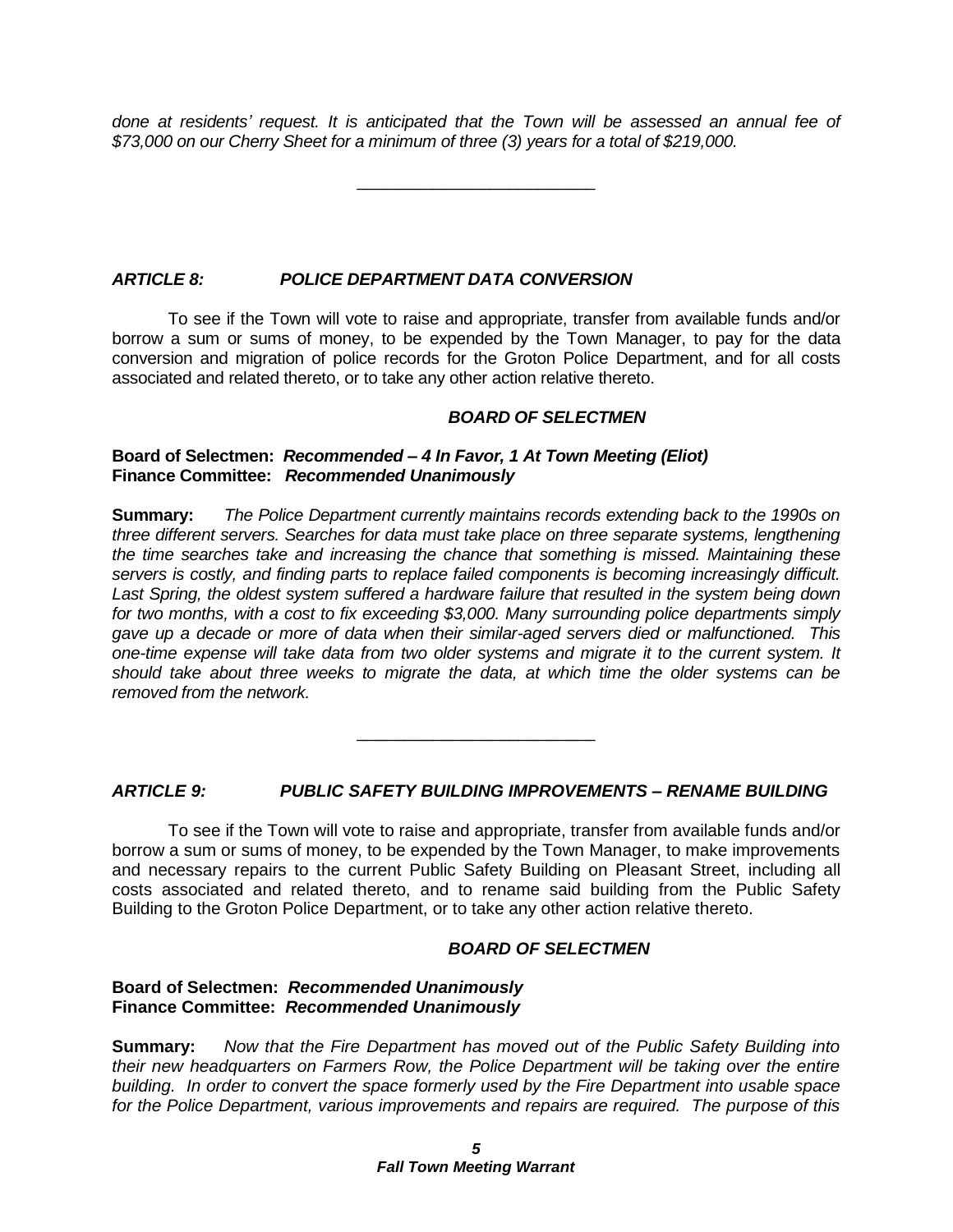*article is to provide the necessary funding to accomplish this task. Additionally, since the building will be occupied only by the Police Department, it should be renamed "Groton Police Department".*

\_\_\_\_\_\_\_\_\_\_\_\_\_\_\_\_\_\_\_\_\_\_\_\_\_

#### *ARTICLE 10: SALE OR LEASE OF PRESCOTT SCHOOL*

To see if the Town will vote to authorize the Board of Selectmen to sell and/or lease, for a period not to exceed 99 years, the building known as Prescott School, which comprises approximately 27,330 square feet, and all or a portion of the 2.81 acre site on which it is located at 145 Main Street, Groton, Massachusetts, to take all necessary action to comply with the General Laws of the Commonwealth for the disposal of said building, and to petition the General Court for any necessary special legislation, or to take any other action relative thereto.

#### *BOARD OF SELECTMEN*

#### **Board of Selectmen:** *Recommended Unanimously* **Finance Committee:** *Recommended – 5 In Favor, 1 Against (Green)*

**Summary:** *The Board of Selectmen has issued two Requests for Proposals (RFP) to sell the Prescott School. The last RFP generated one proposal to convert the building to a business*  use and was presented to the 2014 Spring Town Meeting for approval. While the article *received majority approval, it did not receive the necessary 2/3's vote required to dispose of municipal property. The Selectmen hired a realtor to help market the property and reissued the RFP. While the previous proposer has notified the Board of Selectmen that he is willing to keep his proposal before the Town for consideration, the Selectmen agreed to review and consider any other proposal received. The Board of Selectmen will present the former or a new proposal to the Fall Town Meeting for consideration.*

#### *ARTICLE 11: TAX INCREMENT FINANCING PLAN FOR PRESCOTT SCHOOL SITE*

\_\_\_\_\_\_\_\_\_\_\_\_\_\_\_\_\_\_\_\_\_\_\_\_\_

To see if the Town will vote to authorize the Board of Selectmen to prepare and submit to the Massachusetts Economic Assistance Coordinating Council a certified project application for designation of the property known as the Prescott School located at 145 Main Street, Groton, Massachusetts, and shown on Assessors' Map 113, Parcel 43, as an Economic Opportunity Area, pursuant to the provisions of Chapter 23A of the General Laws; and further, to authorize the Board of Selectmen to enter into a tax increment financing plan with Prescott Place, LLC pursuant to the provisions of Chapter 40, Section 59 of the General Laws, in connection with the development of said property; and to authorize the Board of Selectmen to take such actions as are necessary to obtain approval of the certified project application and to implement the tax increment financing plan, or to take any other action relative thereto.

#### *BOARD OF SELECTMEN*

#### **Board of Selectmen:** *Recommended Unanimously*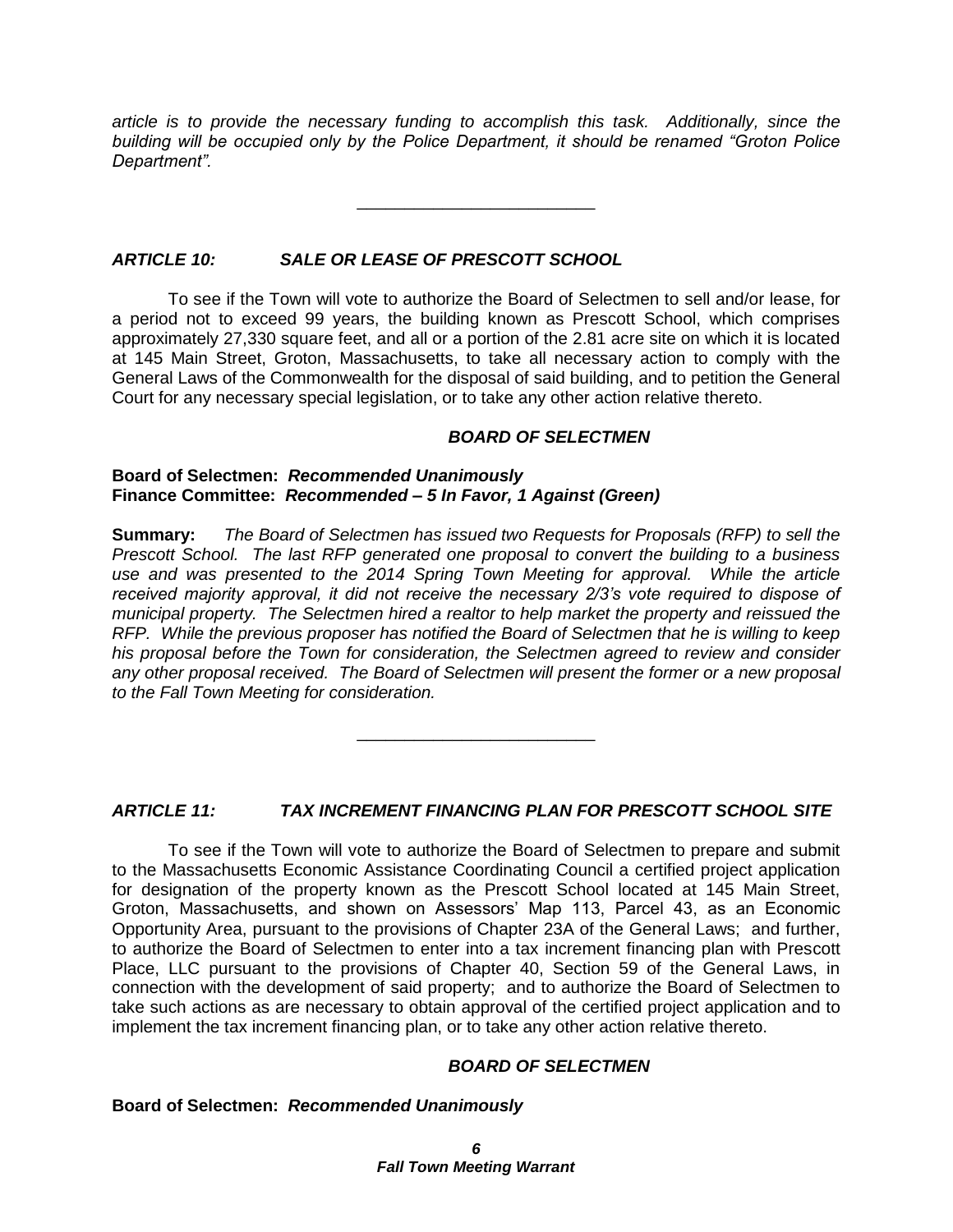**Summary:** *A part of the previous proposal received for the sale of the Prescott School was a request from the Proposer "Prescott Place, LLC", to enter into a Tax Increment Financing Plan to help finance the proposed renovations to the Prescott School. This is similar to what was done with Capstone Properties when they renovated Rivercourt Residences. The Board of Selectmen is placing this article on the Warrant as a placeholder in the event it decides to move forward with the Proposal received from Prescott Place, LLC for the sale of the Prescott School. A more detailed explanation will be presented to Town Meeting should the Selectmen decide to move forward with this sale.*

#### *ARTICLE 12: AMEND ZONING BYLAW – TOWN CENTER OVERLAY DISTRICT*

To see if the Town will vote to amend the Code of the Town of Groton, Chapter 218, Zoning, as follows:

\_\_\_\_\_\_\_\_\_\_\_\_\_\_\_\_\_\_\_\_\_\_\_\_\_

In Article V, Special Regulations, by deleting the second sentence of Section 218- 30.2.A, describing the boundaries of the existing Town Center Overlay District and replace it with the following:

The boundaries of the TCOD are delineated on a map entitled "Town Center Overlay District, Town of Groton, Massachusetts" dated August 22, 2014, a copy of said map being on file in the Office of the Town Clerk.

or to take any other action relative thereto.

#### *BOARD OF SELECTMEN PLANNING BOARD*

#### **Board of Selectmen:** *Recommended Unanimously* **Finance Committee:** *No Position* **Planning Board:** *Recommended Unanimously*

**Summary:** *The Board of Selectmen, working in conjunction with the Planning Board, would like to amend the boundary of the Town Center Overlay District to include the Prescott School. Currently, the Prescott School is zoned only for Public Use. As stated previously in this Warrant, the Board of Selectmen is in the process of marketing the Prescott School with the intent of selling the facility. Any intended use of the property would require it to be rezoned. It is the feeling of the Board of Selectmen and Planning Board that adding the property to the overlay district would be the best course of action.*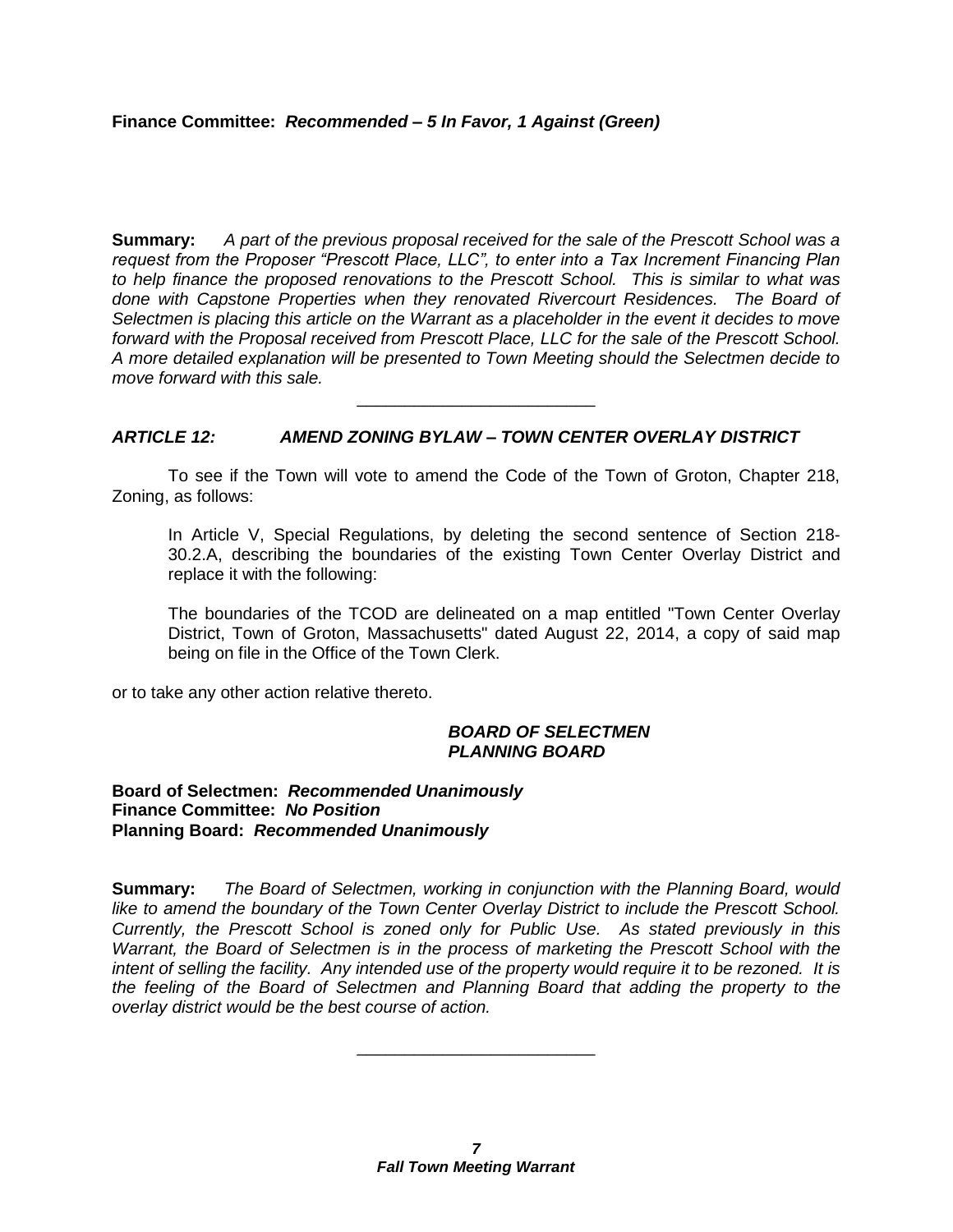#### *ARTICLE 13: ENGINEERING FUNDING FOR LOST LAKE WATERSHED*

To see if the Town will vote to raise and appropriate, transfer from available funds, and/or borrow a sum or sums of money, to be expended by the Town Manager, upon approval of the Board of Selectmen, for the purpose of retaining the necessary experts/expertise to assist the Lost Lake Watershed Advisory Committee in quantitatively determining the level and source of nutrients and phosphates impacting Lost Lake/Knops Pond and all costs associated and related thereto, including the provision of proposed solutions, or to take any other action relative thereto.

#### *BOARD OF SELECTMEN LOST LAKE WATERSHED COMMITTEE*

#### **Board of Selectmen:** *Recommended – 3 In Favor, 2 Opposed (Petropoulos, Eliot)* **Finance Committee:** *Recommended Unanimously*

**Summary:** *The Board of Selectmen recently expanded the Lost Lake Sewer Advisory Committee to a seven (7) member Committee and renamed it the Lost Lake Watershed Advisory Committee. The LLSAC had completed its work and determined that there is still the need for*  further study of the entire Watershed and that based on the information before them, the *installation of a Sewer System may not be the only solution to nutrient loading in Lost Lake. In*  expanding and renaming this Committee, the Selectmen charged it with the responsibility of *reviewing and studying all point and non-point source discharges in the entire Lost Lake Watershed that may impact Lost Lake and Knops Pond. The purpose of this article is to provide*  funding to the Committee to hire the necessary expertise to help it *fulfill this charge.* 

\_\_\_\_\_\_\_\_\_\_\_\_\_\_\_\_\_\_\_\_\_\_\_\_\_

#### *ARTICLE 14: CONSERVATION COMMISSION – ACQUIRE PARCEL*

To see if the Town will vote to authorize the Conservation Commission to acquire, on behalf of the Town, a certain parcel of land located off Graniteville Road shown as Parcel 71 on Groton Assessors' Map 251 and containing approximately 81.5 acres, said land to be managed and controlled by the Conservation Commission for conservation and passive outdoor recreation purposes pursuant to Section 8C of Chapter 40 of the General Laws; to transfer or appropriate from the Conservation Fund a sum of money therefor, in advance of a Massachusetts Local Acquisition for Natural Diversity (LAND) Program (formerly Self-Help) grant with said proceeds to be returned to the Conservation Fund; to authorize the Conservation Commission to apply for a Massachusetts LAND Program grant for such acquisition pursuant to Section 11 of Chapter 132A of the General Laws and to act as the official representative for such application; to authorize the Board of Selectmen to petition the General Court for any special legislation necessary for such acquisition; and to authorize the Conservation Commission and Board of Selectmen to execute all documents and take all actions necessary in connection with such acquisition; or to take any other action relative thereto.

#### *CONSERVATION COMMISSION*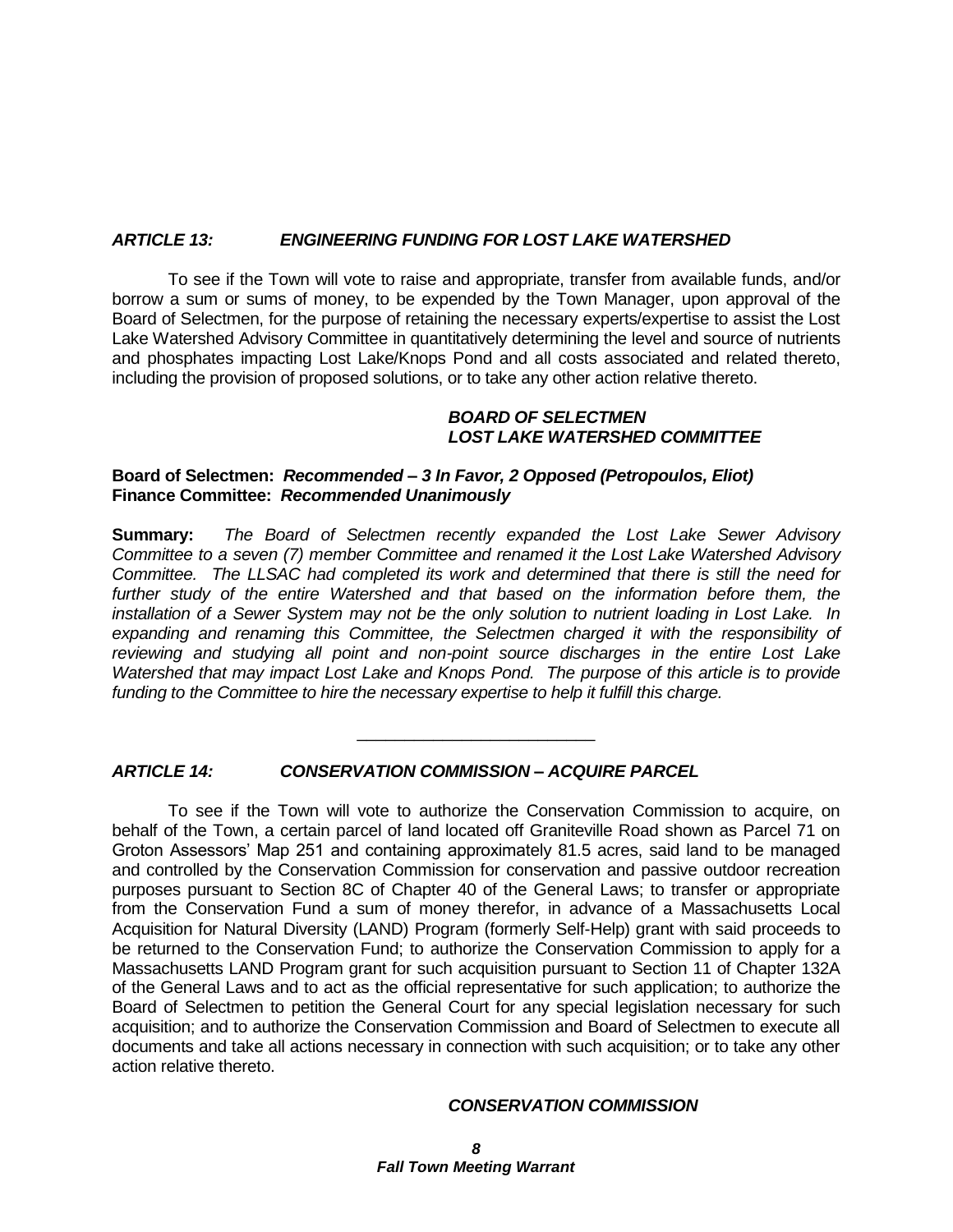#### **Board of Selectmen:** *Recommendation Deferred Until Town Meeting* **Finance Committee:** *Recommendation Deferred Until Town Meeting* **Conservation Commission:** *Recommendation Deferred Until Town Meeting*

**Summary:** *Applying for a state grant will enable the Town to leverage funds already set aside in the Conservation Fund for the acquisition of conservation land through a fee simple purchase. The LAND grant request is for the Town of Groton's fee simple acquisition of 81.5± acres of land off Graniteville Road. This land has been designated by the Natural Heritage and Endangered Species Program as BioMap II Core Habitat for Species of Conservation Concern, as well as Estimated Habitat for Rare Wildlife. The parcel connects to hundreds of acres of adjacent protected open space owned by the Town and under the control of the Conservation Commission. Across the town line in Westford is the Village View Conservation Restriction and the undeveloped land of Westford Sportsman's Club. In keeping with the Commission's policy and goals articulated in the 2012 Groton Open Space & Recreation Plan, the members believe the acquisition of this parcel is an opportunity to preserve and protect rare species habitat and extend a recreational trail network.*

\_\_\_\_\_\_\_\_\_\_\_\_\_\_\_\_\_\_\_\_\_\_\_\_\_

#### *ARTICLE 15: COMMUNITY PRESERVATION FUNDING RECOMMENDATIONS*

To see if the Town will vote to adopt and approve the recommendations of the Community Preservation Committee for Fiscal Year 2015, and vote to implement such recommendations by appropriating a sum or sums of money from the Community Preservation Fund established pursuant to Chapter 44B of the General Laws, or to take any other action relative thereto.

#### *COMMUNITY PRESERVATION COMMITTEE*

#### **CPC Proposal A: Sargisson Beach Restoration \$75,000**

*Summary: The 2014 Spring Town Meeting appropriated \$109,590 to address erosion issues at Sargisson Beach. The project will address and repair the severely undercut and eroding lake banks so as to create improved fishing access to the deepest part of the Lake as well as repair the existing stone wall and provide storm water runoff management to prevent further beach sand erosion. The original project request was \$170,500, but due to available funds it was broken into two phases with Phase I approved at the 2014 Spring Town Meeting. Additional Community Preservation Act funding became available this summer and the Sargisson Beach Committee approached the Community Preservation Committee with an out of cycle application to seek the entire project funding. The Town put the project out to bid in August and broke it out into two phases, with Phase II being contingent upon funding at the Fall Town Meeting. Completing the project all at once will provide the Town with a cost savings. The purpose of this article is to seek the Phase II Funding.*

**Board of Selectmen:** *Recommended Unanimously* **Finance Committee:** *Recommended Unanimously* **Community Preservation Committee:** *Recommended – 3 In Favor, 1 Against, 1 Abstain*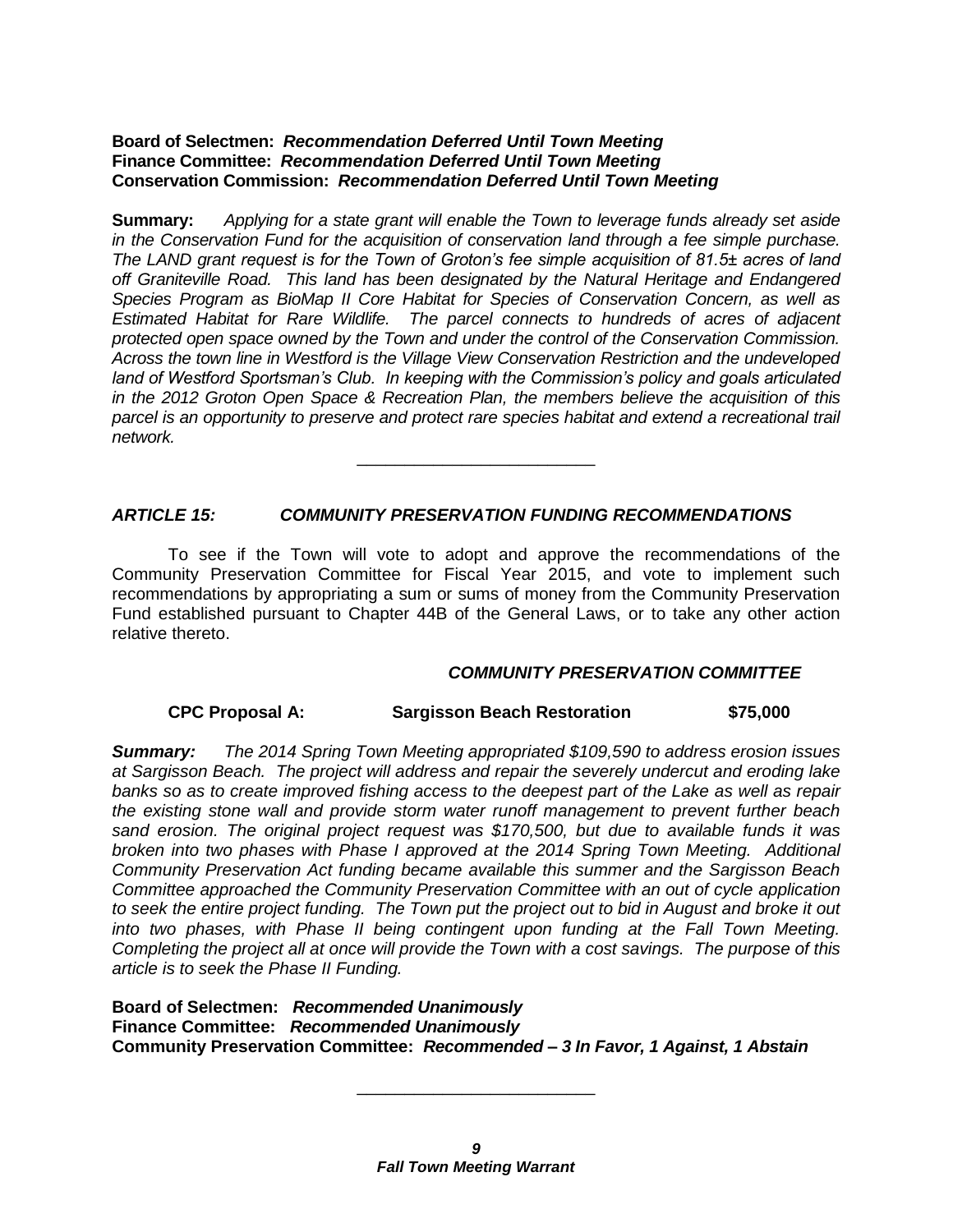#### *ARTICLE 16: EXTEND GROTON CENTER SEWER SYSTEM*

To see if the Town will vote to extend the "Groton Center Sewer System" as established by the vote of the Special Town Meeting of February 6, 1989, under Article 7, and as shown most recently on the plan approved under Article 12 of the 2012 Fall Town Meeting held on October 29, 2012, to include Assessors' Lot 115-16, as shown on the plan by Ducharme and Dillis, dated August 31, 2014 on file in the Town Clerk's Office, provided that all costs of designing, laying and construction of the connection to the sewer system, costs for additional capacity and General Benefits Facility Charges are paid by the owner of the property benefitted thereby, or to take any other action relative thereto.

#### *BOARD OF SEWER COMMISSIONERS*

**Board of Selectmen:** *Recommendation Deferred Until Town Meeting* **Finance Committee:** *No Position* **Sewer Commission:** *Recommendation Deferred Until Town Meeting*

**Summary:** *This article seeks approval to extend the Groton Center Sewer System to include Assessors' Lot 115-16.*

\_\_\_\_\_\_\_\_\_\_\_\_\_\_\_\_\_\_\_\_\_\_\_\_\_

#### *ARTICLE 17: AMEND CHAPTER 128 "DOGS" OF THE GROTON CODE*

To see if the Town will vote to amend Chapter 128, "Dogs", of the Code of the Town of Groton by deleting the words "Dog Officer" throughout Chapter 128 and inserting in its place the words "Animal Control Officer", or to take any other action relative thereto.

#### *BOARD OF SELECTMEN*

#### **Board of Selectmen:** *Recommended Unanimously* **Finance Committee:** *No Position*

**Summary:** *Recently, the Commonwealth of Massachusetts changed the position of Dog Officer*  to that of Animal Control Officer and placed new requirements on the position. The Animal Control *Officer now deals with more than just dogs and is required to obtain special training and certifications to serve in this role. The Town of Groton has trained two employees as Animal Control Officers and is in full compliance with State Law. The purpose of this article is to amend our Dog Bylaw to adhere to this change in State Law.*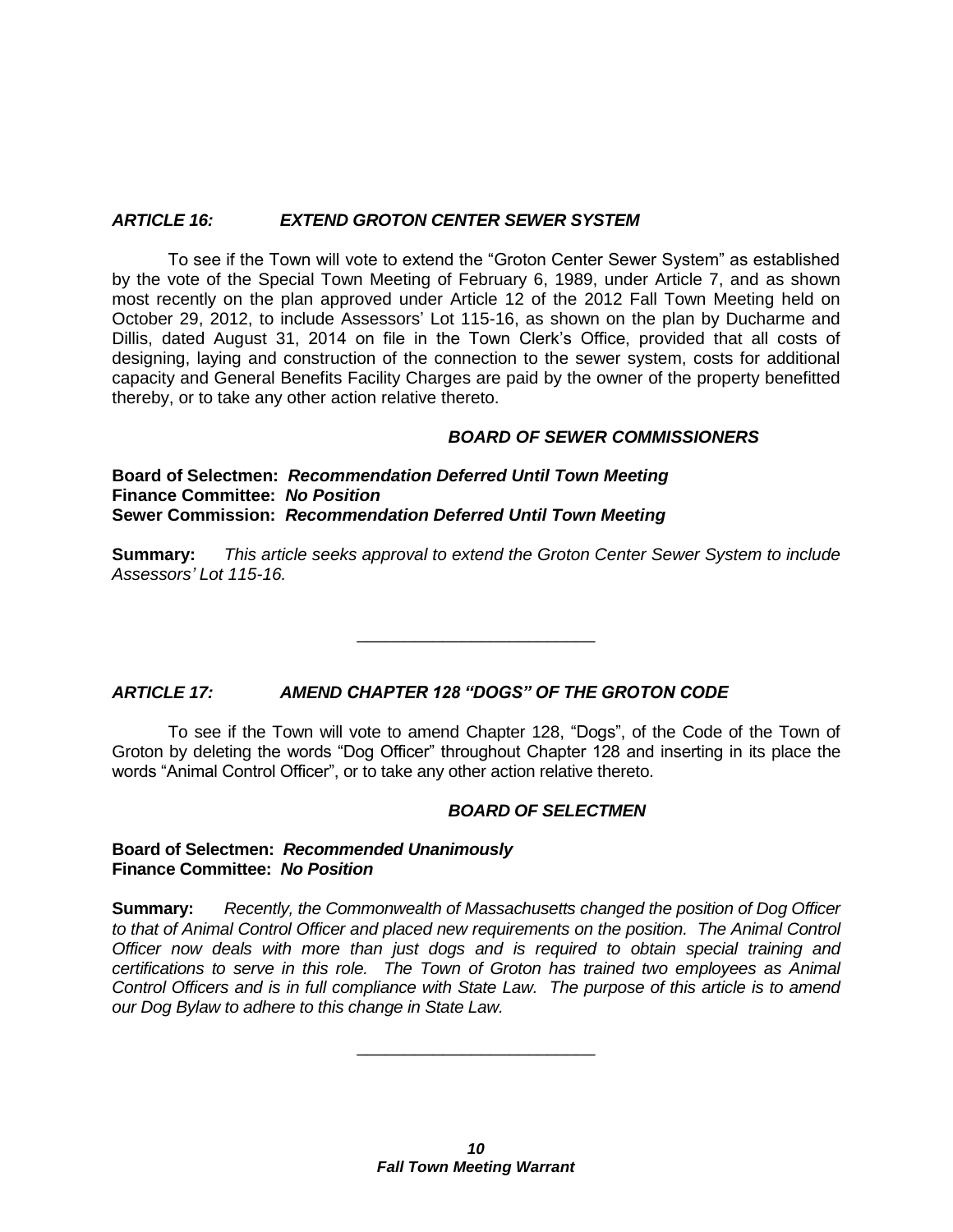#### *ARTICLE 18: LEASE OF LANDFILL SITE FOR SOLAR ARRAY PROJECT*

To see if the Town will vote to transfer from the Board of Selectmen the care, custody, and control of all or a portion of the land located at 600 Cow Pond Brook Road, consisting of 43 acres, more or less, shown on Groton Assessors' Map as parcel 248-41, and known as the landfill site, to the Board of Selectmen for the purpose of lease to a solar energy electricity production entity in connection with a Groton Electric Light Department project for the installation of a solar photovoltaic array on said property; and to authorize the Board of Selectmen to take all action and execute all documents necessary in connection therewith, or to take any other action relative thereto.

#### *BOARD OF SELECTMEN ELECTRIC LIGHT COMMISSION*

#### **Board of Selectmen:** *Recommended Unanimously* **Finance Committee:** *Recommended Unanimously*

**Summary:** *This article seeks approval of Town Meeting to allow the Board of Selectmen to enter into a long term lease with a solar energy production entity. The Electric Light Commission has been working on creating a Solar Photovoltaic Array on Town property and is ready to proceed with a project on the former landfill site on Cow Pond Brook Road. A full explanation of the project and the company to which the lease will be awarded will be provided at the Fall Town Meeting.*

\_\_\_\_\_\_\_\_\_\_\_\_\_\_\_\_\_\_\_\_\_\_\_\_\_

#### *ARTICLE 19: AMEND CHAPTER 218 – ZONING BYLAW*

To see if the Town will vote to amend the Code of the Town of Groton, Chapter 218 Zoning as follows:

1. In Section 218-4, Definitions, by deleting Section 218-4 in its entirety and by inserting in its place a new Section 218-4, Definitions, a copy of which is on file in the office of the Town Clerk; and further,

2. In Section 218-8, Classes of Districts, by deleting Section 218-8 in its entirety and inserting in its place a new Section 218-8, Classes of Districts, a copy of which is on file in the office of the Town Clerk; and further,

3. In Section 218-9, Location of Districts, by striking out Section 218-9, which reads as follows: "Said districts are located and bounded as shown on a map entitled "Town of Groton, Massachusetts — Zoning Map," dated March 10, 2003, revised February 12, 2008, revised March 1, 2011, further revised January 18, 2013, and revised and amended to date, on file in the office of the Town Clerk. Said map, with the boundaries of the districts and all explanatory matter thereon, is hereby made a part of this chapter." And inserting in its place: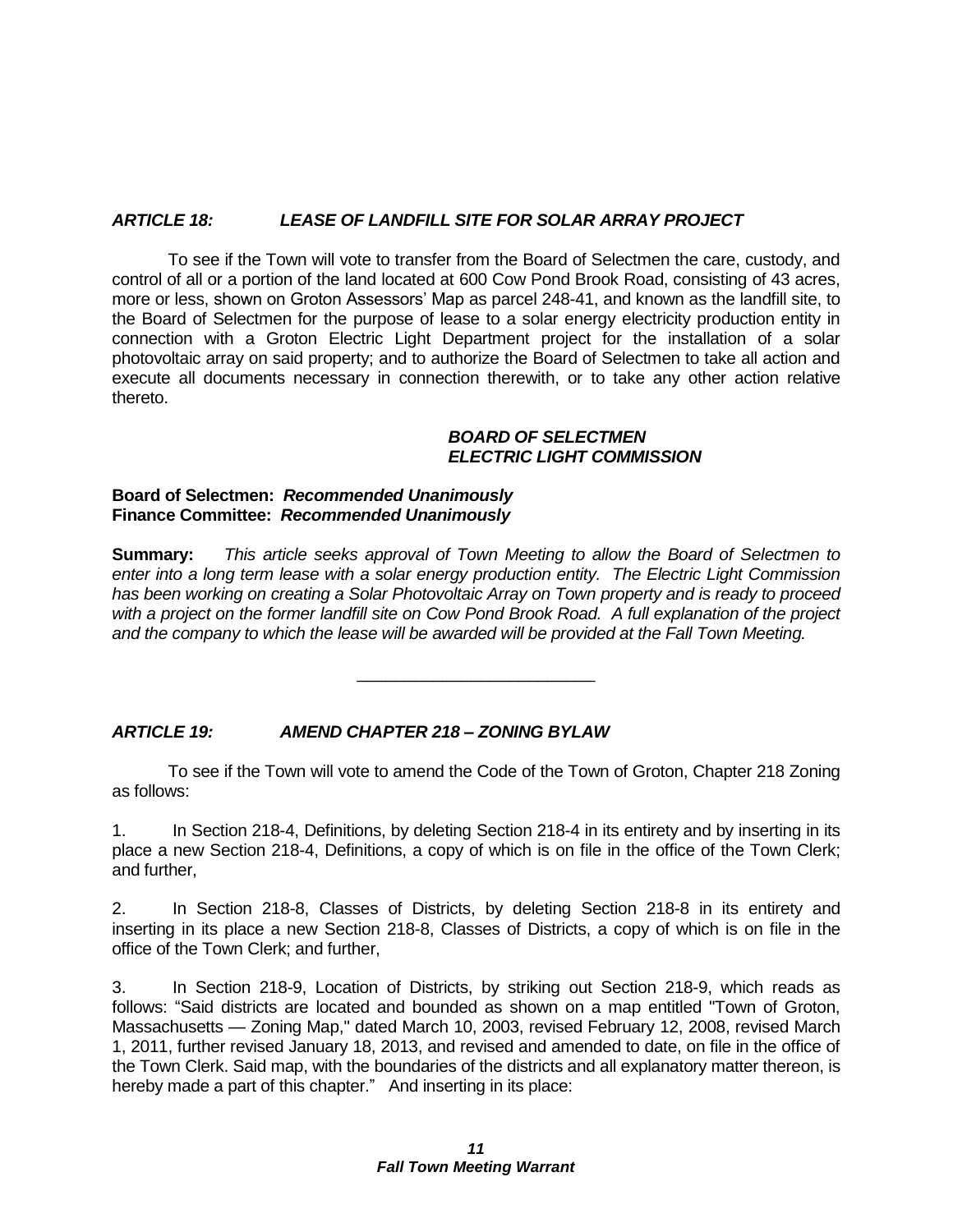§218-9 Location of districts. Said districts are located and bounded as shown on a map entitled "Town of Groton, Massachusetts — Zoning Map," dated August 22, 2014, on file in the office of the Town Clerk. Said map, with the boundaries of the districts and all explanatory matter thereon, is hereby made a part of this chapter. And further,

4. In Section 218-12, Intention of Districts, by deleting Section 218-12 in its entirety and inserting in its place a new Section 218-12, Intention of Districts, a copy of which is on file in the office of the Town Clerk; and further,

5. In Section 218-13, Schedule of Use Regulations, by deleting Section 218-13 in its entirety and inserting in its place a new Section 218-13, Schedule of Use Regulations, a copy of which is on file in the office of the Town Clerk; and further,

6. In Section 218-14, Special Use Considerations in Conservancy Districts, by deleting Section 218-14 in its entirety; and further,

7. In Section 218-20, Schedule of Intensity Regulations, by deleting Section 218-20 in its entirety and inserting in its place a new Section 218-20, Schedule of Intensity Regulations, a copy of which is on file in the office of the Town Clerk.

or to take any other action relative thereto.

#### *PLANNING BOARD*

#### **Board of Selectmen:** *Recommended Unanimously* **Finance Committee:** *No Position* **Planning Board:** *Recommendation Deferred Until Town Meeting*

**Summary:** *The 2012 Spring Town Meeting voted to ratify Phase I of the Comprehensive Master Plan. The proposed zoning amendments are part of the implementation plan for Economic Development. The changes include converting the existing Business (B-1) District to three new districts: Village Center District, Neighborhood District, and General Business District. The existing Manufacturing District (M-1) will be changed to Industrial District (I). The Use Regulations and Intensity Regulations will be revised to accommodate the size, scale, and locations of each district. Additionally, Conservation and Open Space Agricultural Districts will be eliminated because they are outdated. The proposed Zoning Map and complete text of the proposed amendments are available in the Office of the Town Clerk and can be viewed on the Town's web site: [www.townofgroton.org](http://www.townofgroton.org/) as well as Appendix A in this Warrant.*

#### *ARTICLE 20: AMEND CHAPTER 218 – ZONING BYLAW*

To see if the Town will vote to amend the Code of the Town of Groton, Chapter 218 Zoning as follows: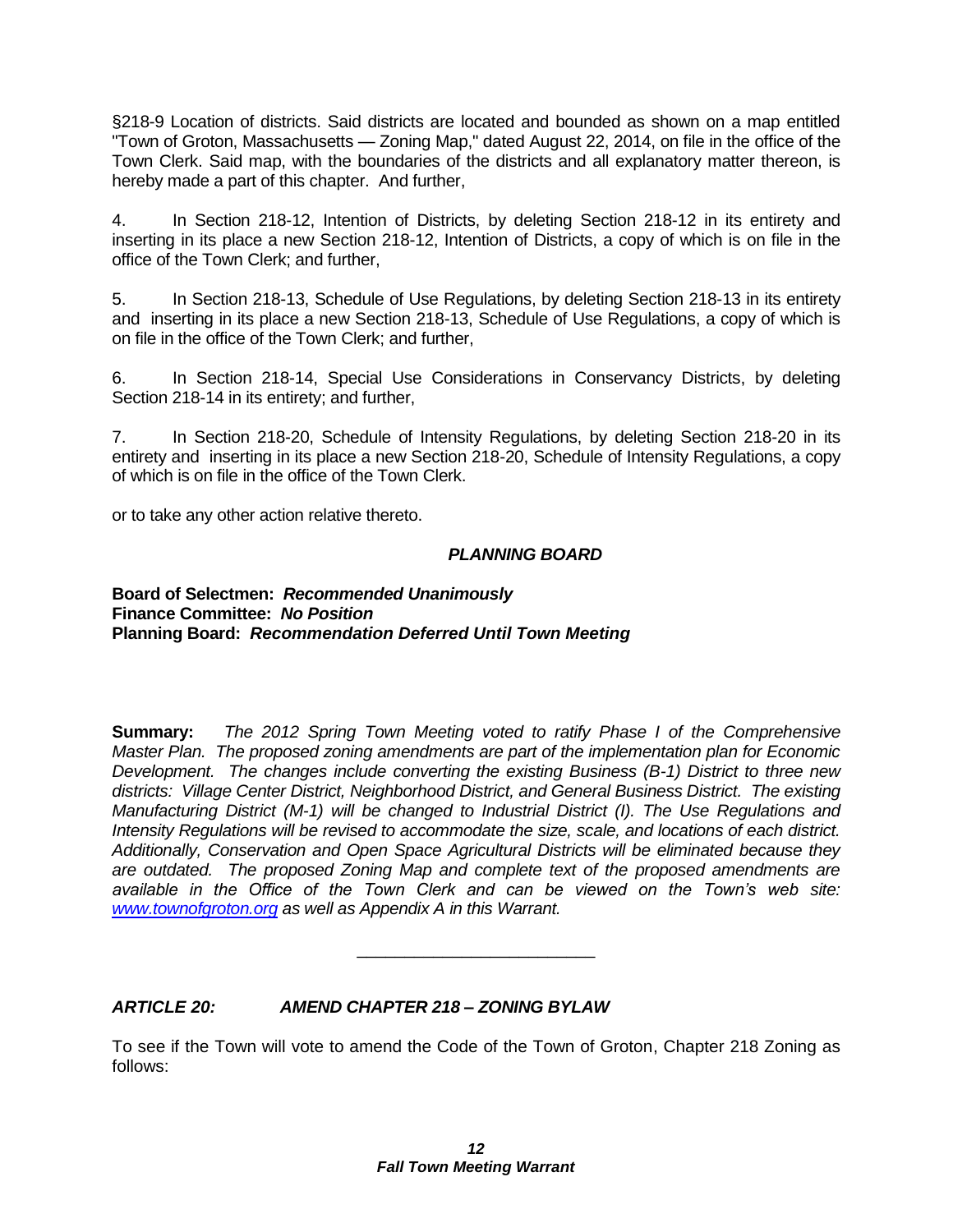1. In Section 218-10, Boundaries of Districts, Item E, by replacing the word "manufacturing" with the word "industrial"; and further,

2. In Section 218-18, Special Use Considerations in R-B, B-1 and M-1 Districts by replacing the phrase "R-B, B-1 and M-1 Districts" with the phrase "R-B, VCB, NB, GB, and I Districts" in the title; in subsection B by changing the caption from "Rezoning to B-1 or M-1" to "Rezoning to VCB, NB, GB or I," and replacing the phrases "Business B-1 or Manufacturing M-1 District" and "B-1 or M-1 District" with the phrase "Business or Industrial District;" in subsection C(2) by replacing the phrase "at a location zoned B-1 or M-1 prior to January 1, 1990" with the phrase "at a location zoned Business or Industrial (or Manufacturing)" prior to January 1, 1990"; and by replacing the word "manufacturing" with the word "industrial" in subsections C(1) and D(1); and further,

3. In Section 218-23, Off-street Parking and Loading, subsection C (1) by replacing the phrase "B-1, R-B or M-1 Districts" in the first sentence with the phrase "R-B, VCB, NB, GB, or I Districts in the first sentence; and by replacing the phrase "B-1 District" in the second sentence with the words "VCB District" so that the subsection reads as follows:

Location. Required parking shall be on the same premises as the activity it serves in the R-B, VCB, NB, GB, or I Districts. Each parcel in the VCB District shall be credited with five on-street parking spaces if the parcel is located on Main Street (Route 119) between Lowell Road (Route 40) and Pleasant Street. Such on-street parking spaces shall not qualify as meeting parking requirements for the purposes of § 218-25A, Applicability. Parking lots located within the Groton Center area may be shared with the written consent of the landowner and the approval of the Planning Board, provided that such use will not have an adverse effect on the Town; and further,

4. In Section 218-24, Appearance, subsection B, Promotion of Harmonious Development, by replacing the phrase "R-B Residential-Business District, a B Business District, or an M Manufacturing District" with the phrase "R-B, VCB, NB, GB, or an I District."; and further,

5. In Section 218-30.2, Town Center Overlay District, by replacing the phrase "Business (B-1)," with the words "Village Center Business," in Subsection A, Definition, and by replacing "B-1" with "VCB" in Subsection C, Applicability and Permitted Use".

or to take any other action relative thereto.

#### *PLANNING BOARD*

#### **Board of Selectmen:** *Recommended Unanimously* **Finance Committee:** *No Position* **Planning Board:** *Recommendation Deferred Until Town Meeting*

**Summary:** *The proposed amendment changes the references for Business District (B-1) to Village Center Business (VCB), Neighborhood Business (N-B), and General Business (G-B) and the references for Manufacturing District (M-1) to Industrial District (I) wherever they appear in the Zoning Bylaw.*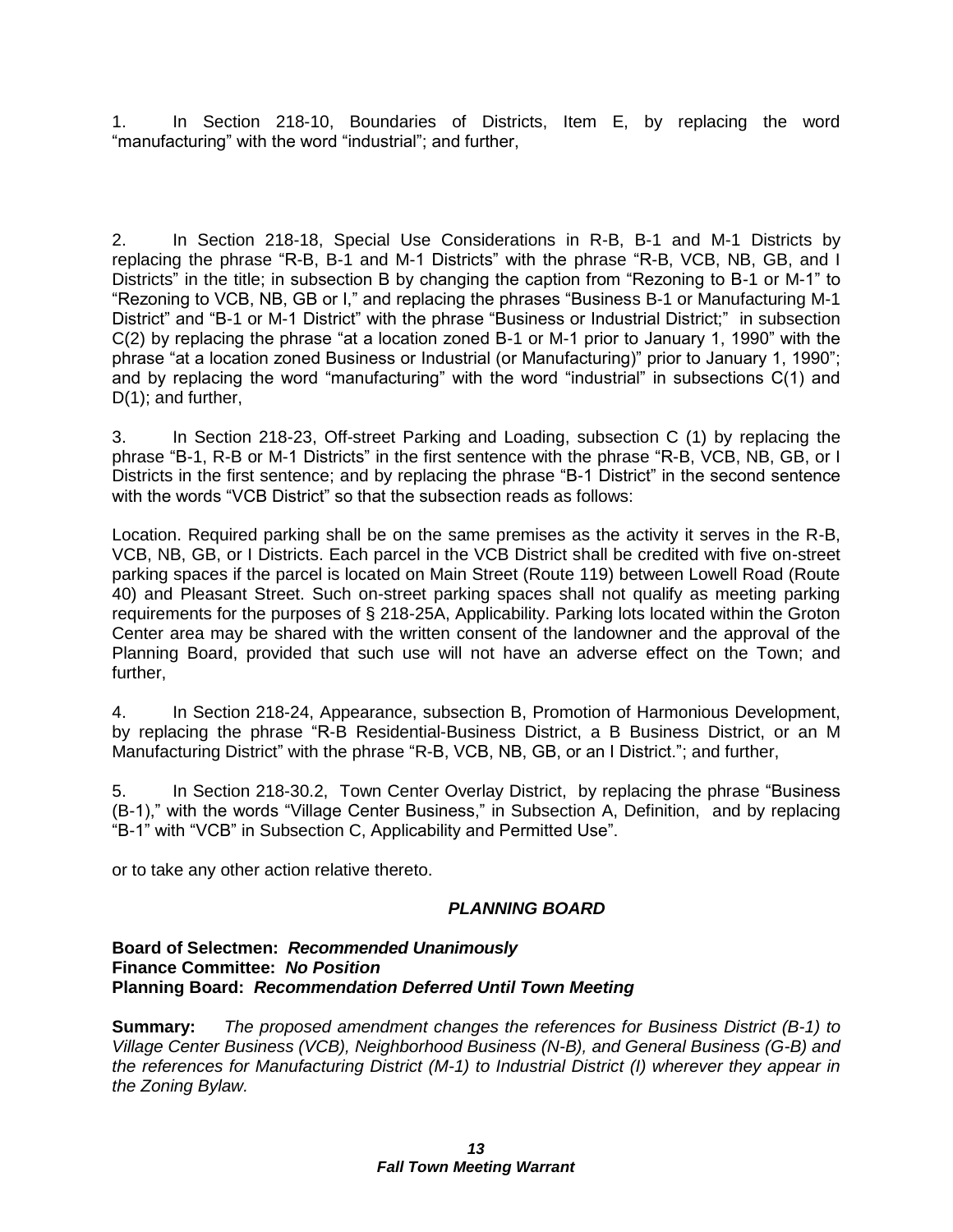#### *ARTICLE 21: AMEND CHAPTER 218 – ZONING BYLAW*

To see if the Town will vote to amend the Code of the Town of Groton, Chapter 218 Zoning as follows:

\_\_\_\_\_\_\_\_\_\_\_\_\_\_\_\_\_\_\_\_\_\_\_\_\_

1. In Section 218-4, Definitions, by adding the following new definition:

ESSENTIAL PUBLIC SERVICES -- Services provided by public and private utilities, whether underground, surface, or overhead gas, electrical, or steam transmission systems and accessories thereto, such as towers, wires, sub-stations, switching stations, compression stations, and other constituent facilities, and structures, vaults, pipes, and water storage tanks.

2. In Section 218-13, Use Regulations, by deleting the following uses :

|                                                                                                            | $R - A$ | $R-B$     | $B-1$        | $M-1$        | C         | O | D |
|------------------------------------------------------------------------------------------------------------|---------|-----------|--------------|--------------|-----------|---|---|
| Telephone, telegraph, power and SP<br>transmission and radio-<br>gas<br>television broadcasting facilities |         | <b>SP</b> | $\checkmark$ | $\checkmark$ | N         | N |   |
| utility   Y<br>Underground<br>and<br>gas<br>transmission                                                   |         |           |              |              | <b>SP</b> |   |   |

and replacing them with the following use:

|                                  | R-A | $R-B$ | <b>VCB</b> | <b>NB</b> | <b>GB</b> |    |    | Đ  |
|----------------------------------|-----|-------|------------|-----------|-----------|----|----|----|
| <b>Essential public services</b> | PR  | PB    | PB         | PB        | PB        | PB | PB | PВ |

or to take any other action relative thereto.

#### *PLANNING BOARD*

**Board of Selectmen:** *Recommendation Deferred Until Town Meeting* **Finance Committee:** *No Position* **Planning Board:** *Recommendation Deferred Until Town Meeting*

**Summary**: *The proposed amendment would require that a special permit application be submitted to the Planning Board for "Essential Public Services" (see definition) in all districts.*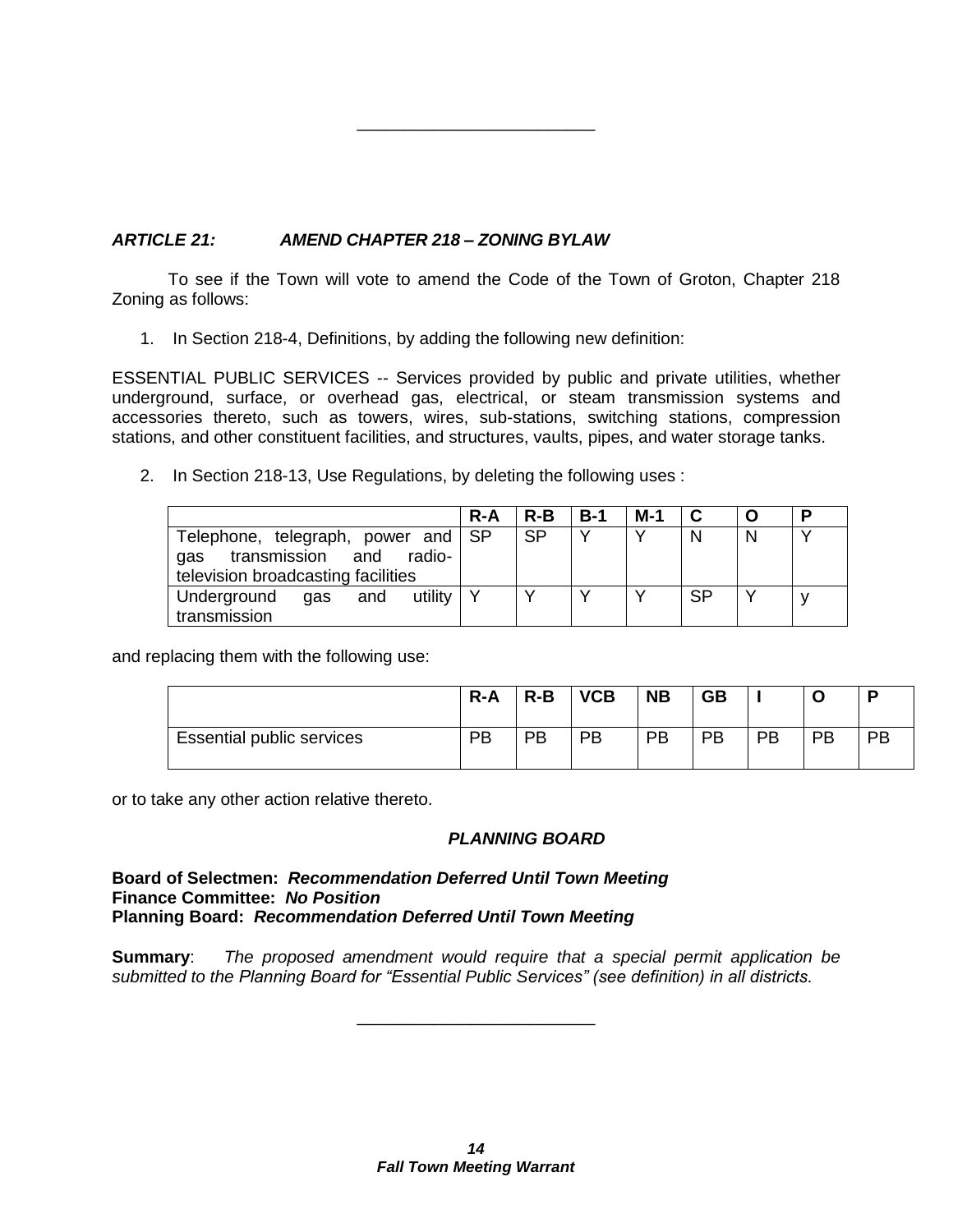#### *ARTICLE 22: ACCEPT ALTERATION OF LAYOUT OF WEST MAIN STREET*

To see if the Town will vote to accept an alteration of the public way layout of West Main Street, being the portion lying adjacent to Assessors' Parcels 218-6 and 218-6-1 as the same is shown on a plan entitled "Plan of Land in Groton, Massachusetts Prepared for Richard Kazanjian" dated May 6, 2014 and prepared by Ducharme and Dillis Civil Design Group, Inc. Engineers, a copy of which is on file in the office of the Town Clerk, in order to eliminate the portion of the right of way of West Main Street which is shown on the plan as Parcel A, or to take any other action relative thereto.

#### *BOARD OF SELECTMEN*

#### **Board of Selectmen:** *Recommendation Deferred Until Town Meeting* **Finance Committee:** *No Position*

**Summary:** *Approval of this Article will eliminate the portion of the right of way of West Main Street lying in front of Assessors' Parcels 218-6 and 218-6-1 (Groton Nursery and Nashoba Paddler) which has been used as the parking lot serving those properties for over forty years.*

\_\_\_\_\_\_\_\_\_\_\_\_\_\_\_\_\_\_\_\_\_\_\_\_\_

#### *ARTICLE 23: AUTHORIZE CONVEYANCE OF PARCEL ON WEST MAIN STREET*

To see if the Town will vote to transfer from the Board of Selectmen the care, custody, and control of all or a portion of the land shown as Parcel A on a plan entitled "Plan of Land in Groton, Massachusetts Prepared for Richard Kazanjian" dated May 6, 2014 and prepared by Ducharme and Dillis Civil Design Group, Inc. Engineers to the Board of Selectmen for the purpose of sale and to authorize the Board of Selectmen to convey Parcel A or allocable portions thereof to the respective owners of Assessors' Parcels 218-6 and 218-6-1 for the sum of one (\$1.00) dollar or such other sum as may be determined by the Board of Selectmen, or to take any other action relative thereto.

#### *BOARD OF SELECTMEN*

#### **Board of Selectmen:** *Recommendation Deferred Until Town Meeting* **Finance Committee:** *No Position*

**Summary:** *Approval of this Article will authorize the conveyance of Parcel A which is comprised of 15,912 square feet to the adjacent land owners who have utilized this land as the parking lot serving Groton Nursery and Nashoba Paddler. The current owners and their predecessors in title have improved this land and utilized it as a parking lot for over forty years.*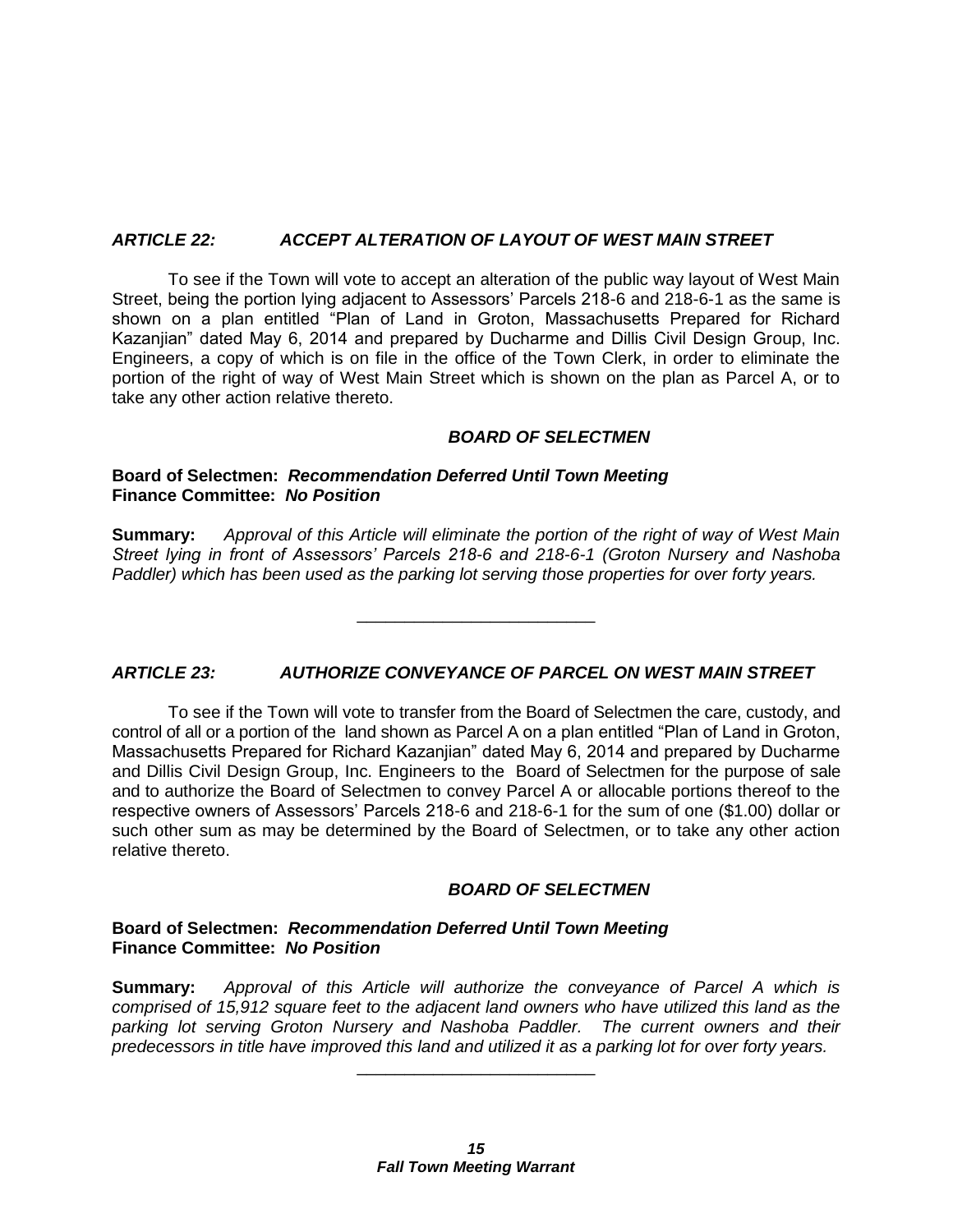#### *ARTICLE 24: CITIZENS' PETITION – ELECTRONIC VOTING STUDY COMMITTEE*

To see if the Town will vote to create the "Study Committee on Electronic Voting in Groton Town Meeting", said Committee to be appointed by the Town Moderator; the membership of the Committee shall be as follows: the Town Moderator, the Town Clerk, Town Counsel, Town Manager, Chair of the Groton Board of Selectmen or that Chair's designee, Chair of the Groton Finance Committee or that Chair's designee, Groton's Director of Information Technology or that Director's designee, and two (2) citizens at large; said Committee's Charge shall be to study the benefits, implementation procedures and issues, and potential problems associated with the use of electronic voting systems in an "Open" form of Town Meeting, and to make its recommendations, concerning electronic voting, to the Groton Town Meeting no later than its Annual Spring Town Meeting of 2015, which recommendations may include such proposed amendments to the Town of Groton Bylaws as said Committee deems appropriate, or to take any other action relative thereto.

#### *CITIZENS' PETITION*

**NAME ADDRESS NAME ADDRESS** Robert L. Gosselin and 133 Smith Street and Alberta Erickson and 464 Boston Road<br>
Peter Myette and 69 School House Road and Robert Hargraves 21 Temple Street Peter Myette 69 School House Road Robert Hargraves 21 Temple Street<br>
Jeffrey Wallens 952 Lowell Road Cwenneth Wallens 952 Lowell Road Jeffrey Wallens 952 Lowell Road Gwenneth Wallens 952 Lowell Road 43 Windmill Hill M. Constance Sartini<br>152 Whiley Road M. Scott Harker John Giger 152 Whiley Road Scott Harker 341 Martins Pond Road

**Board of Selectmen:** *Recommended Unanimously* **Finance Committee:** *No Position*

**Summary:** *The intent of this Article is to support, and advance, a key recommendation in the final Report of the Groton Town Meeting Review Study Committee, dated February 20, 2014, said recommendation being to investigate the use of electronic voting within the four (4) walls of Town Meeting.*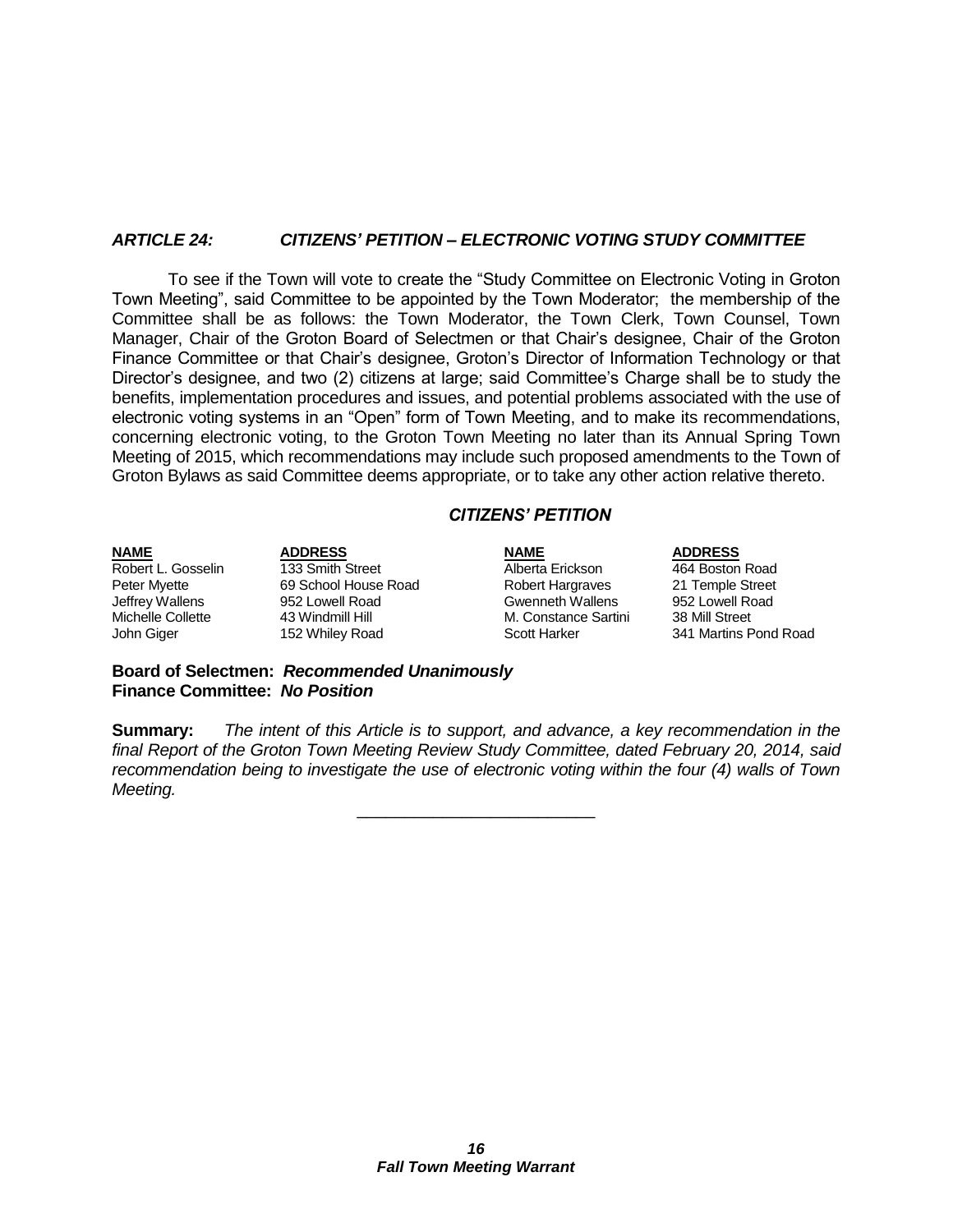Hereof fail not and make return of your doings to the Town Clerk on or before time of said meeting.

Given under our hands this 29<sup>th</sup> Day of September in the year of our Lord Two Thousand Fourteen.

> *Joshua A. Degen* Joshua A. Degen, Chairman

*Anna Eliot* Anna Eliot, Vice Chairman

*Stuart M. Schulman* Stuart M. Schulman, Clerk

*Peter S. Cunningham* Peter S. Cunningham, Member

*John G. Petropoulos* John G. Petropoulos, Member

OFFICERS RETURN Groton, Middlesex

Pursuant to the within Warrant, I have this day notified the Inhabitants to assemble at the time, place, and for the purpose mentioned as within directed. Personally posted by Constable.

 $\overline{\phantom{a}}$  , and the contract of the contract of the contract of the contract of the contract of the contract of the contract of the contract of the contract of the contract of the contract of the contract of the contrac **Constable Constable Date Duly Posted**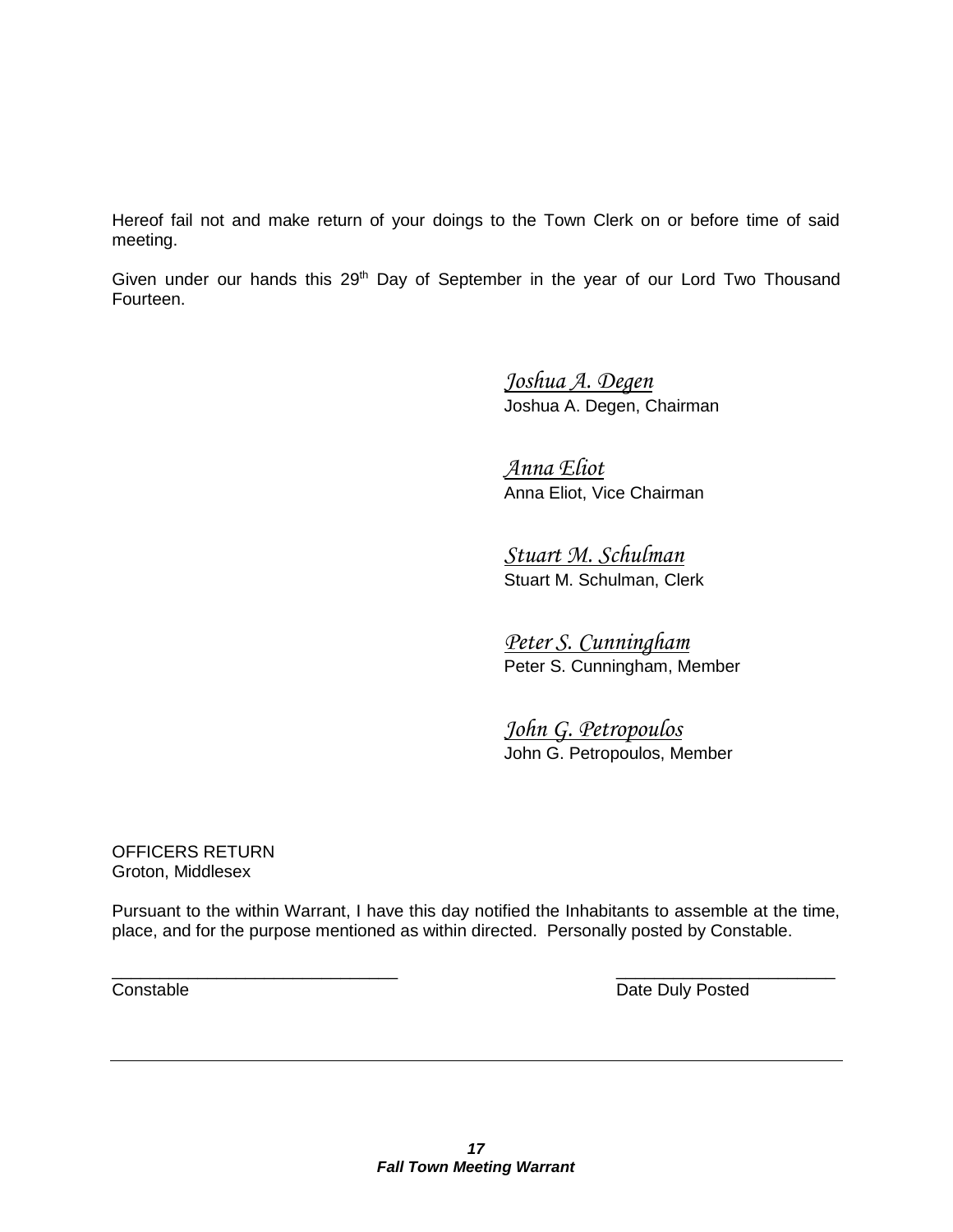### **APPENDIX A**

#### **PROPOSED ZONING AMENDMENT ITEM #1 - SECTION 218-4 DEFINITIONS Filed with the Town Clerk on August 22, 2014 Revised on September 29, 2014**

To see if the Town will vote to amend the Code of the Town of Groton, Chapter 218 Zoning as follows:

Amend Section 218-4 Definitions, by deleting Section 218-4 Definitions in its entirety and by inserting in its place a new Section 218-4 Definitions, dated August 22, 2014, on file in the office of the Town Clerk:

#### **§ 218-4. Definitions.**

In this chapter the following terms shall have the following meanings unless a contrary meaning is required by the context or is specifically prescribed. Words used in the singular include the plural, and words used in the plural include the singular. Words used in the present tense include the future. The abbreviation "sq. ft." shall include square foot or square feet. The word "shall" is mandatory and "may" is permissive or discretionary. The word "and" includes "or" unless the contrary is evident from the text. The word "includes" or "including" shall not limit a term to specified examples, but is intended to extend its meaning to all other instances, circumstances, or items of like character or kind. The word "lot" includes "plot"; the word "used" or "occupied" shall be considered as though followed by the words "or intended, arranged, or designed to be used or occupied." The words "building," "structure," "lot," or "parcel" shall be construed as being followed by the words "or any portion thereof." The word "person" includes a firm, association, organization, partnership, company, or corporation, as well as an individual.

Terms and words not defined herein but defined in the Massachusetts State Building Code shall have the meaning given therein unless a contrary intention is clearly evident in this bylaw.

ACCESSORY APARTMENT — A separate dwelling unit, complete with its own cooking and sanitary facilities, having not more than one bedroom and functioning as a separate unit. Additions, renovations, and all construction shall meet the requirements of the current edition of the State Building Code. [Added 4-25-2005 ATM, Art. 20, approved 6- 1-2005]

ACCESSORY USE OR BUILDING — A use or building which is subordinate and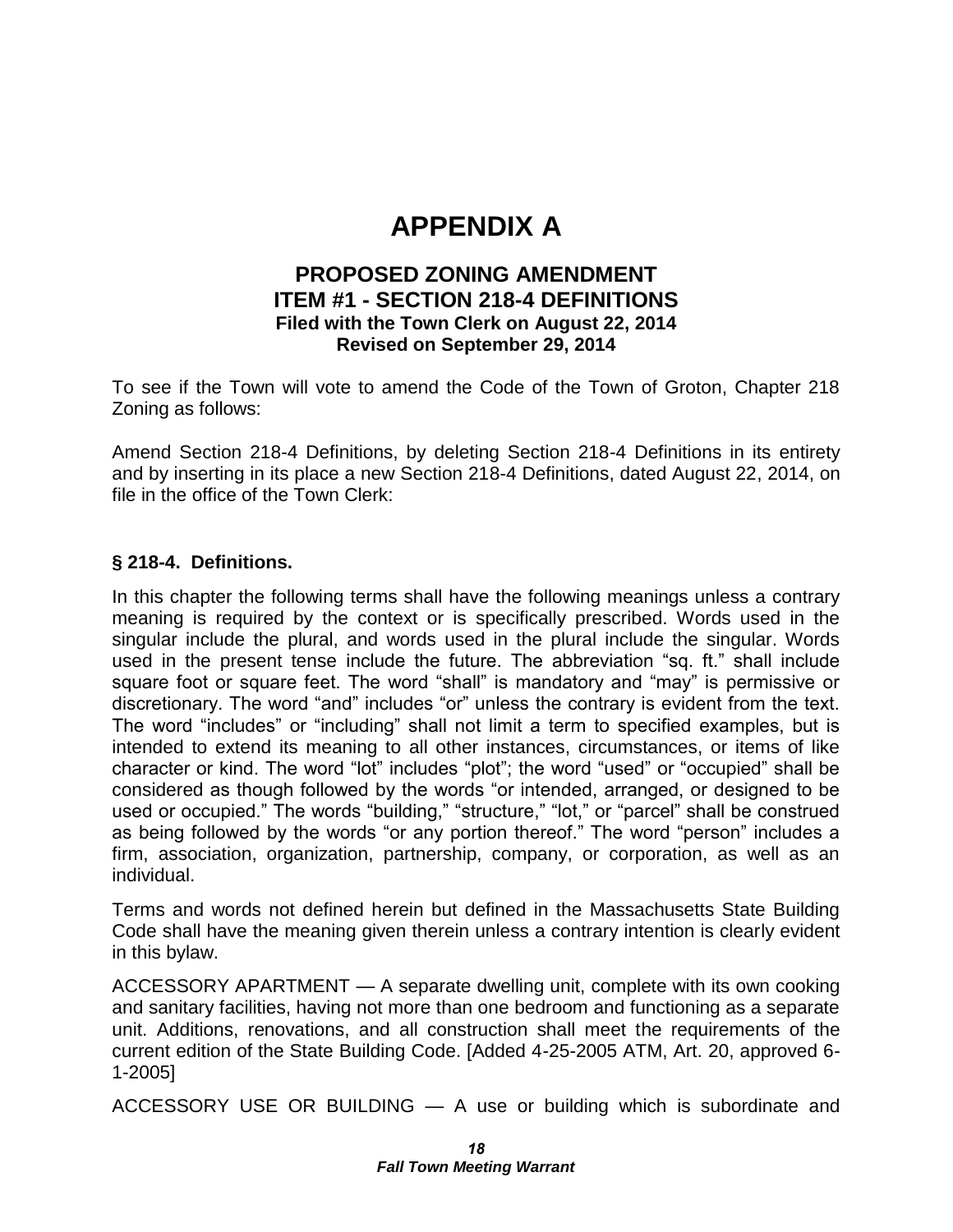customarily incidental to and located on the same lot with the principal use or building to which it is accessory.

ADULT DAY CARE -- A day services program designed to provide assistance with activities of daily living and meet the cognitive, social, physical, and medical needs of elderly clients, and provide temporary relief for their caregivers; certified, licensed, or operated under a contract administered by the Executive Office of Elder Affairs or other state agency authorized under the laws of the Commonwealth.

AIRFIELD, NONCOMMERCIAL: A private airstrip restricted to use by the owner of the facility or the owner's invited guests.

ASSISTED LIVING FACILITY – A residence certified by the Executive Office of Elder Affairs, or its successor, under M.G.L. c. 19D to provide room and board and assistance with activities of daily living for three or more adult residents not related by consanguinity or affinity to their care provider, and to collect payments or third-party reimbursements to provide such services. An assisted living facility may include a licensed adult day care center as an accessory use.

AUTOMOTIVE REPAIR SHOP — A shop or garage for the repair of motor vehicles, other than a private garage or a gasoline service station.

BED AND BREAKFAST -- A building or group of buildings intended to be used or used for transient overnight lodging with not less than two nor more than four rooms for paying guests, with guest meals typically included in the room charge and limited to breakfast prepared in a central kitchen. No cooking facilities shall be located in individual guest rooms or suites.

BEDROOM — As defined in Title V of the Massachusetts Environmental Code [310 CMR 15.002].

BOATHOUSE - Boathouse – A permanent, fixed roofed structure constructed for the purpose of permanent, temporary, or seasonal storage of watercraft and located on, over, or proximate to navigable water. Usually constructed in combination with docks, piers, seawalls, or landings - said structures used for purpose of maneuvering watercraft from and to, into and out of said boathouse.

BUILDING — A structure having a roof or cover and forming a shelter for persons, animals or property.

BUILDING HEIGHT — Measured at the vertical distance from the average elevation of the finished lot grade at the front of the building to the highest point of the top story in the case of a flat roof and to the ridge in the case of a pitched roof.

CAMP, DAY OR YOUTH – A camp providing facilities for groups of young people such as YMCA camps, Boy Scout or Girl Scout camps, or a similar recreation establishment operated by public or private non-profit organization, with indoor or outdoor activities for children, including sports, arts and crafts, entertainment, recreation, educational activities, swimming, fishing, horseback riding, and incidental food service.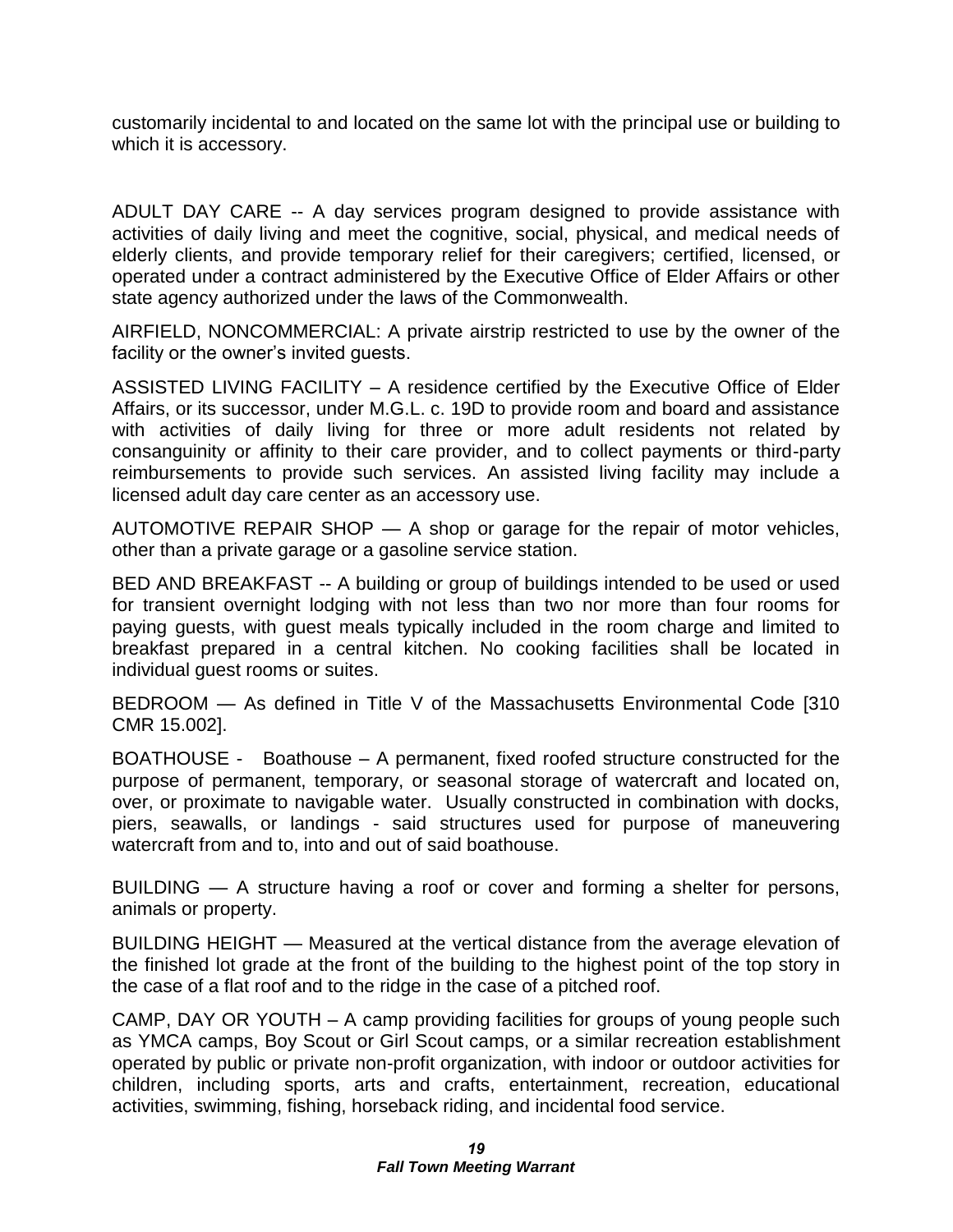CHILD CARE CENTER – A facility other than a private residence operated on a regular basis and licensed by the Commonwealth of Massachusetts under G.L. c. 15D to receive children not of common parentage under 7 years of age, or under 16 years of age if those children have special needs, for nonresidential custody and care during part or all of the day separate from their parents. As used in this chapter, child care center includes services known as child nursery, nursery school, kindergarten, child play school, progressive school, child development center, or preschool.

COMMERCIAL RECREATION, INDOOR: A facility operated as a business, open to the public for a per-visit or membership fee, for indoor recreation purposes such as tennis, racquetball, swimming, ice skating, roller skating or similar activities, including a health club or athletic club, but not including indoor recreation programs operated by the Town of Groton or its various departments, or the Groton-Dunstable Regional School District.

COMMERCIAL RECREATION, OUTDOOR: A facility operated as a business, open to the public for a per-visit or membership fee, for outdoor recreation purposes such as skiing, swimming, ball games, golf, or similar customary and usual sports or recreation activities.

CONTIGUOUS — Sharing a common lot line or touching at any point. [Added 5-3-1988 ATM, Art. 34]

CONTRACTOR'S SHOP **-** An enclosed space used for the housing and/or operating of machinery, the provision of services, the fabrication of building-related products, and interior storage, but which does not use any exterior storage area.

CONTRACTOR'S STORAGE YARD - Any land or buildings used primarily for the storage of equipment, vehicles, machinery (new or used), building materials, paints, pipe, or electrical components used by the owner or occupant of the premises in the conduct of any building trades or building craft.

CRAFT SHOP -- A business establishment that produces on the premises articles for sale of artistic quality or effect or handmade workmanship, e.g., candle making, glass blowing, weaving, pottery making, custom woodworking, sculpting, painting, and other associated activities.

DRIVEWAY — An improved access, other than a street, connecting between a street and one or more parking or loading spaces.

DWELLING — A building or part thereof designed, erected and used for continuous and permanent habitation for one or more families or individuals.

DWELLING UNIT — A building or portion of a building intended as living quarters for a single family, having a single set of kitchen facilities (a stove plus either or both a refrigerator and a sink) not shared with any other unit.

EXISTING STREET — A way in existence on May 1, 1980, if qualifying to provide frontage for subdivision of land, as provided at the definition of "frontage."

FAMILY — Any number of persons living together as a single economic unit and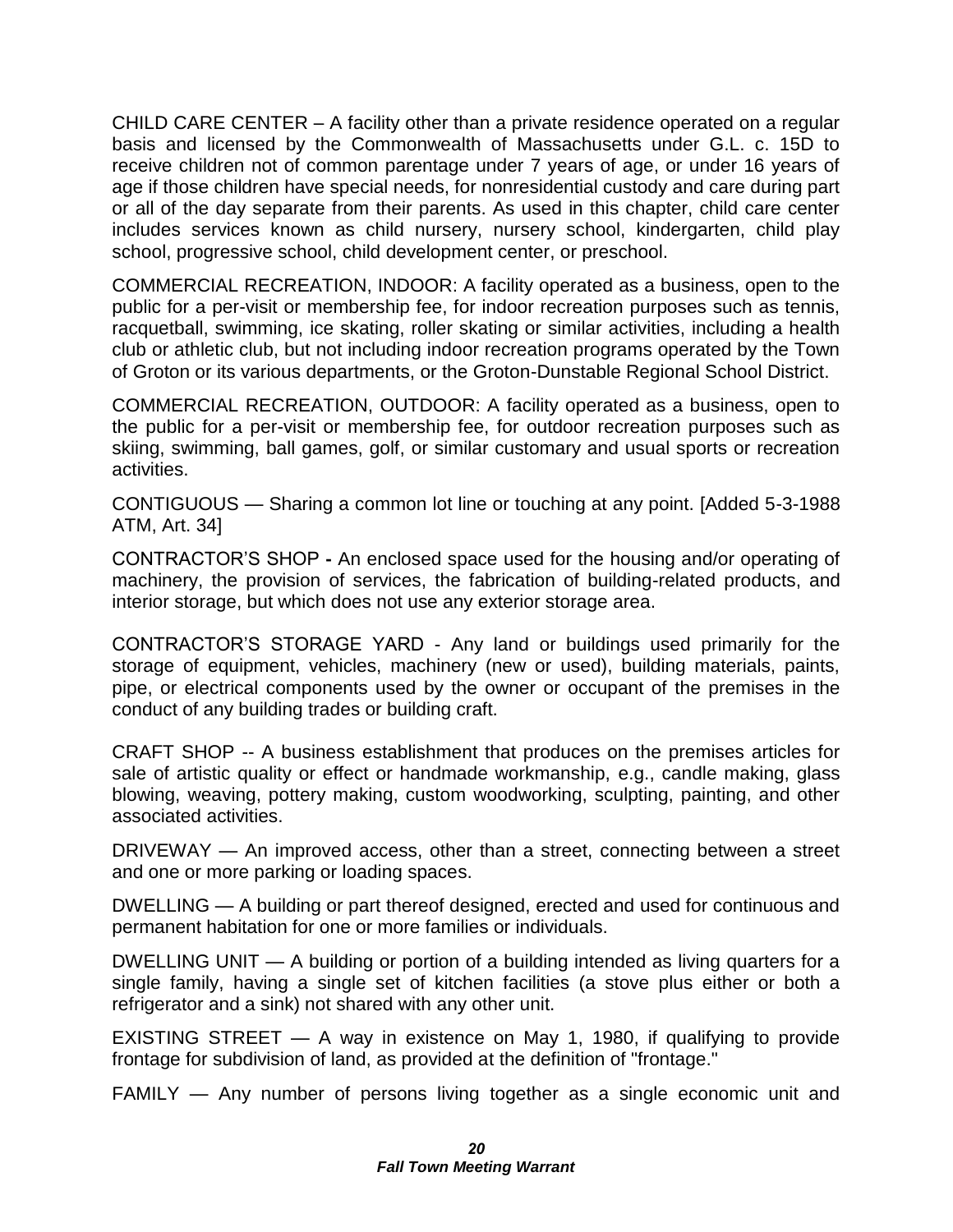ordinarily using a single cooking facility.

FLOOR AREA, AGGREGATE — Total floor area including all floors of all buildings on the premises. [Added 4-30-2012 ATM, Art. 23]

FLOOR AREA, GROSS — Total gross floor area including exterior building walls of all floor areas of a building or structure. [Added 4-30-2012 ATM, Art. 23]

FLOOR AREA, HABITABLE — The temperature-controlled, finished floor area within a dwelling unit exclusive of unfinished garages, attics and cellars. [Added 4-30-2012 ATM, Art. 23]

FRONTAGE — The length of common boundary between a lot and a way legally qualifying to provide frontage for the division of land, pursuant to § 218-22A and MGL C. 41, § 81L, to be measured continuously along the street line between side lot lines and their intersection with the street line, which provides safe and adequate vehicular access from said way to the principal use of the lot. [Added 4-29-1996 ATM, Art. 18]

GASOLINE SERVICE STATION — A structure or lot used for the sale of gasoline and oil for servicing motor vehicles, other than a private garage.

HAMMERHEAD LOT — A lot having at least forty-foot frontage and five acres' area and meeting the requirements of § 218-23.1. [Added 10-15-1990 STM, Art. 7]

HELIPORT -- An area designed to be used for the landing or takeoff of a helicopter. As used in this chapter, heliport is restricted in use to the owner or operator of the facility.

HOTEL, MOTEL or INN — A building or part thereof or a group of buildings on a single lot providing public accommodations, where space is used for sleeping and appurtenant services by more than four persons as paying guests. For a hotel or motel with units equipped with independent cooking facilities, such units shall not be occupied by any guest for more than two (2) continuous months, nor may guests reoccupy any unit within thirty (30) days of a continuous two-month stay or stay more than a combined total of four (4) months in any calendar year, unless such requirements are specifically waived by special permit from the Board of Appeals. No occupant of such hotel or motel may claim residency at such location.

HOME OCCUPATION — An occupation, business, trade, service or profession which is conducted on the premises used as the residence of the operator of the business and which is not allowed as a principal use, including, in the R-A District, a business office, professional office, craft shop for articles produced on the premises or repair shop for small items.

LARGE-SCALE GROUND-MOUNTED SOLAR PHOTOVOLTAIC INSTALLATION — A solar photovoltaic system that is structurally mounted on the ground and is not roofmounted, and has a minimum nameplate capacity of 250 kW DC. [Added 4-25-2011 ATM, Art. 22]

LARGE-SCALE WIND ENERGY CONVERSION DEVICE — A wind energy conversion device that exceeds 65 feet in height. [Added 4-27-2009 ATM, Art. 8]

LODGING HOUSE – A single-family dwelling where more than two but fewer than eight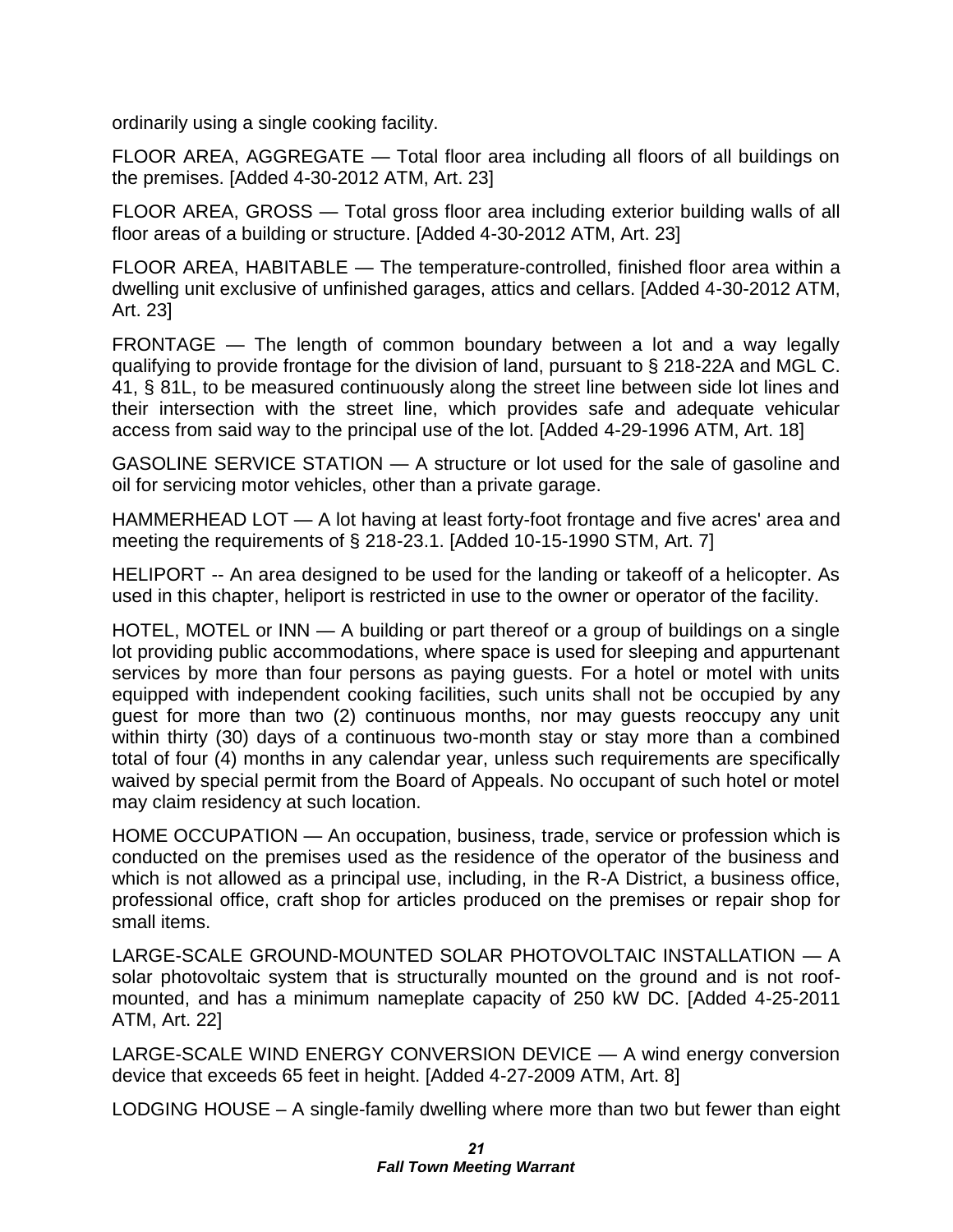furnished rooms are provided as lodging for paying guests, regular or transient, for definite periods of times, with facilities for common services such as meals and laundry. No meals are provided to outside guests.

LOT, BUILDING — A single area of land in one ownership throughout defined by metes and bounds or boundary lines as shown in a recorded deed or on a recorded plan and having the minimum area and frontage as required by this chapter.

LOT, CORNER — A lot or parcel of land abutting upon two or more streets at their intersection or upon two parts of the same street having street side lines or tangents to side lines forming an interior angle of less than 135°. A lot which has legal frontage on both a public way and a proposed subdivision way and one which shall be shown on a subdivision shall be considered part of that plan. [Amended 10-6-1994 STM, Art. 14]

LOT or PARCEL — A single area of land in one ownership throughout defined by metes and bounds or boundary lines as shown in a recorded deed or on a recorded plan.

LOT WIDTH — The distance between the side lot lines measured along the setback line as established by this chapter. The setback line shall be parallel to a straight line connecting the two front lot corners of the lot. (See lot width detail.<sup>1</sup>). [Added 10-15-1990 STM, Art. 5; amended 10-6-1994 STM, Art. 15]

MAJOR PROJECT — Development used for business or manufacturing, resulting in either a building whose vertical projection ("footprint") exceeds 5,000 horizontal square feet measured to the outside of its enclosing walls, or 15,000 square feet or more of aggregate floor area which includes all floors of all buildings on the premises. Such development is either construction of a new building or addition to an existing building,

where the addition increases the building's floor area by 5,000 square feet or more.<sup>2</sup>

MANUFACTURING -- An establishment engaged in the indoor manufacturing, assembly, fabrication, packaging or other industrial processing of finished parts or products, primarily from previously prepared materials, or the indoor provision of industrial services, where there are few external effects across property lines. Manufacturing includes but is not limited to a business engaged in the processing, fabrication, assembly, treatment, or packaging of food, textile, leather, wood, paper, chemical, plastic, or metal products, but does not include basic industrial processing from raw materials.

MOBILE HOME — A structure designed as a dwelling unit for living purposes, capable of being moved on its own wheels by a motor vehicle, whether retained on wheels or fixed to a permanent foundation.

MOBILE HOME PARK — Land on which two or more mobile homes are stationed for the purpose of human habitation and land which is used in conjunction with land on which mobile homes are stationed.

<sup>1.</sup> **Editor's Note: The Lot Width Detail diagram is located at the end of this chapter.** 

<sup>2.</sup> **Editor's Note: The definition of "major residential development," which immediately followed this definition, added 10-27-1997 ATM, Art. 19, was repealed 4-28-2003 ATM, Art. 23.**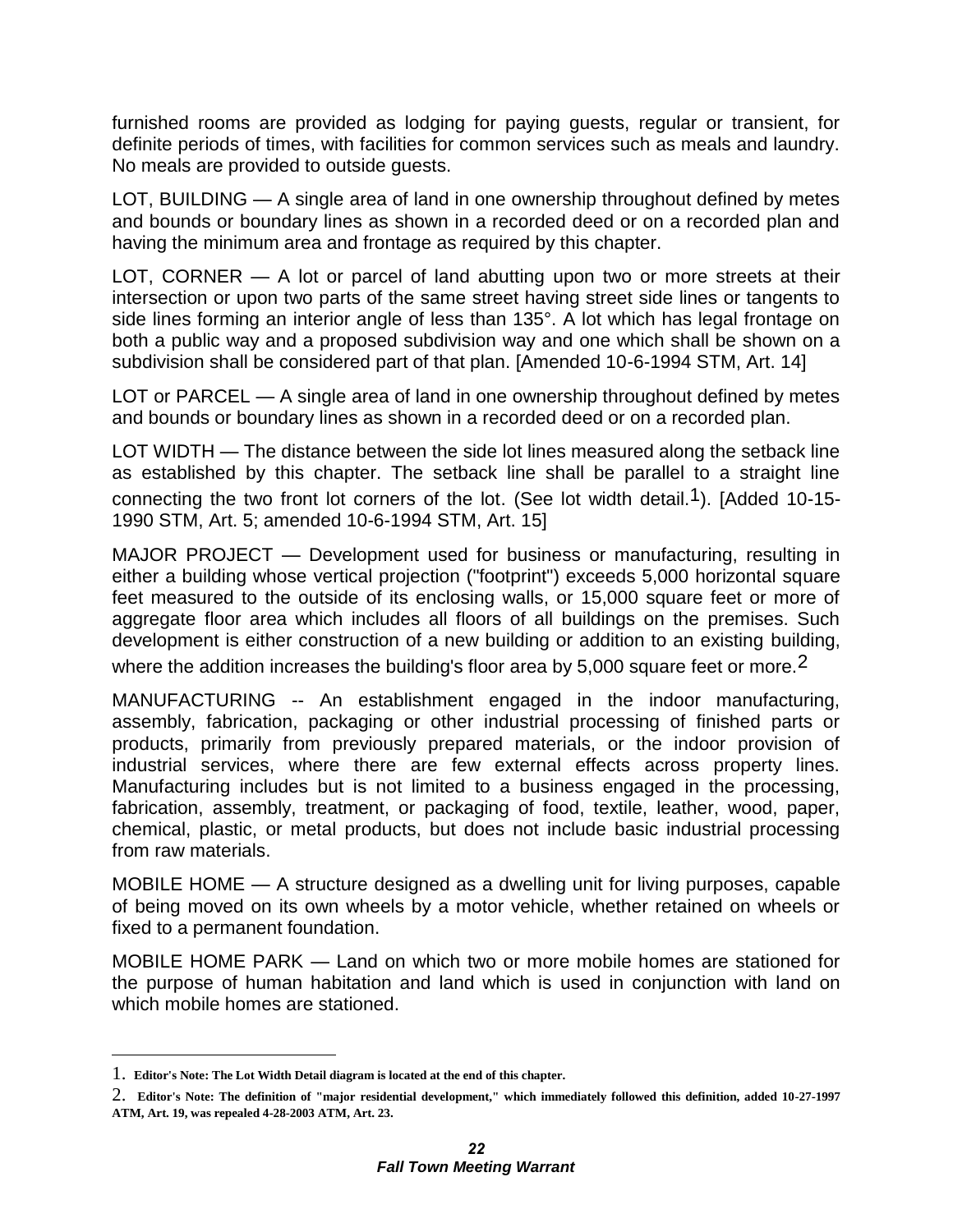MUSEUM – An institution devoted to the procurement, care, study, and display of objects of lasting interest, value, or historical significance.

MULTIFAMILY USE – A building containing three or more dwelling units.

NACELLE — The frame and housing at the top of the wind energy conversion facility tower that encloses the gearbox and generator and protects them from the weather. [Added 4-27-2009 ATM, Art. 8]

ON-SITE SOLAR PHOTOVOLTAIC INSTALLATION — A solar photovoltaic installation that is constructed at a location where other uses of the underlying property occur. [Added 4-25-2011 ATM, Art. 22]

PERSONAL SERVICE ESTABLISHMENT -- An establishment whose primary business relies on customers coming and going on a regular basis and which provides a nonmedical service directly to the consumer, such as a barber, hairdresser, manicurist, caterer, decorator, dressmaker or tailor, dry cleaner or laundry service, optician, photographer, shoemaker or upholsterer, and similar uses.

PERSONAL WIRELESS SERVICES — Commercial mobile services, unlicensed wireless services, and common carrier wireless exchange access services. [Added 4- 27-1998 ATM, Art. 27]

PERSONAL WIRELESS SERVICES FACILITY — A facility for the provision of personal wireless services as defined under the Federal Telecommunications Act. [Added 4-27- 1998 ATM, Art. 27]

PERSONAL WIRELESS SERVICES TOWER — Any guyed structure, monopole tower or self-supporting structure that is constructed as a freestanding structure to contain one or more antennas or other equipment intended to transmit or receive television, AM/FM radio, digital, microwave, cellular, telephone or similar or related forms of communications. [Added 4-27-1998 ATM, Art. 27]

PRIVATE GARAGE — Covered space for the housing of motor vehicles, no more than two of which belong to other than the occupants of the lot on which such space is located.

RATED NAMEPLATE CAPACITY — The maximum rated output of electric power production of the photovoltaic system in direct current (DC). [Added 4-25-2011 ATM, Art. 22]

ROTOR — The blades and hub of the wind energy conversion device that rotates during energy conversion device operation. [Added 4-27-2009 ATM, Art. 8]

SEASONAL RESIDENCE — A residence that is used for fewer than 180 days per year. Evidence to document whether a residence is seasonal or year-round may include utility bills, United States Post Office records, principal place of garaging, or sworn affidavits by three abutting year-round residents. [Added 5-3-1988 ATM, Art. 33]

SIGN — Includes any lettering, word, numeral, pictorial representation, emblem, trademark, device, flag or other figure of similar character located outdoors and being a structure or any part thereof or attached to, painted on or in any other manner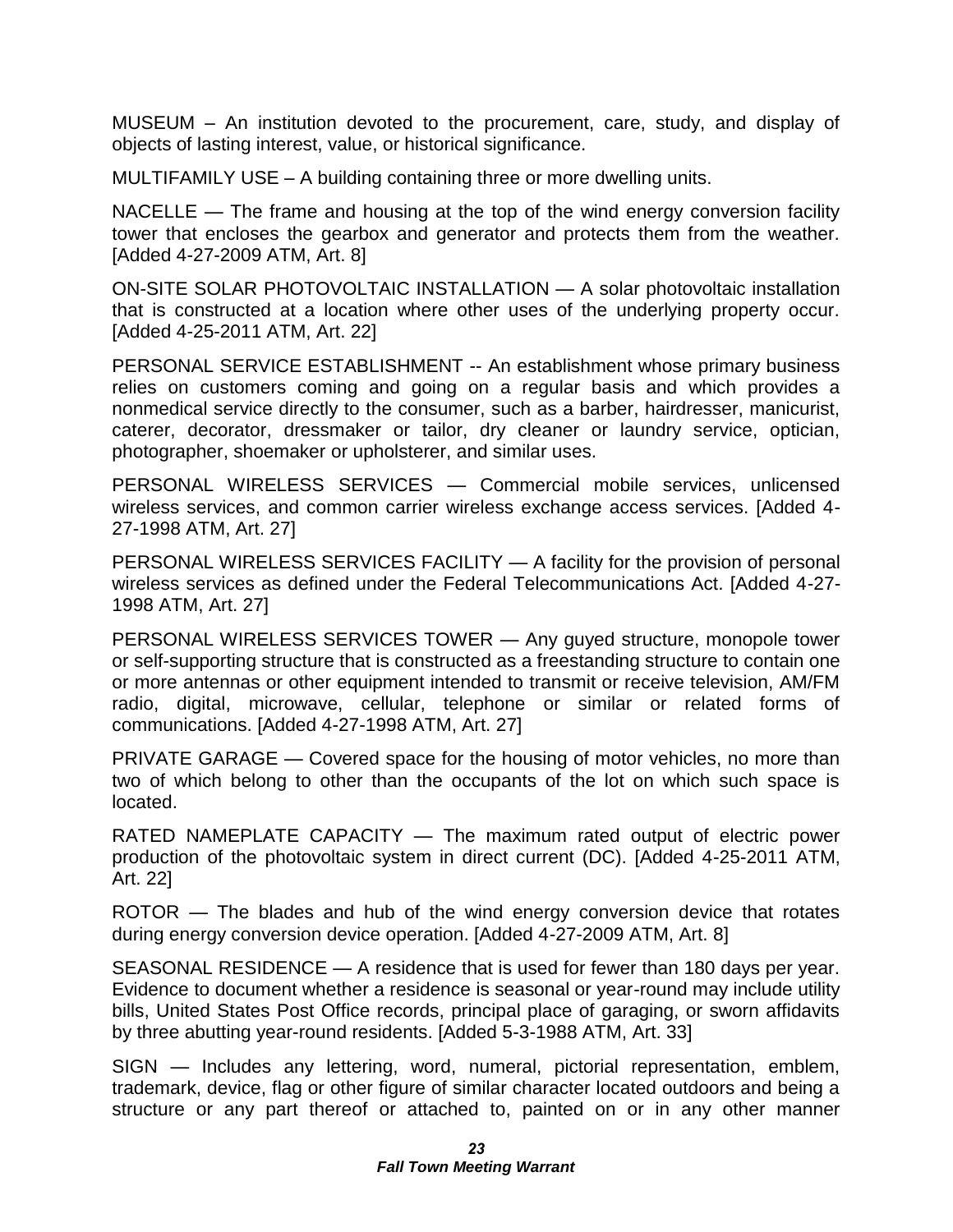represented on a building or other structure and used to announce, direct, attract, advertise or promote, including signs located inside a window only when illuminated or moving, and shall not include the display of merchandise visible through such window. Marquees, canopies, awnings, clocks, thermometers and calendars shall be subject to the provisions of this chapter only when used to display or support signs as defined above.

SMALL-SCALE WIND ENERGY CONVERSION DEVICE — A wind energy conversion device that may be freestanding or mounted on a structure not exceeding 65 feet in height. [Added 4-27-2009 ATM, Art. 8]

SOLAR PHOTOVOLTAIC ARRAY — An arrangement of solar photovoltaic panels. [Added 4-25-2011 ATM, Art. 22]

SPECIAL PERMIT GRANTING AUTHORITY (SPGA) — The Planning Board or the Board of Appeals as designated in this chapter as having the authority to issue special permits. [Added 4-27-2009 ATM, Art. 8]

STORY — The portion of a building between the upper surface of any floor and the upper surface of the floor next above, having more than 1/2 of its height above the average elevation of the finished grade adjoining the building. Any part of a building between the topmost floor and the roof shall be deemed a half-story.

STREET — A public way or private way shown on a plan approved under the provisions of the Subdivision Control Law or in existence when the provisions of said Subdivision Control Law3 became effective in the Town of Groton, having, in the opinion of the Planning Board, suitable width, suitable grades and adequate construction to provide for the needs of vehicular traffic in relation to the proposed use of land abutting thereon or served thereby and for the installation of municipal services to serve such land and the buildings erected or to be erected thereon.

STREET LINE — The side line of a street or way, as determined by deeds and plans recorded at the Registry of Deeds, or a building line laid out under MGL C. 82, § 37; where no line is thus legally established, then a line parallel with and 20 feet distant from the center line of a traveled way.

STRUCTURE — Any construction, erection, assemblage, or other combination of materials upon the land made in such a manner as to indicate a purpose that it remains in position indefinitely.

SUBSIDIZED ELDERLY HOUSING — Housing in which 50% of the dwelling units are subsidized under any program or plan that will result in the development of low- or moderate-income housing, such housing which the Groton Housing Authority certifies carries restrictions to limit the eligibility of the occupants and sale price, if applicable to within guidelines as defined in applicable federal or state statute, whether built or operated by any public agency or any nonprofit or limited dividend organization with occupancy reserved to persons 55 years of age or older. [Amended 1-13-1988 STM, Art. 29]

<sup>3.</sup> **Editor's Note: See MGL C. 41, §§ 81K through 81GG.**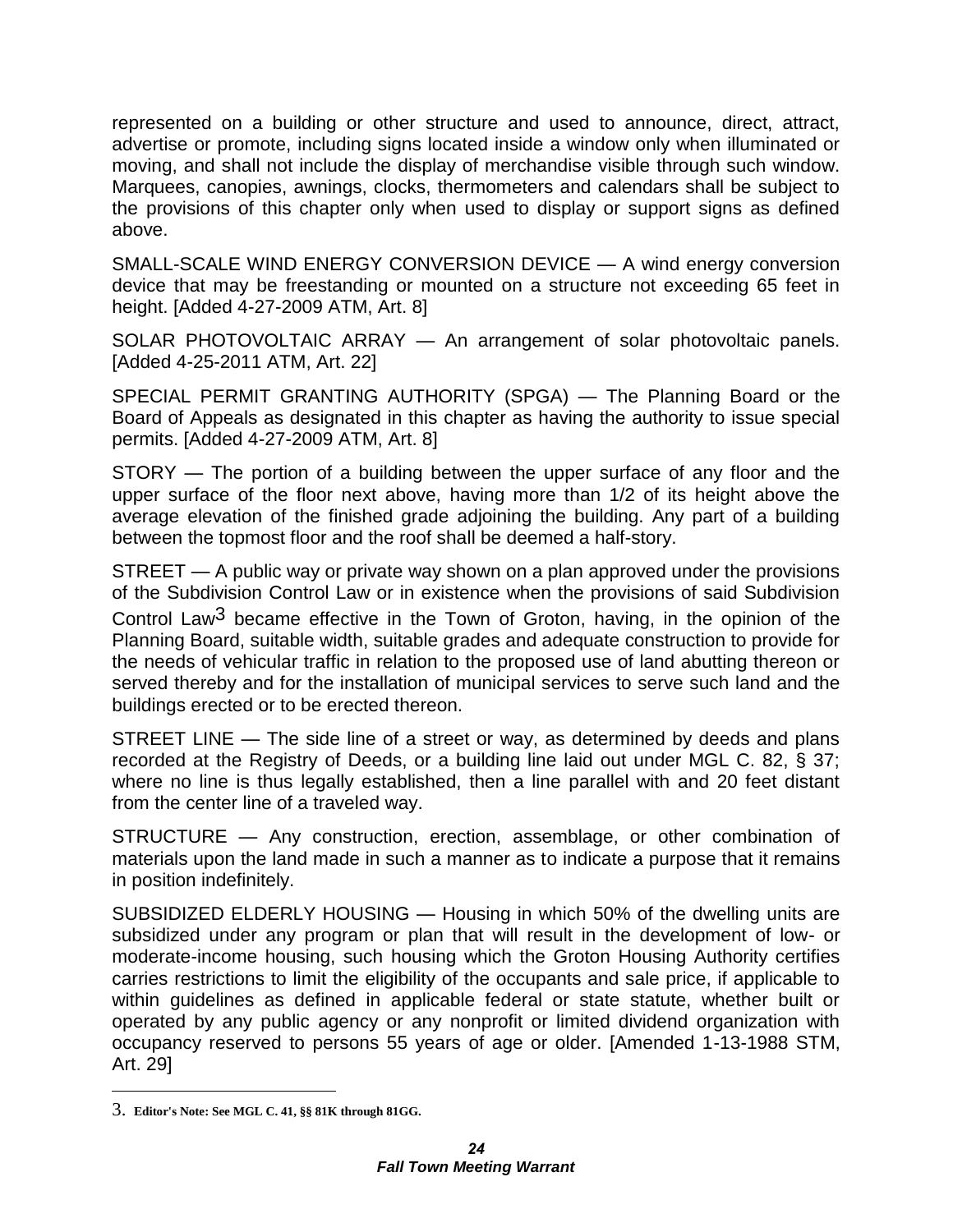TRANSFER LOT — A parcel of land with not less than 80,000 square feet used to establish a density bonus in a Flexible Development, as set forth in § 218-26. Such transfer lot shall be: [Added 4-28-2003 ATM, Art. 22]

- A. Determined by the Planning Board to be of special importance because of its visual prominence or potential vista blockage, ecological significance or fragility, value as agricultural or recreational land, critical relation or proximity to the Town's drinking water supply, or because it is identified in the Town's open space plan;
- B. Not wetlands, as defined in MGL C. 131, § 40, or not land used to satisfy dimensional requirements in any other development of land;
- C. Subject to a permanent conservation restriction pursuant to MGL C. 184, §§ 31 through 33, or conveyed to the Town, or conveyed to a nonprofit organization, the principal purpose of which is the conservation of open space or other appropriate purpose consistent with the open space uses designated in § 218-26.

WIND ENERGY CONVERSION DEVICE — A device that converts kinetic energy of the wind into electrical power. A wind energy conversion device typically consists of a rotor, nacelle and supporting tower. [Added 4-27-2009 ATM, Art. 8]

WIND ENERGY CONVERSION DEVICE HEIGHT — The distance measured from the natural grade to the highest point on the device during operation. [Added 4-27-2009 ATM, Art. 8]

WIND ENERGY CONVERSION FACILITY — All equipment, machinery and structures utilized in connection with the conversion of wind to electricity. This includes, but is not limited to, all transmission, storage, collection and supply equipment, substations, transformers, site access, service roads and machinery associated with the use. A wind energy conversion facility may consist of one or more wind energy conversion devices. [Added 4-27-2009 ATM, Art. 8]

WINDMILL — A device, usually associated with agriculture, that converts kinetic energy of the wind into mechanical power, not electrical power. A windmill is not a wind energy conversion device per these definitions. [Added 4-27-2009 ATM, Art. 8]

WIND MONITORING OR METEOROLOGICAL ("TEST" OR "MET") TOWER — A tower, whose period in existence shall not be greater than 18 months, used for supporting anemometer, wind vane, and other equipment to assess the wind resource at a predetermined height above the ground, erected as part of a wind-energy conversion feasibility process. [Added 4-27-2009 ATM, Art. 8]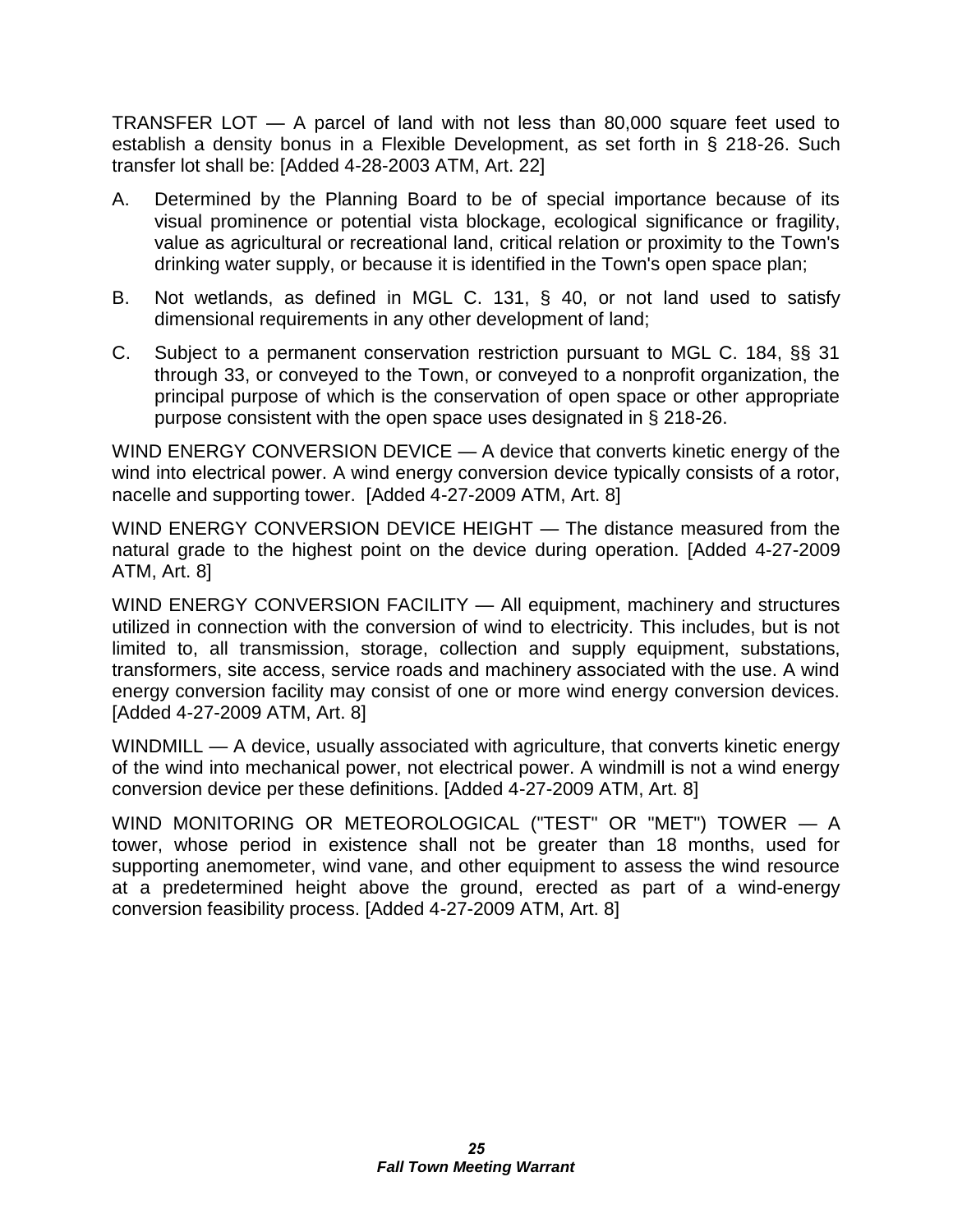#### **PROPOSED ZONING AMENDMENT ITEM #2 - SECTION 218-8 CLASSES OF DISTRICTS Filed with the Town Clerk on August 22, 2014**

To see if the Town will vote to amend the Code of the Town of Groton, Chapter 218 Zoning as follows:

Amend Section 218-8 Classes of Districts by deleting 218-8 Classes of Districts in its entirety and by inserting in its place a new 218-8 Classes of Districts, dated August 22, 2014, on file in the office of the Town Clerk.

#### **§ 218-8. Classes of districts.**

The Town of Groton is hereby divided into the following classes or districts to be known as:

- A. Residence districts.
	- (1) R-A Residential-Agricultural District.
	- (2) R-B Residential-Business District.
- B. Business districts.
	- (1) VCB Village Center Business
	- (2) NB Neighborhood Business
	- (3) GB General Business
- C. Industrial districts.
	- (1) I Industrial District.
- D. Special districts.
	- (1) O Official Open-Space District.
	- (2) P Public Use District.
- E. Overlay districts.
	- (1) Floodplain.
	- (2) Primary Water Resource.
	- (3) Secondary Water Resource.
	- (4) Recreation District.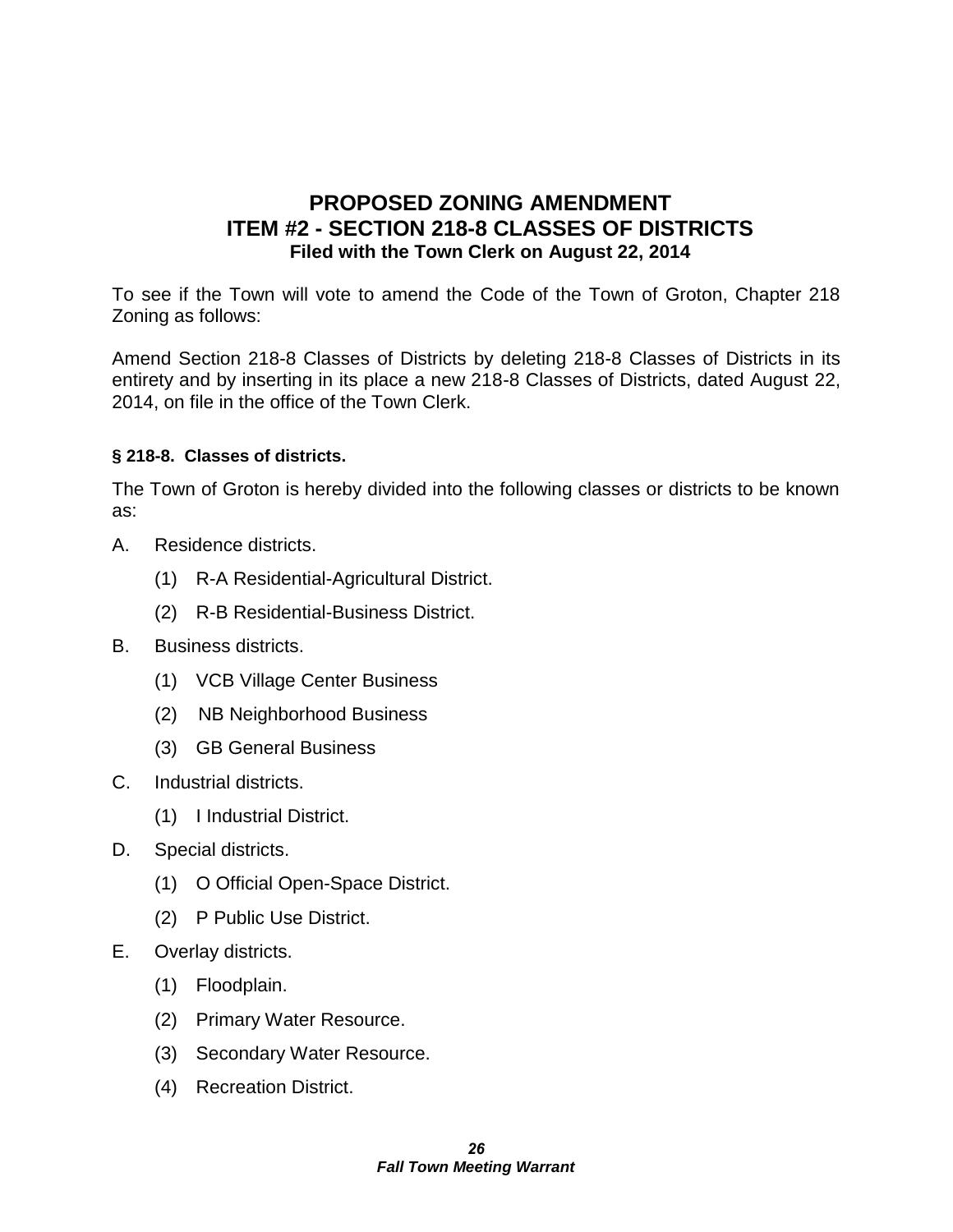(5) Town Center Overlay District.

#### **PROPOSED AMENDMENT ITEM #4 - SECTION 218-12 INTENTION OF DISTRICTS Filed with the Town Clerk on August 22, 2014 Revised on September 29, 2014**

To see if the Town will vote to amend the Code of the Town of Groton, Chapter 218 Zoning as follows:

Amend Section 218-12 Intention of Districts by deleting Section 218-12 Intention of Districts in its entirety and by inserting in its place a new Section 218-12 Intention of Districts, dated August 22, 2014, on file in the office of the Town Clerk.

#### **§ 218-12. Intention of districts.**

- A. R-A Residential-Agricultural District is intended as a district of single-family homes and for continuance of forestry and agricultural activities. Land shown as institutional properties on the Zoning Map is so shown for descriptive purposes only and is a part of the R-A District. [Amended 1-13-1988 STM, Art. 28]
- B. R-B Residential-Business District is intended as a residential district with limited business uses frequently associated with residential uses and subject to the issuance of a special permit.
- C. VCB Village Center Business District is intended to provide areas within Village Centers of Groton that allow for a mix of uses including retail, commercial, office, services, and residential of appropriate and walkable scale which contribute to the village's sense of place.
- D. NB Neighborhood Business is intended to provide for areas of mixed uses to serve as small centers providing goods and services within or near residential neighborhoods or as a transitional zone between business areas and residential neighborhoods.
- E. GB General Business District is intended to provide for a range of retail uses and services and commercial activities in appropriate locations along arterial or primary roads.
- F. I Industrial District is intended as a district for manufacturing, research and development, and similar large scale uses.
- G. O Official Open-Space District is intended to include areas which have already been dedicated or used for public or semipublic uses.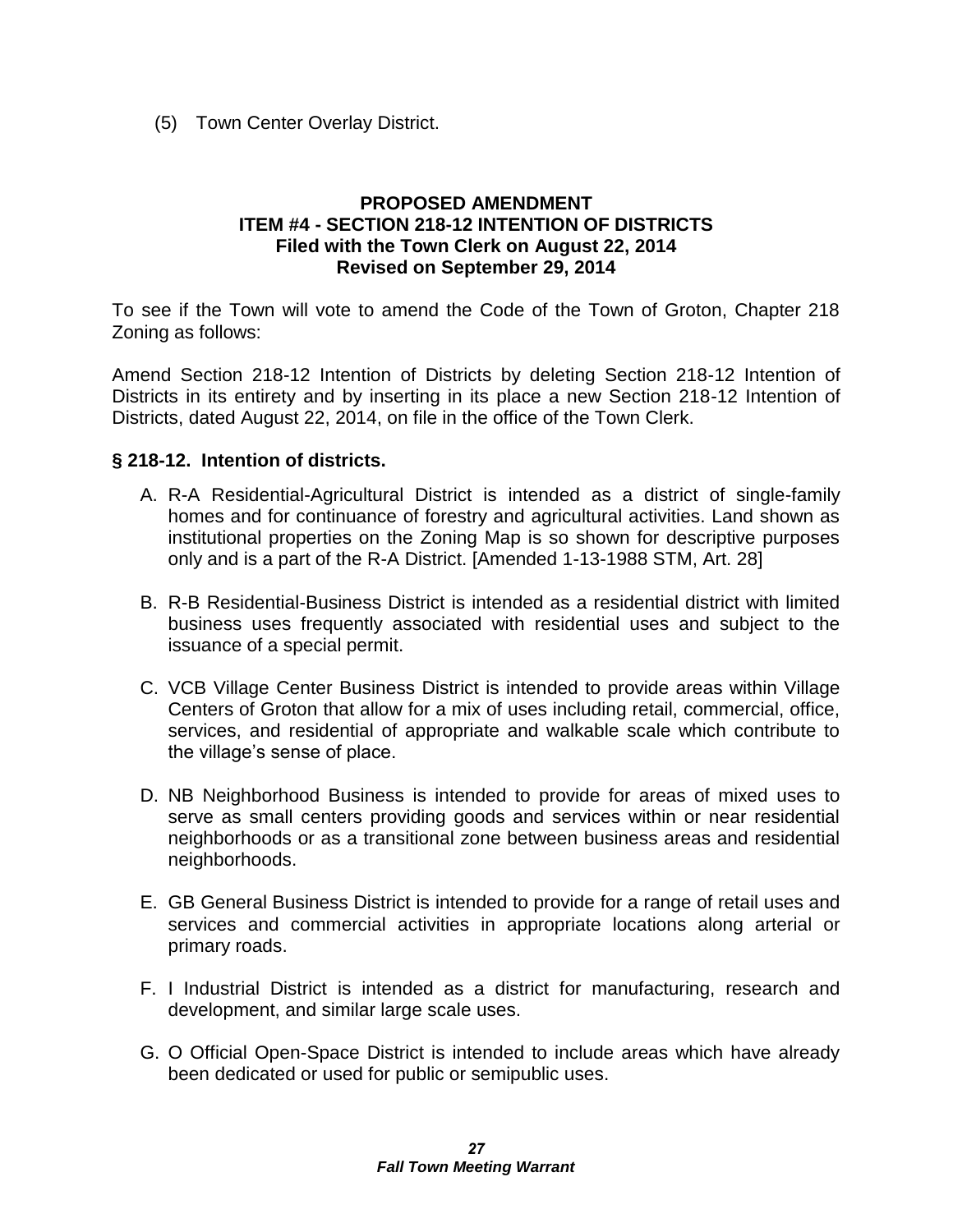- H. P Public Use District is intended to regulate land in public use or land with public facilities. [Added 4-28-2003 ATM, Art. 25]
- I. TCOD The Town Center Overlay District is intended to promote a socially and economically vibrant town center by enabling development, by special permit, of a mixture of civic, residential and commercial uses consistent with the Town's Comprehensive Plan and the Design Guidelines for the district. [Added 10-22- 2007 STM, Art. 15; amended 4-25-2011 ATM, Art. 12]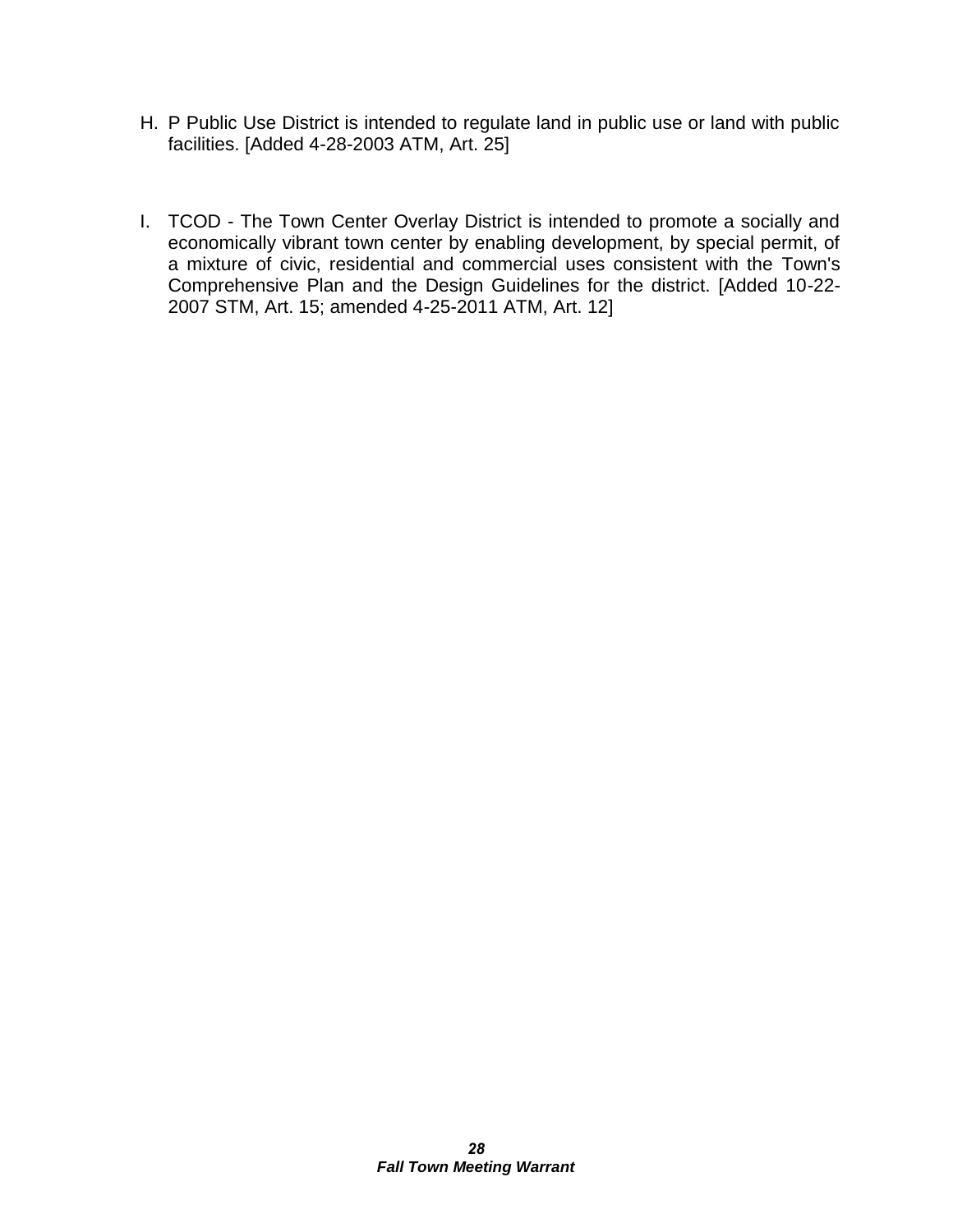#### **PROPOSED AMENDMENT ITEM #7 - SECTION 218-20 SCHEDULE OF INTENSITY REGULATIONS Filed with the Town Clerk on September 29, 2014**

To see if the Town will vote to amend the Code of the Town of Groton, Chapter 218 Zoning as follows:

Amend Section 218-20 Schedule of Intensity Regulations by deleting Section 218-20 Schedule of Intensity Regulations in its entirety and by inserting in its place a new Section 218-20 Schedule of Intensity Regulations, dated August 22, 2014, on file in the office of the Town Clerk.

| § 218-20. Schedule of Intensity Regulations. |  |
|----------------------------------------------|--|
|                                              |  |

|                  |                          | <b>Minimum Lot</b><br><b>Dimensions</b> | <b>Maximum</b><br>Height |                |                                                              |                                         | <b>Maximum or Minimum</b><br><b>Building Setbacks</b> |                       |  |
|------------------|--------------------------|-----------------------------------------|--------------------------|----------------|--------------------------------------------------------------|-----------------------------------------|-------------------------------------------------------|-----------------------|--|
| <b>District</b>  | Area<br>(square<br>feet) | <b>Frontage</b><br>(feet)               | Feet                     | <b>Stories</b> | <b>Maximum</b><br>Impervious<br>Coverage<br>(percentage) $3$ | Max or<br>Min<br><b>Front</b><br>(feet) | Min<br>Side<br>(feet)                                 | Min<br>Rear<br>(feet) |  |
| $R-A5$           | 80,0001                  | 2254                                    | 35                       | 3              | 25                                                           | 50 min                                  | 15                                                    | 15                    |  |
| $R-B5$           | 40,0001,2                | $175^{2,4}$                             | 35                       | 3              | 25                                                           | 50 min                                  | 15                                                    | 15                    |  |
| VCB <sup>5</sup> | 10,0001,2                | 150 <sup>2</sup>                        | 35                       | 3              | 75                                                           | 10 <sup>6</sup><br>max                  | 10 <sup>6</sup>                                       | 10 <sup>6</sup>       |  |
| <b>NB</b>        | $20,000^{1,2}$           | 150 <sup>2</sup>                        | 35                       | 3              | 65                                                           | 15 <sup>6</sup><br>max                  | 15 <sup>6</sup>                                       | 156                   |  |
| <b>GB</b>        | 40,0001,2                | 175 <sup>2</sup>                        | 35                       | 3              | 50                                                           | 20 <sup>6</sup><br>max                  | 15 <sup>6</sup>                                       | 156                   |  |
|                  | 40,000 <sup>2</sup>      | $175^2$                                 | 35                       | 3              | 75                                                           | 50 min                                  | 15                                                    | 15                    |  |
| O                |                          |                                         | 35                       | 3              | 25                                                           | 50 min                                  | 15                                                    | 15                    |  |
| P <sub>5</sub>   | 40,0001,2                | $175^2$                                 | 35                       | 3              | 50                                                           | 50 min                                  | 15                                                    | 15                    |  |

#### NOTES:

- <sup>1</sup> For planned multifamily/residential development, see instead § 218-27C. For subsidized elderly housing, see instead § 218-27B. For multifamily use by conversion, see instead § 218-27A. For flexible development, see instead § 218-26F(1). For hammerhead lots, see instead § 218-23.1.
- <sup>2</sup> No minimum for nonresidential uses.
- 3 Includes principal and accessory buildings, parking lots, access roads and other impervious surfaces. See § 218-22 for supplementary regulations.
- <sup>4</sup> Lots shown on a residential compound plan (as described in Chapter 381, Part 1, Subdivision of Land) endorsed by the Planning Board pursuant to the Subdivision Control Law may, upon the grant of a special permit by the Planning Board, reduce lot frontage to 50 feet.
- <sup>5</sup> For dimensions applicable to Town Center Overlay District developments, see § 218-30.2.
- <sup>6</sup> Maximum and minimum building setbacks may be waived by special permit from the Planning Board, where it finds such waiver to be harmonious with the intent of the district and the character and scale of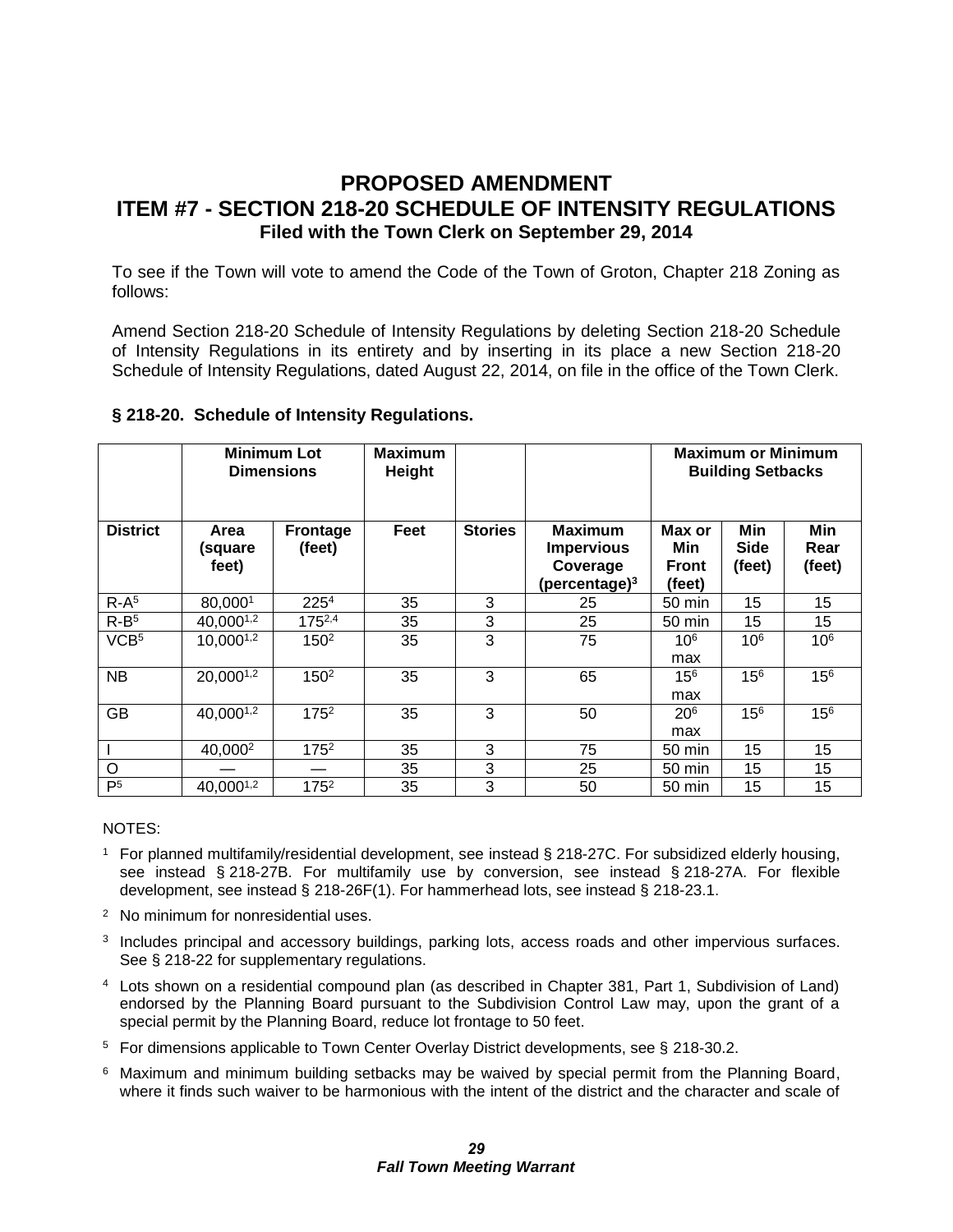the building's location.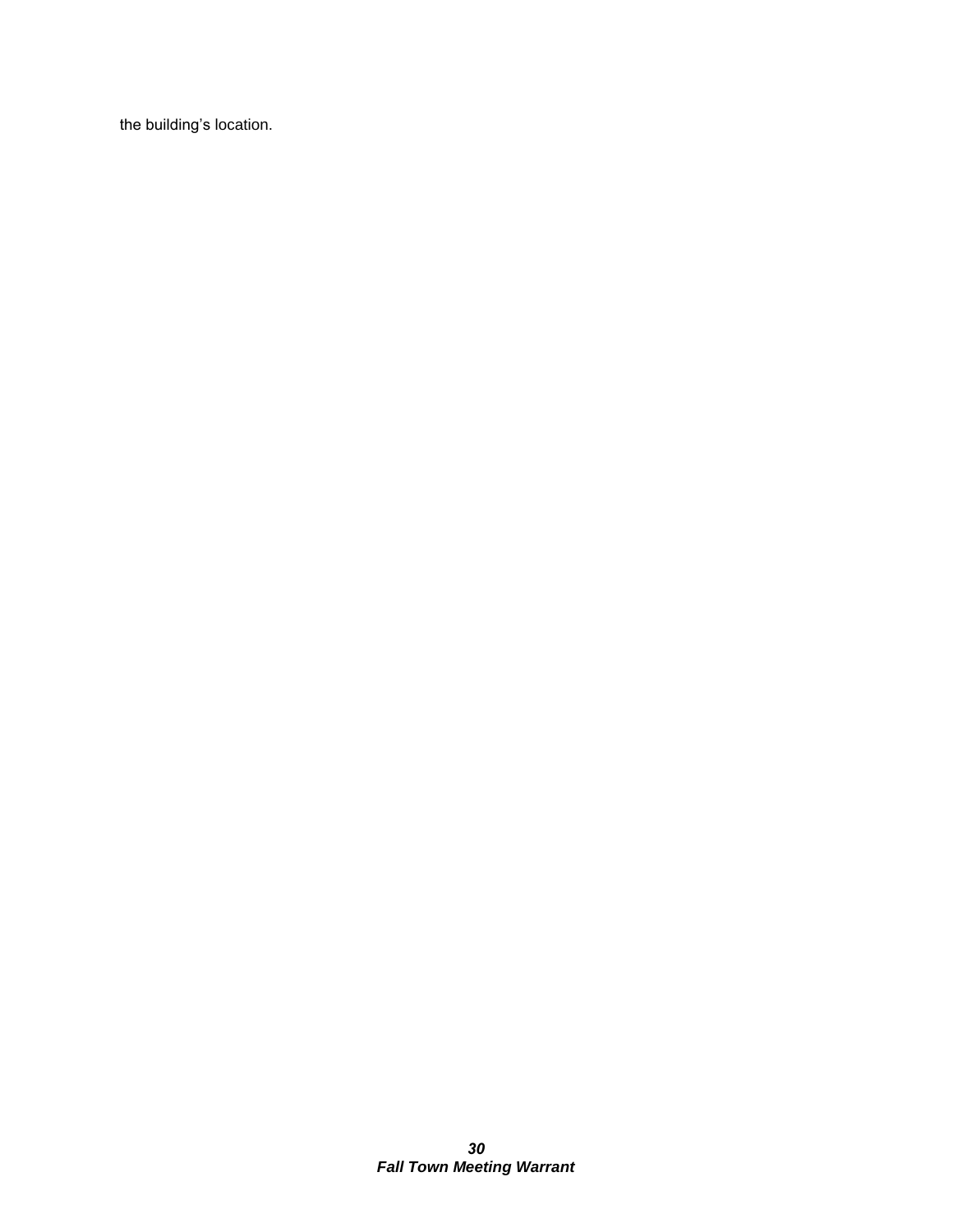| Line           | <b>USE</b> |                                                                                                                                                                                                                                                           | $R-A^{10}$ | $R - B10$    | <b>NB</b>    | VCB <sup>10</sup> | GB           | Π            | <b>P10</b> | O            |
|----------------|------------|-----------------------------------------------------------------------------------------------------------------------------------------------------------------------------------------------------------------------------------------------------------|------------|--------------|--------------|-------------------|--------------|--------------|------------|--------------|
| $\mathbf{1}$   |            | Public, Semipublic and Institutional:                                                                                                                                                                                                                     |            |              |              |                   |              |              |            |              |
| $\overline{2}$ |            | Use of land or structures for<br>religious purposes                                                                                                                                                                                                       | Υ          | Υ            | Y            | Υ                 | Υ            | Y            | Y          | Y            |
| 3              |            | Use of land or structures for<br>public or private non-profit<br>educational purposes                                                                                                                                                                     | Υ          | Υ            | Υ            | Υ                 | Υ            | Υ            | Υ          | Y            |
| 4              |            | Museum, library, park or<br>playground, conservation area,<br>water supply area, or land owned<br>and operated for public use and<br>enjoyment by a public agency or<br>non-profit organization                                                           | Υ          | Υ            | Υ            | Υ                 | Υ            | Υ            | Υ          | Y            |
| 5              |            | Child care facility                                                                                                                                                                                                                                       | Υ          | Υ            | Υ            | Υ                 | Υ            | Υ            | Υ          | $\mathsf{N}$ |
| 6              |            | Adult day care                                                                                                                                                                                                                                            | <b>SP</b>  | <b>SP</b>    | <b>SP</b>    | <b>SP</b>         | SP           | N            | <b>SP</b>  | N            |
| 7              |            | Private golf course, not including<br>miniature golf                                                                                                                                                                                                      | SP         | $\mathsf{N}$ | $\mathsf{N}$ | ${\sf N}$         | $\mathsf{N}$ | $\mathsf{N}$ | N          | $\mathsf{N}$ |
| 8              |            | Private non-profit charitable<br>organization or membership<br>club, e.g., social, fraternal, or<br>professional organization                                                                                                                             | SP         | SP           | SP           | SP                | SP           | N            | N          | $\mathsf{N}$ |
| 9              |            | Day or overnight camps in<br>accordance with a site plan as<br>provided in § 218-25                                                                                                                                                                       | <b>SP</b>  | SP           | SP           | N                 | SP           | N            | SP         | Υ            |
| 10             |            | Outdoor recreation, such as<br>nature study, walking trail, or<br>non-motorized boating, fishing,<br>and hunting where otherwise<br>legally permitted; but not<br>including outdoor recreation<br>facilities owned or operated for<br>commercial purposes | Υ          | Υ            | Y            | Υ                 | Υ            | N            | Υ          | Υ            |
| 11             |            | Public Playground, non-<br>commercial                                                                                                                                                                                                                     | Υ          | Υ            | Y            | Υ                 | Υ            | N            | Υ          | Y            |

#### **Item 5 – Section 218-13 Schedule of Use Regulations Filed with the Town Clerk on September 29, 2014**

*31 Fall Town Meeting Warrant*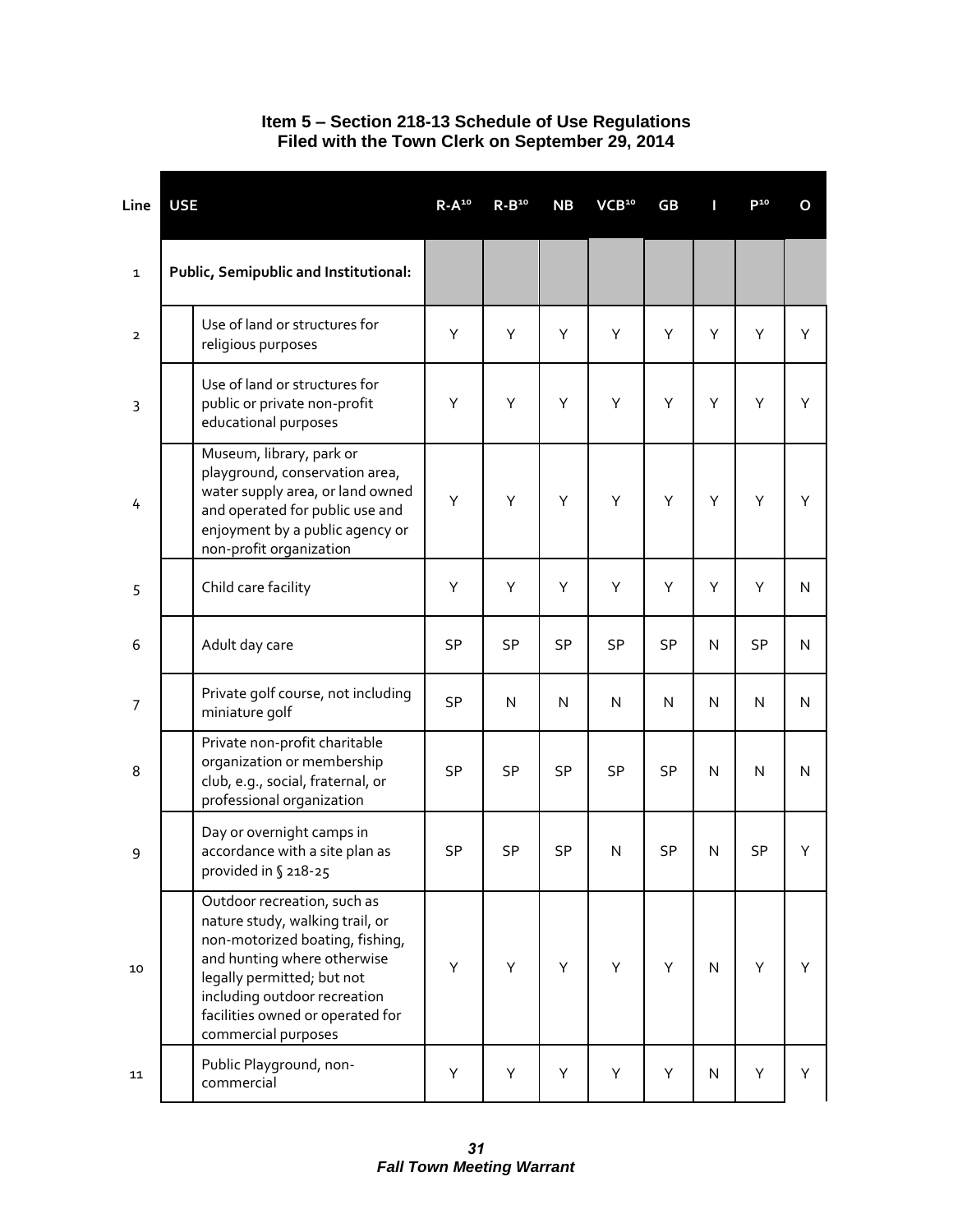| Line | <b>USE</b> |                                                                                                                                                                                                          | $R - A^{10}$ | $R - B10$ | <b>NB</b>    | VCB <sup>10</sup> | GB           | П         | $P^{10}$     | O         |
|------|------------|----------------------------------------------------------------------------------------------------------------------------------------------------------------------------------------------------------|--------------|-----------|--------------|-------------------|--------------|-----------|--------------|-----------|
| 12   |            | Athletic field, skating rink, or<br>similar facility intended for<br>sports, games, or physical fitness                                                                                                  | PB           | Υ         | Υ            | $\mathsf{N}$      | Υ            | N         | Υ            | <b>PB</b> |
| 13   |            | Use of land or structures for<br>municipal purposes                                                                                                                                                      | SP           | SP        | Υ            | Υ                 | Υ            | N         | Υ            | SP        |
| 14   |            | Facilities for servicing and fueling<br>municipal vehicles and<br>equipment                                                                                                                              | N            | N         | N            | N                 | $\mathsf{N}$ | N         | Υ            | N         |
| 15   |            | Telephone, telegraph, power and<br>gas transmission and radio-<br>television broadcasting facilities                                                                                                     | SP           | <b>SP</b> | Υ            | Υ                 | Υ            | Υ         | $\mathsf{N}$ | Υ         |
| 16   |            | Underground gas and utility<br>transmission                                                                                                                                                              | Υ            | Υ         | Υ            | Υ                 | Υ            | Υ         | Y            | Y         |
| 17   |            | Use of land for a public utility                                                                                                                                                                         | SP           | <b>SP</b> | <b>SP</b>    | SP                | SP           | <b>SP</b> | Υ            | N         |
| 18   |            | Hospital, sanitarium, assisted<br>living facility, or nursing home,<br>subject to § 218-25                                                                                                               | SP           | SP        | SP           | $\mathsf{N}$      | SP           | N         | <b>SP</b>    | N         |
| 19   |            | Cemetery                                                                                                                                                                                                 | SP           | SP        | $\mathsf{N}$ | N                 | N            | N         | Y            | Y         |
| 20   |            | Agricultural, Floricultural and<br>Horticultural:                                                                                                                                                        |              |           |              |                   |              |           |              |           |
| 21   |            | Gardens; growing and storing of<br>fruits, vegetables, hay, fodder<br>and ensilage; orchards, wood lots<br>and forestry; and greenhouse<br>nursery and similar activities in<br>the field of agriculture | Υ            | Υ         | Y            | Υ                 | Υ            | Y         | Υ            | Y         |
| 22   |            | Agricultural labor housing                                                                                                                                                                               | Υ            | Υ         | Υ            | Υ                 | Υ            | Y         | ${\sf N}$    | N.        |
| 23   |            | The raising or keeping of horses.<br>goats, sheep, cattle, pigs, poultry<br>or other domesticated animals<br>for food and other agricultural<br>purposes                                                 | Υ            | Υ         | Υ            | Υ                 | Υ            | Υ         | Υ            | Y         |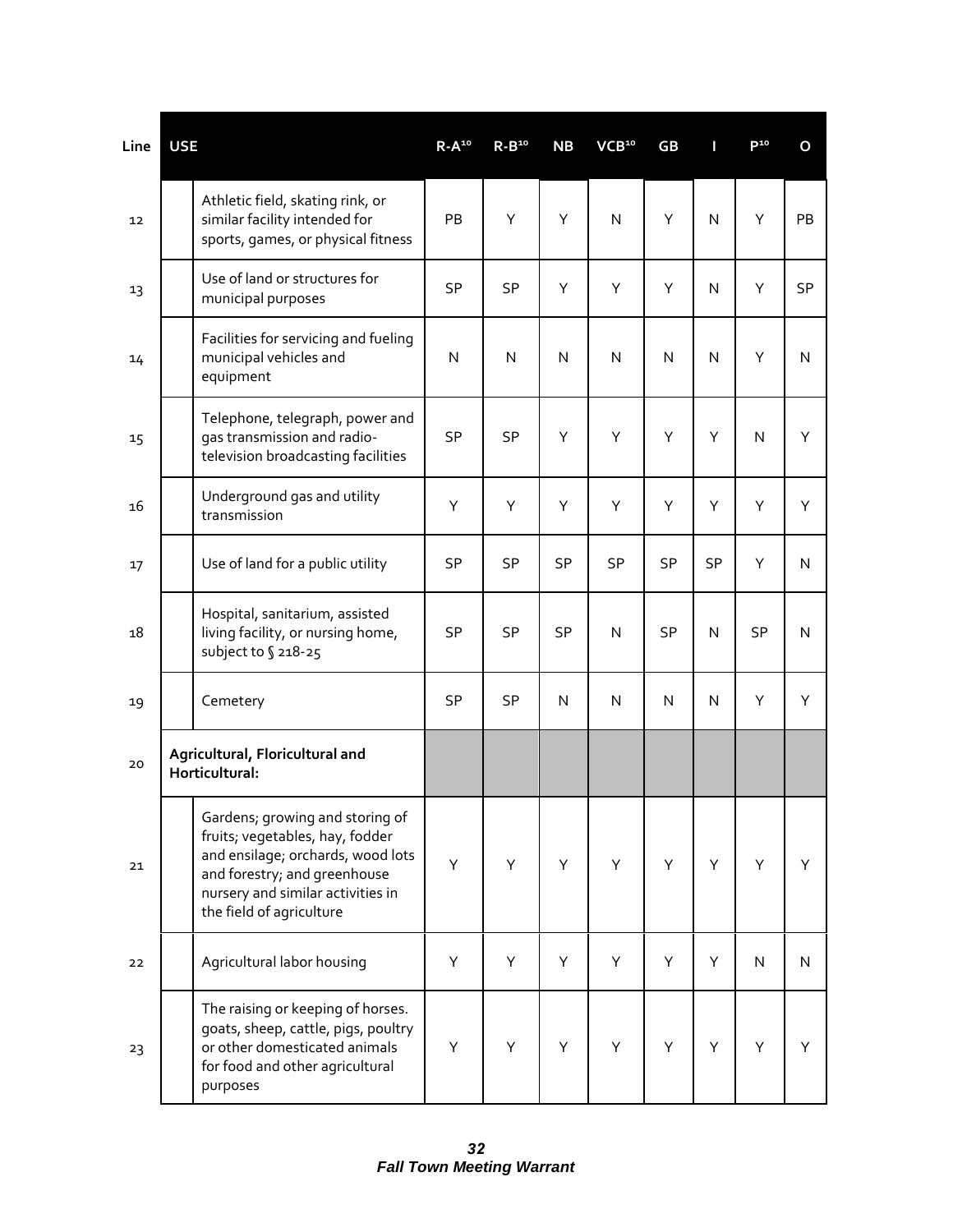| Line | <b>USE</b> |                                                                                                                                                                                                                                                                                                                                               | $R - A^{10}$ | $R - B10$ | <b>NB</b> | VCB <sup>10</sup> | GB | Π | P <sup>10</sup> | O         |
|------|------------|-----------------------------------------------------------------------------------------------------------------------------------------------------------------------------------------------------------------------------------------------------------------------------------------------------------------------------------------------|--------------|-----------|-----------|-------------------|----|---|-----------------|-----------|
| 24   |            | Riding stables                                                                                                                                                                                                                                                                                                                                | Υ            | Υ         | Υ         | Υ                 | Υ  | Υ | Υ               | Y         |
| 25   |            | Grazing and farming, including<br>truck gardening and harvesting<br>of crops                                                                                                                                                                                                                                                                  | Υ            | Υ         | Υ         | Υ                 | Υ  | Υ | Υ               | Υ         |
| 26   |            | Forestry                                                                                                                                                                                                                                                                                                                                      | Υ            | Υ         | Υ         | Υ                 | Υ  | Υ | Υ               | Υ         |
| 27   |            | Nonresidential buildings and<br>structures (see footnote #3) such<br>as:                                                                                                                                                                                                                                                                      |              |           |           |                   |    |   |                 |           |
| 28   |            | • Barns or stables for<br>breeding, boarding, hiring or<br>sale of animals                                                                                                                                                                                                                                                                    | Υ            | Y         | Y         | Υ                 | Υ  | Y | Υ               | Y         |
| 29   |            | · Barns, stables, or other<br>farm buildings for the shelter<br>of animals and for the<br>storage of crops raised on<br>the premises                                                                                                                                                                                                          | Υ            | Υ         | Υ         | Υ                 | Υ  | N | Υ               | Υ         |
| 30   |            | Conservation of water, plants<br>and wildlife                                                                                                                                                                                                                                                                                                 | Υ            | Υ         | Υ         | Υ                 | Υ  | Υ | Υ               | Υ         |
| 31   |            | Roadside stand for sale of<br>principally local farm produce<br>raised in the Town, set back at<br>least 50 feet from the street line,<br>and provided that space for<br>customer's cars is available off<br>the right-of-way of the street and<br>is so arranged as not to permit<br>backing of automobiles onto a<br>public or traveled way | Υ            | Υ         | Υ         | Υ                 | Υ  | Υ | Υ               | Y         |
| 32   |            | <b>Commercial Greenhouse</b>                                                                                                                                                                                                                                                                                                                  | Υ            | Υ         | Y         | Υ                 | Υ  | Y | Y               | Y         |
| 33   |            | Residential:                                                                                                                                                                                                                                                                                                                                  |              |           |           |                   |    |   |                 |           |
| 34   |            | Single-family detached dwelling                                                                                                                                                                                                                                                                                                               | Υ            | Υ         | Υ         | Υ                 | Υ  | N | ${\sf N}$       | ${\sf N}$ |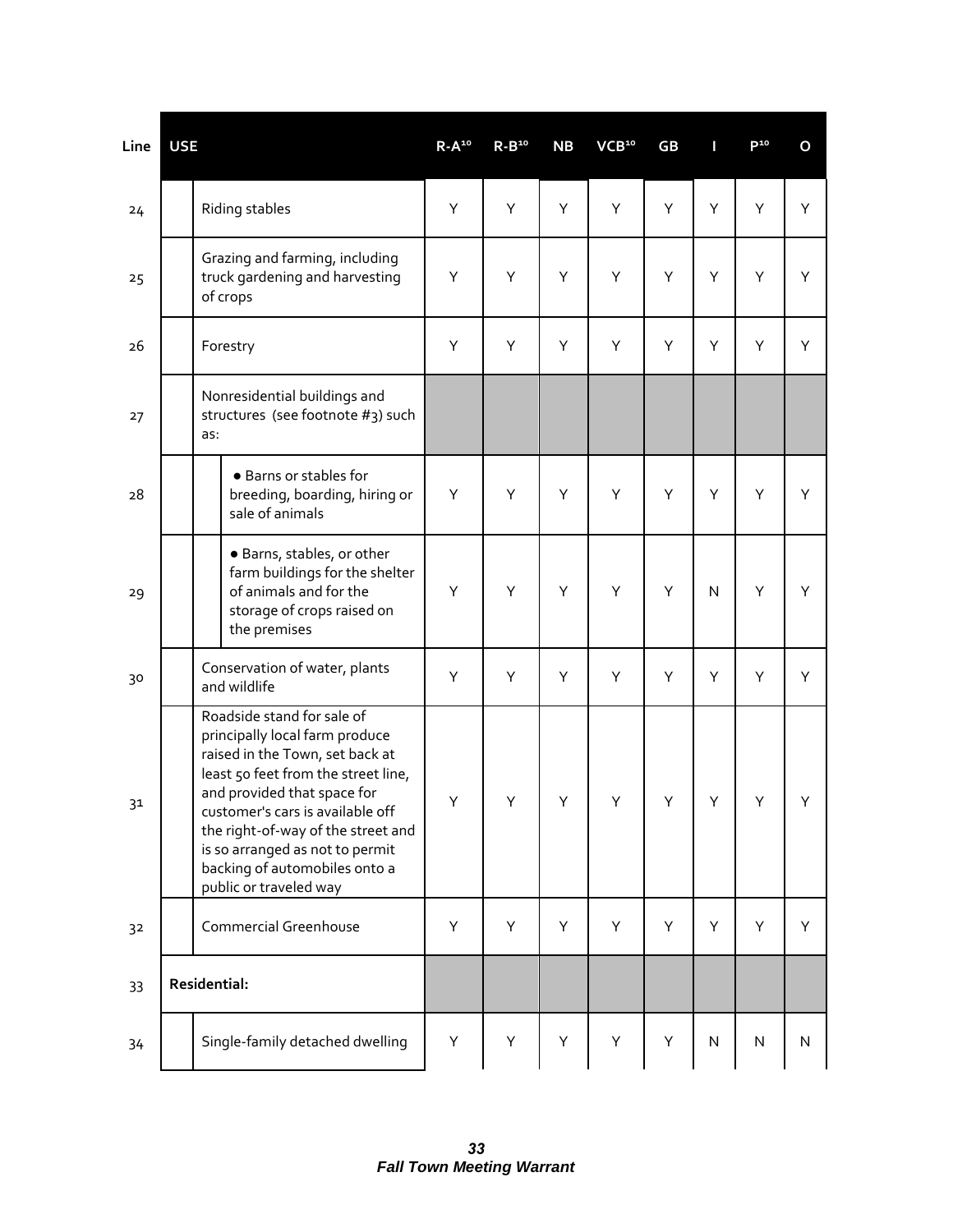| Line | <b>USE</b> |                                                                                                                                              | $R - A^{10}$ | $R - B10$ | <b>NB</b> | VCB <sup>10</sup> | GB        |   | P <sup>10</sup> | O            |
|------|------------|----------------------------------------------------------------------------------------------------------------------------------------------|--------------|-----------|-----------|-------------------|-----------|---|-----------------|--------------|
| 35   |            | Conversion of a seasonal<br>residence to a year-round<br>residence                                                                           | SP           | <b>SP</b> | <b>SP</b> | SP                | <b>SP</b> | N | N               | N            |
| 36   |            | Two family attached dwelling,<br>provided that its external<br>appearance is not significantly<br>different from a single-family<br>dwelling | Υ            | Υ         | Υ         | Υ                 | Υ         | N | N               | $\mathsf{N}$ |
| 37   |            | Dwelling unit above the street<br>level floor of a commercial<br>building                                                                    | N            | Υ         | Υ         | Υ                 | PB        | N | N               | $\mathsf{N}$ |
| 38   |            | Multifamily use, as allowed by<br>the provisions of § 218-27A<br>through 27C                                                                 | PB           | PB        | PB        | PB                | PB        | N | $\mathsf{N}$    | $\mathsf{N}$ |
| 39   |            | The taking of not more than 4<br>lodgers in an owner-occupied<br>single-family detached dwelling                                             | Υ            | Υ         | Υ         | Υ                 | Υ         | N | $\mathsf{N}$    | $\mathsf{N}$ |
| 40   |            | The taking of more than 4<br>lodgers in an owner-occupied,<br>single-family detached dwelling                                                | <b>SP</b>    | <b>SP</b> | <b>SP</b> | SP                | <b>SP</b> | N | $\mathsf{N}$    | $\mathsf{N}$ |
| 41   |            | Flexible development pursuant<br>to § 218-26                                                                                                 | PB           | N         | N         | $\mathsf{N}$      | N         | N | $\mathsf{N}$    | $\mathsf{N}$ |
| 42   |            | <b>Business:</b>                                                                                                                             |              |           |           |                   |           |   |                 |              |
| 43   |            | For restrictions on the following<br>uses, see § 218-18, Performance<br>Standards for the R-B, VCB, NB, GB,<br>and I Districts               |              |           |           |                   |           |   |                 |              |
| 44   |            | Retail store                                                                                                                                 |              |           |           |                   |           |   |                 |              |
| 45   |            | • Store with up to 2,500<br>square feet gross floor area                                                                                     | ${\sf N}$    | Υ         | Y         | Y                 | Y         | N | N               | $\mathsf{N}$ |
| 46   |            | • Store with more than 2,500<br>square feet gross floor area or<br>more but less than 5,000<br>square feet gross floor area                  | ${\sf N}$    | PB        | PB        | PB                | Υ         | N | $\mathsf{N}$    | $\mathsf{N}$ |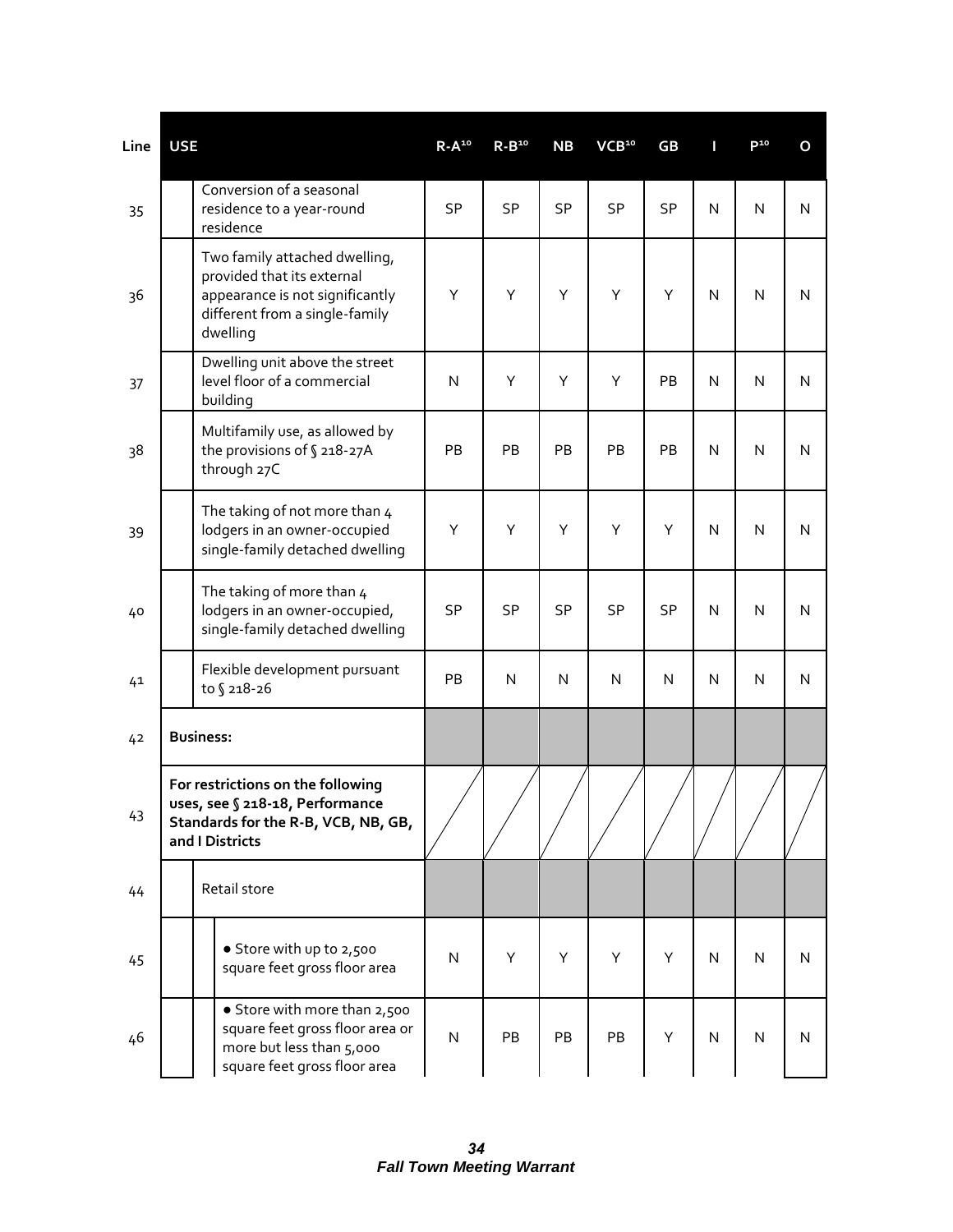| Line | <b>USE</b> |                                                                                                                                                                                           | $R - A^{10}$ | $R - B10$    | <b>NB</b>    | VCB <sup>10</sup> | GB | П            | P <sub>10</sub> | O            |
|------|------------|-------------------------------------------------------------------------------------------------------------------------------------------------------------------------------------------|--------------|--------------|--------------|-------------------|----|--------------|-----------------|--------------|
| 47   |            | • Store with 5,000 square feet<br>gross floor area or more but<br>less than 10,000 square feet<br>gross floor area                                                                        | N            | N            | PB           | PB                | Υ  | N            | $\mathsf{N}$    | N            |
| 48   |            | · Store with 10,000 square<br>feet gross floor area or more                                                                                                                               | N            | N            | $\mathsf{N}$ | $\mathsf{N}$      | PB | N            | N               | N            |
| 49   |            | Craft shop                                                                                                                                                                                | $\mathsf{N}$ | Υ            | Υ            | Υ                 | Υ  | N            | $\mathsf{N}$    | N            |
| 50   |            | Personal service establishment                                                                                                                                                            | $\mathsf{N}$ | <b>SP</b>    | Y            | Υ                 | Υ  | N            | N               | $\mathsf{N}$ |
| 51   |            | Repair shop for bicycles, small<br>household appliances, or other<br>light equipment, not including<br>vehicles                                                                           | $\mathsf{N}$ | SP           | Υ            | Υ                 | Υ  | <b>SP</b>    | $\mathsf{N}$    | N            |
| 52   |            | Restaurant serving food for<br>consumption indoors on the<br>premises, but may include<br>accessory outdoor service on a<br>patio or seating area                                         | $\mathsf{N}$ | SP           | Υ            | Υ                 | PB | N            | N               | N            |
| 53   |            | Take-out food service<br>establishment, e.g., an ice cream<br>shop or deli, bakery or coffee<br>shop, but no drive-through<br>service, up to 2,500 square feet<br>gross floor area        | $\mathsf{N}$ | $\mathsf{N}$ | Y            | Y                 | Υ  | $\mathsf{N}$ | N               | $\mathsf{N}$ |
| 54   |            | Take-out food service<br>establishment, e.g., an ice cream<br>shop or deli, bakery or coffee<br>shop, but no drive-through<br>service, of more than 2,500<br>square feet gross floor area | $\mathsf{N}$ | ${\sf N}$    | PB           | PB                | PB | N            | N               | N            |
| 55   |            | Business or professional office,<br>not including medical office                                                                                                                          | $\mathsf{N}$ | SP           | Υ            | Υ                 | Υ  | Υ            | ${\sf N}$       | N            |
| 56   |            | Bank, credit union                                                                                                                                                                        | ${\sf N}$    | N            | Υ            | Υ                 | Υ  | <b>SP</b>    | N               | N            |
| 57   |            | Automatic teller machines as<br>free standing structure or with<br>exterior access                                                                                                        | ${\sf N}$    | ${\sf N}$    | PB           | PB                | PB | PB           | ${\sf N}$       | $\mathsf{N}$ |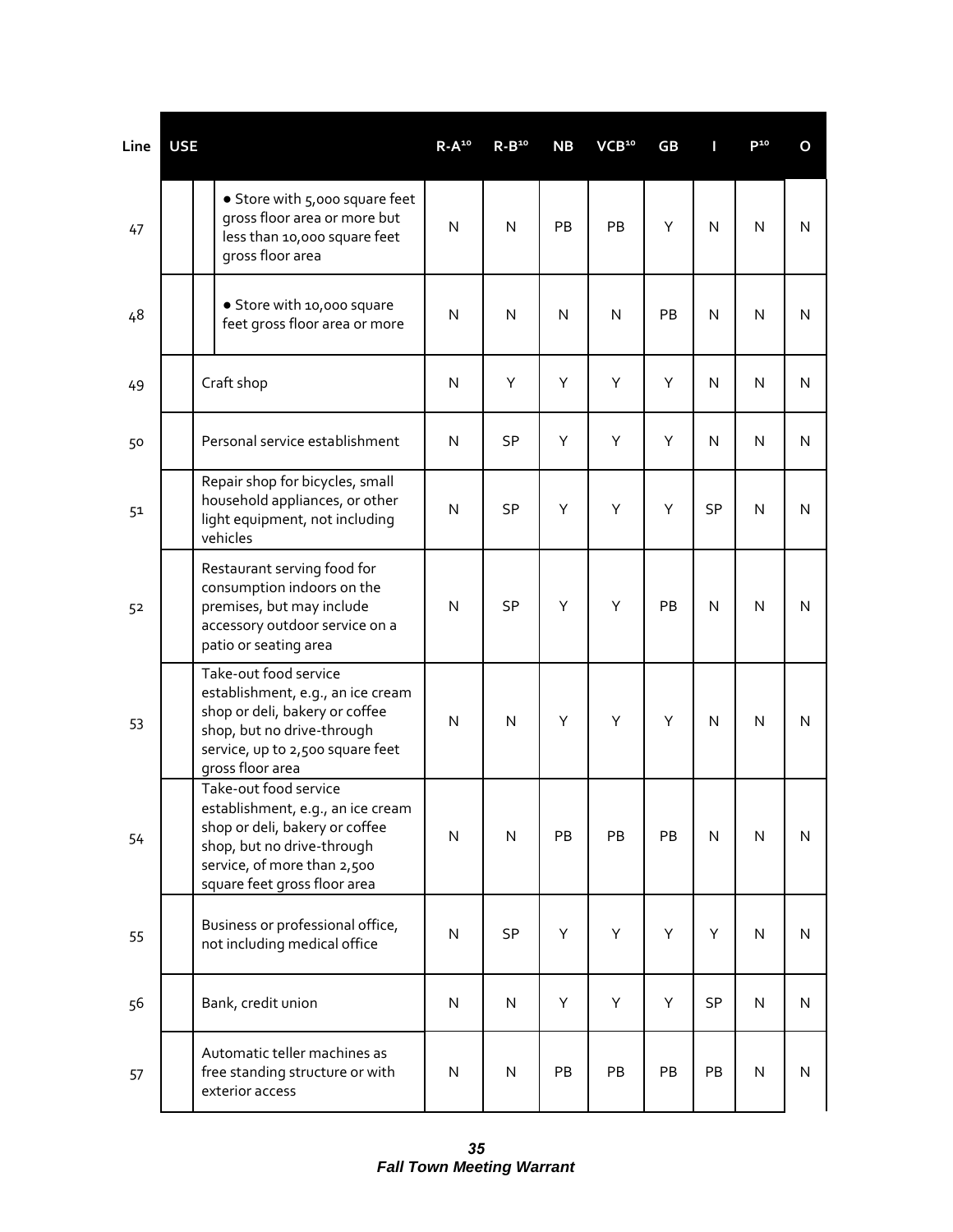| Line | <b>USE</b>                                                                                                                  | $R - A^{10}$            | $R - B10$ | <b>NB</b> | VCB <sup>10</sup> | GB        | П            | P <sup>10</sup> | O            |
|------|-----------------------------------------------------------------------------------------------------------------------------|-------------------------|-----------|-----------|-------------------|-----------|--------------|-----------------|--------------|
| 58   | Medical, dental, or mental health<br>care office, excluding a clinic                                                        | $\overline{\mathsf{N}}$ | N         | Υ         | PB                | Υ         | Y            | N               | N            |
| 59   | Health care clinic for outpatient<br>services, or ambulatory care<br>center, with or without<br>laboratory                  | $\mathsf{N}$            | N         | PB        | PB                | PB        | N            | $\mathsf{N}$    | $\mathsf{N}$ |
| 60   | Veterinarian                                                                                                                | $\mathsf{N}$            | ${\sf N}$ | <b>SP</b> | SP                | <b>SP</b> | Y            | $\mathsf{N}$    | $\mathsf{N}$ |
| 61   | Kennel or overnight boarding<br>facility for household pets, pet<br>grooming facility and daytime<br>pet care establishment | N                       | N         | SP        | $\mathsf{N}$      | SP        | <b>SP</b>    | $\mathsf{N}$    | N            |
| 62   | Funeral home                                                                                                                | N                       | ${\sf N}$ | <b>SP</b> | SP                | SP        | N            | $\mathsf{N}$    | $\mathsf{N}$ |
| 63   | Hotel, motel, or inn                                                                                                        | N                       | N         | <b>PB</b> | <b>PB</b>         | PB        | N            | N               | N            |
| 64   | Bed and breakfast                                                                                                           | SP                      | SP        | <b>SP</b> | <b>SP</b>         | SP        | N            | $\mathsf{N}$    | N            |
| 65   | Theatre or cinema                                                                                                           | $\mathsf{N}$            | ${\sf N}$ | PB        | PB                | PB        | N            | ${\sf N}$       | $\mathsf{N}$ |
| 66   | Commercial recreation up to<br>2,500 square feet gross floor<br>area.; indoor                                               | $\mathsf{N}$            | N         | Υ         | Υ                 | Υ         | $\mathsf{N}$ | N               | $\mathsf{N}$ |
| 67   | Commercial recreation of more<br>than 2,500 square feet gross floor<br>area; indoor                                         | ${\sf N}$               | N         | SP        | SP                | PB        | ${\sf N}$    | ${\sf N}$       | N            |
| 68   | Commercial recreation; outdoor                                                                                              | SP                      | ${\sf N}$ | SP        | ${\sf N}$         | PB        | ${\sf N}$    | ${\sf N}$       | ${\sf N}$    |
| 69   | Auto sales                                                                                                                  | ${\sf N}$               | N         | SP        | $\mathsf{N}$      | <b>SP</b> | ${\sf N}$    | ${\sf N}$       | N            |
| 70   | Service station, including sale of<br>fuel, motor oil, and related<br>automotive products (no repair<br>services)           | ${\sf N}$               | N         | SP        | SP                | SP        | SP           | ${\sf N}$       | ${\sf N}$    |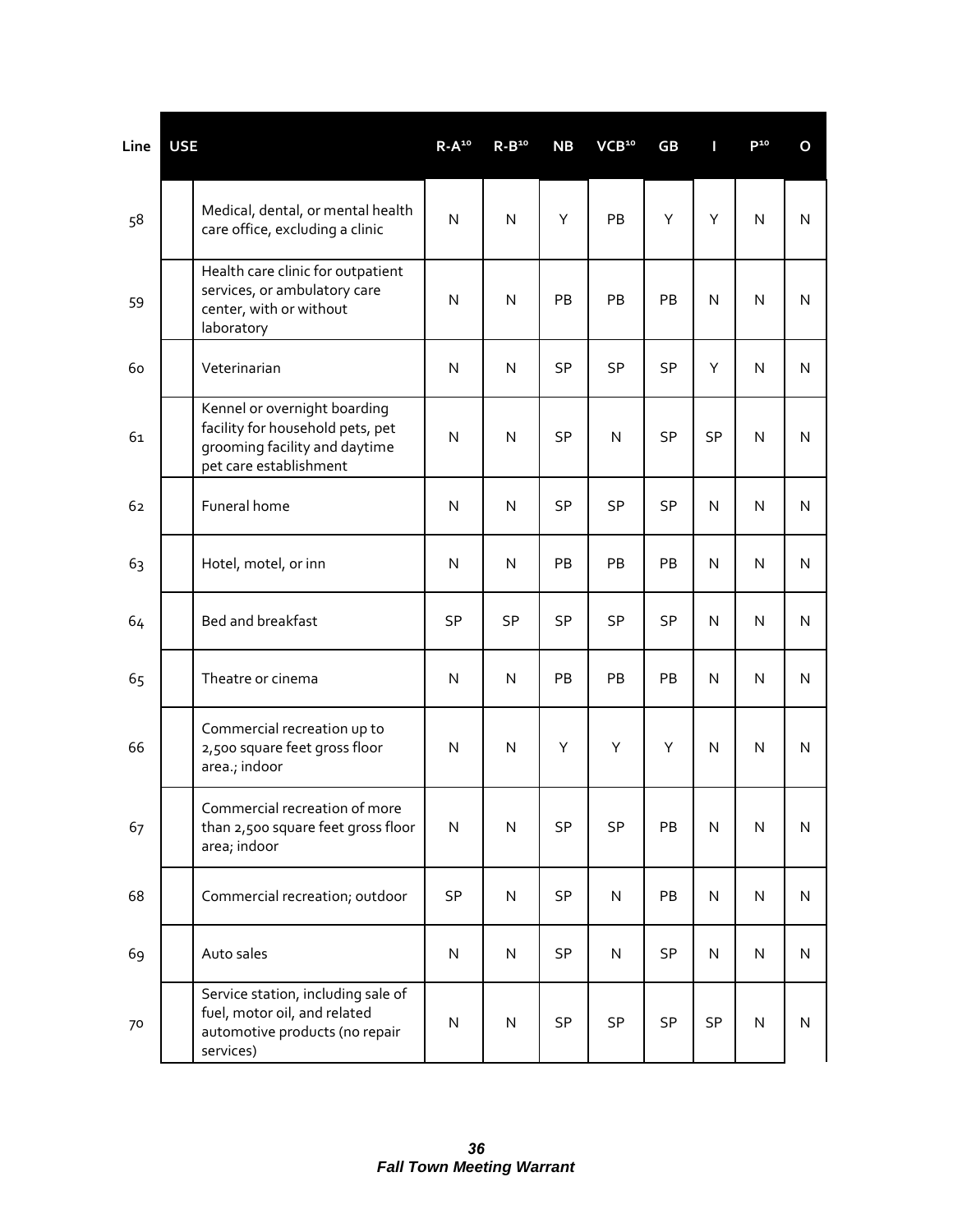| Line | <b>USE</b> |                                                                                                                                | $R - A^{10}$ | $R - B10$               | NB        | VCB <sup>10</sup> | <b>GB</b> | П         | P <sub>10</sub> | O            |
|------|------------|--------------------------------------------------------------------------------------------------------------------------------|--------------|-------------------------|-----------|-------------------|-----------|-----------|-----------------|--------------|
| 71   |            | Retail sale of auto parts and<br>accessories, not for installation<br>on the premises                                          | N            | ${\sf N}$               | <b>SP</b> | SP                | SP        | Y         | $\mathsf{N}$    | N            |
| 72   |            | Retail sale and installation of<br>auto parts, e.g., tires, mufflers, or<br>brakes                                             | $\mathsf{N}$ | $\mathsf{N}$            | <b>SP</b> | $\mathsf{N}$      | SP        | Υ         | ${\sf N}$       | N            |
| 73   |            | Auto repair, auto body shop and<br>marine repair                                                                               | N            | $\overline{\mathsf{N}}$ | <b>SP</b> | $\mathsf{N}$      | SP        | Υ         | $\mathsf{N}$    | N            |
| 74   |            | Car wash and auto detailing                                                                                                    | N            | ${\sf N}$               | SP        | ${\sf N}$         | SP        | <b>SP</b> | N               | $\mathsf{N}$ |
| 75   |            | Small-scale wind energy<br>conversion device                                                                                   | Υ            | Υ                       | Υ         | Υ                 | Y         | Y         | Υ               | N            |
| 76   |            | Large-scale wind energy<br>conversion device                                                                                   | PB           | PB                      | PB        | PB                | PB        | PB        | PB              | N            |
| 77   |            | Wind monitoring or<br>meteorological ("test" or "met")<br>tower                                                                | Υ            | Υ                       | Υ         | Υ                 | Υ         | Υ         | Υ               | N            |
| 78   |            | Windmills                                                                                                                      | Υ            | Υ                       | Υ         | Υ                 | Υ         | Υ         | Υ               | N            |
| 79   |            | Large-scale ground-mounted<br>solar photovoltaic installation                                                                  | PB           | PB                      | PB        | PB                | PB        | PB        | PB              | N            |
| 80   |            | On-site solar photovoltaic<br>installation                                                                                     | Y            | Y.                      | Y         | Y                 | Y.        | Y         | Y               | N            |
| 81   |            | Industrial:                                                                                                                    |              |                         |           |                   |           |           |                 |              |
| 82   |            | For restrictions on the following<br>uses, see § 218-18, Performance<br>Standards for the R-B, VCB, NB, GB,<br>and I Districts |              |                         |           |                   |           |           |                 |              |
| 83   |            | Research and development                                                                                                       | N            | $\overline{\mathsf{N}}$ | SP        | SP                | SP        | Υ         | N               | N            |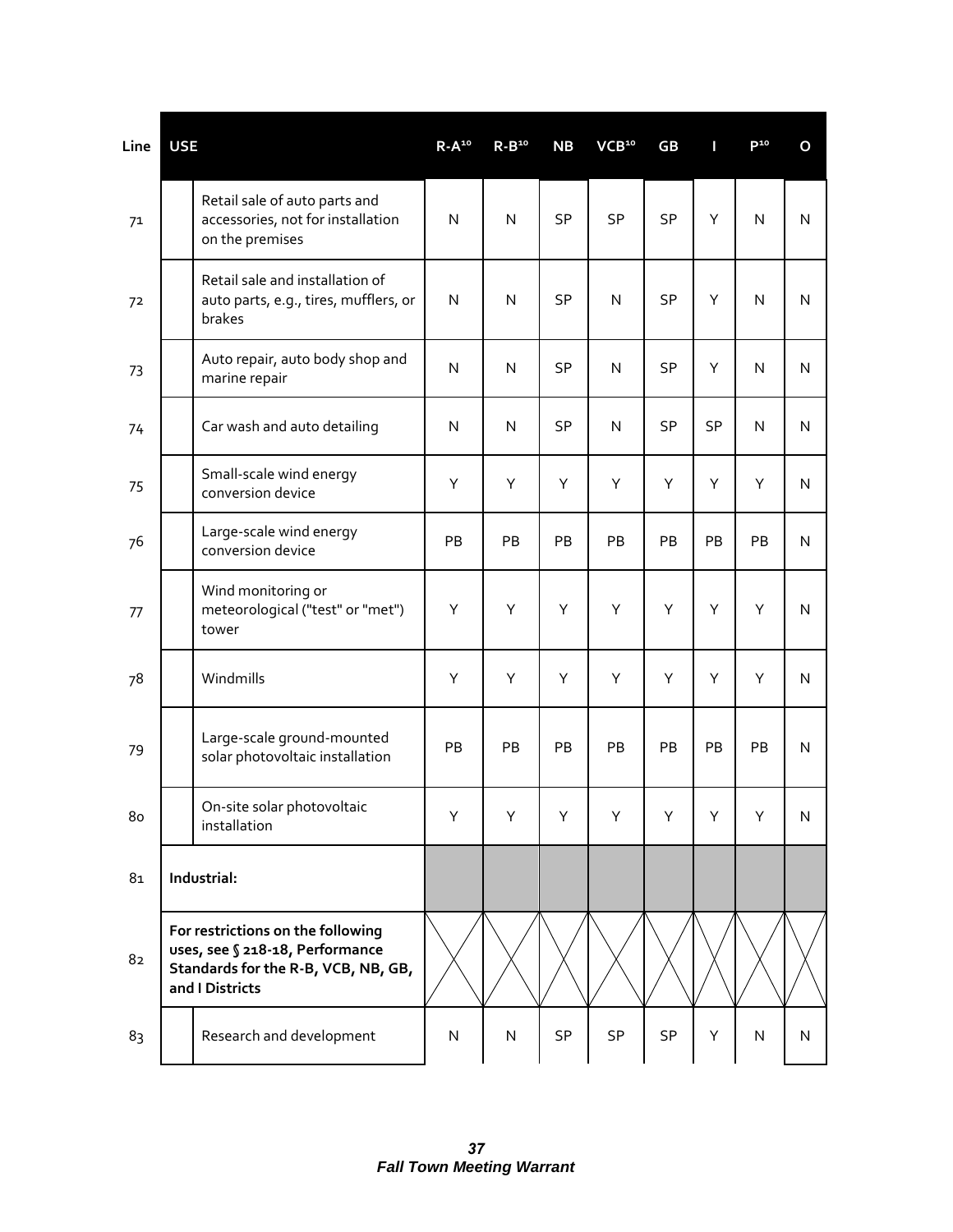| Line | <b>USE</b>                                                                                                                                                                     | $R-A^{10}$   | $R - B10$    | <b>NB</b>    | VCB <sup>10</sup> | GB           | Π         | D <sub>10</sub> | O |
|------|--------------------------------------------------------------------------------------------------------------------------------------------------------------------------------|--------------|--------------|--------------|-------------------|--------------|-----------|-----------------|---|
| 84   | Manufacturing                                                                                                                                                                  | $\mathsf{N}$ | N            | $\mathsf{N}$ | $\mathsf{N}$      | N            | Υ         | $\mathsf{N}$    | N |
| 85   | Contractor's shop                                                                                                                                                              | $\mathsf{N}$ | N            | <b>SP</b>    | SP                | SP           | Y         | $\mathsf{N}$    | N |
| 86   | Contractor's storage yard,<br>including office, yard, and<br>storage facilities for construction<br>or landscape contractor, or<br>similar establishment as a<br>principal use | N            | $\mathsf{N}$ | SP           | $\mathsf{N}$      | SP           | Υ         | $\mathsf{N}$    | N |
| 87   | Sale of building materials and<br>supplies, which may include<br>outdoor storage of lumber<br>products as a principal use                                                      | N            | $\mathsf{N}$ | $\mathsf{N}$ | $\mathsf{N}$      | $\mathsf{N}$ | Y         | $\mathsf{N}$    | N |
| 88   | Outdoor storage of fuel supplies<br>and fuel products                                                                                                                          | $\mathsf{N}$ | $\mathsf{N}$ | N            | N                 | N            | <b>SP</b> | N               | N |
| 89   | Wholesale establishment,<br>including preparation, storage,<br>transfer, or distribution of goods,<br>with incidental display space                                            | N            | $\mathsf{N}$ | $\mathsf{N}$ | $\mathsf{N}$      | SP           | Υ         | $\mathsf{N}$    | N |
| 90   | Rail or bus station, or bus<br>terminal                                                                                                                                        | $\mathsf{N}$ | N            | <b>SP</b>    | SP                | SP           | Y         | $\mathsf{N}$    | N |
| 91   | Commuter parking facility as a<br>principal use                                                                                                                                | $\mathsf{N}$ | N            | N            | $\mathsf{N}$      | <b>SP</b>    | Y         | SP              | N |
| 92   | Parking or maintenance facility<br>for commercial vehicles                                                                                                                     | N            | N            | N            | ${\sf N}$         | N            | <b>SP</b> | $\mathsf{N}$    | N |
| 93   | Personal wireless service facility                                                                                                                                             | PB           | PB           | PB           | PB                | PB           | PB        | PB              | N |
| 94   | Commercial radio, television<br>studio, with or without<br>transmitting or receiving tower                                                                                     | ${\sf N}$    | ${\sf N}$    | ${\sf N}$    | $\mathsf{N}$      | ${\sf N}$    | <b>SP</b> | ${\sf N}$       | N |
| 95   | Noncommercial airfield or<br>noncommercial heliport                                                                                                                            | SP           | ${\sf N}$    | $\mathsf{N}$ | N                 | N            | <b>SP</b> | ${\sf N}$       | N |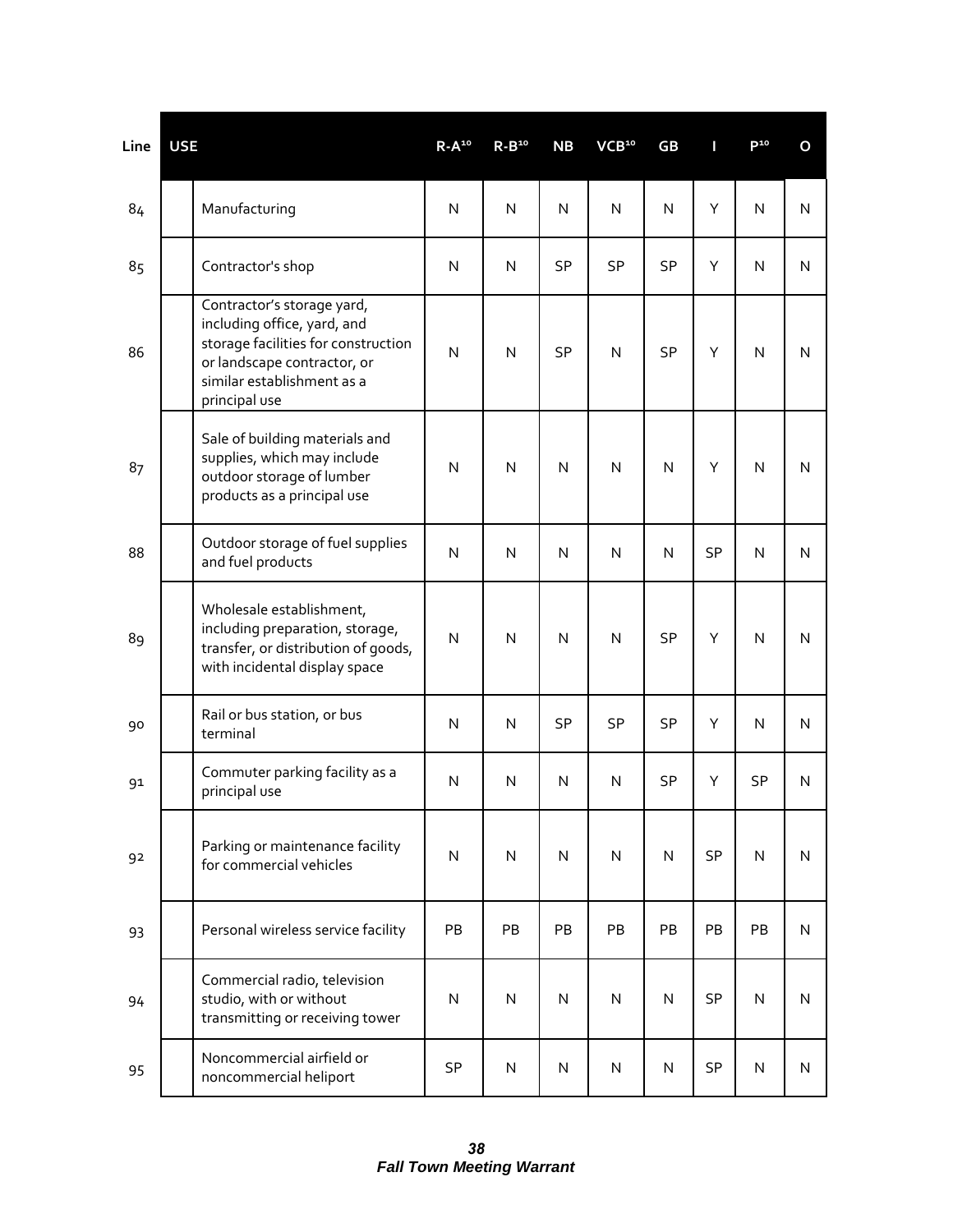| Line | <b>USE</b>                                                                                                                                                                                                                                                                                                                                                                                                     | $R-A^{10}$ | $R-B^{10}$   | <b>NB</b> | VCB <sup>10</sup> | GB        |   | P <sup>10</sup>         | O            |
|------|----------------------------------------------------------------------------------------------------------------------------------------------------------------------------------------------------------------------------------------------------------------------------------------------------------------------------------------------------------------------------------------------------------------|------------|--------------|-----------|-------------------|-----------|---|-------------------------|--------------|
| 96   | Accessory (see § 218-16):                                                                                                                                                                                                                                                                                                                                                                                      |            |              |           |                   |           |   |                         |              |
| 97   | Uses customarily incidental to any<br>principal use on the same<br>premises, and including but not<br>limited to private garages,<br>boathouses, and to activities<br>associated with agriculture, such<br>as barns, stables, and other farm<br>buildings, provided that no<br>building for the keeping of horses,<br>goats, sheep, cattle, pigs or<br>poultry shall be nearer than 25<br>feet to any lot line | Υ          | Υ            | Υ         | Y                 | Υ         | Υ | Υ                       | N            |
| 98   | Uses customarily incidental to any<br>principal use on the same<br>premises, including off-street<br>parking in accordance with § 218-<br>23.                                                                                                                                                                                                                                                                  | Υ          | Y            | Υ         | Y                 | Y         | Υ | Y                       | N            |
| 99   | Home occupation, see 218-16B                                                                                                                                                                                                                                                                                                                                                                                   |            |              |           |                   |           |   |                         |              |
| 100  | Family dependent care, see 218-<br>16C                                                                                                                                                                                                                                                                                                                                                                         |            |              |           |                   |           |   |                         |              |
| 101  | Accessory apartment, as<br>regulated under 218-16D                                                                                                                                                                                                                                                                                                                                                             |            |              |           |                   |           |   |                         |              |
| 102  | Family day care home for up to 6<br>children                                                                                                                                                                                                                                                                                                                                                                   | Υ          | Υ            | <b>SP</b> | <b>SP</b>         | <b>SP</b> | N | N                       | N            |
| 103  | Dwelling unit, whether detached<br>or attached, accessory to business<br>or industrial use, solely for use as<br>living quarters by security,<br>maintenance, or administrative<br>employee                                                                                                                                                                                                                    | ${\sf N}$  | $\mathsf{N}$ | SP        | SP                | SP        | Y | $\mathsf{N}$            | N            |
| 104  | Cafeteria, dining hall, conference<br>or function facilities for exclusive<br>use by employees and clientele of<br>a principal nonresidential use                                                                                                                                                                                                                                                              | ${\sf N}$  | $\mathsf{N}$ | SP        | N                 | Υ         | Y | $\mathsf{N}$            | ${\sf N}$    |
| 105  | Temporary outdoor storage of<br>materials or equipment accessory<br>to a nonresidential use                                                                                                                                                                                                                                                                                                                    | N          | ${\sf N}$    | SP        | SP                | SP        | Υ | $\overline{\mathsf{N}}$ | $\mathsf{N}$ |